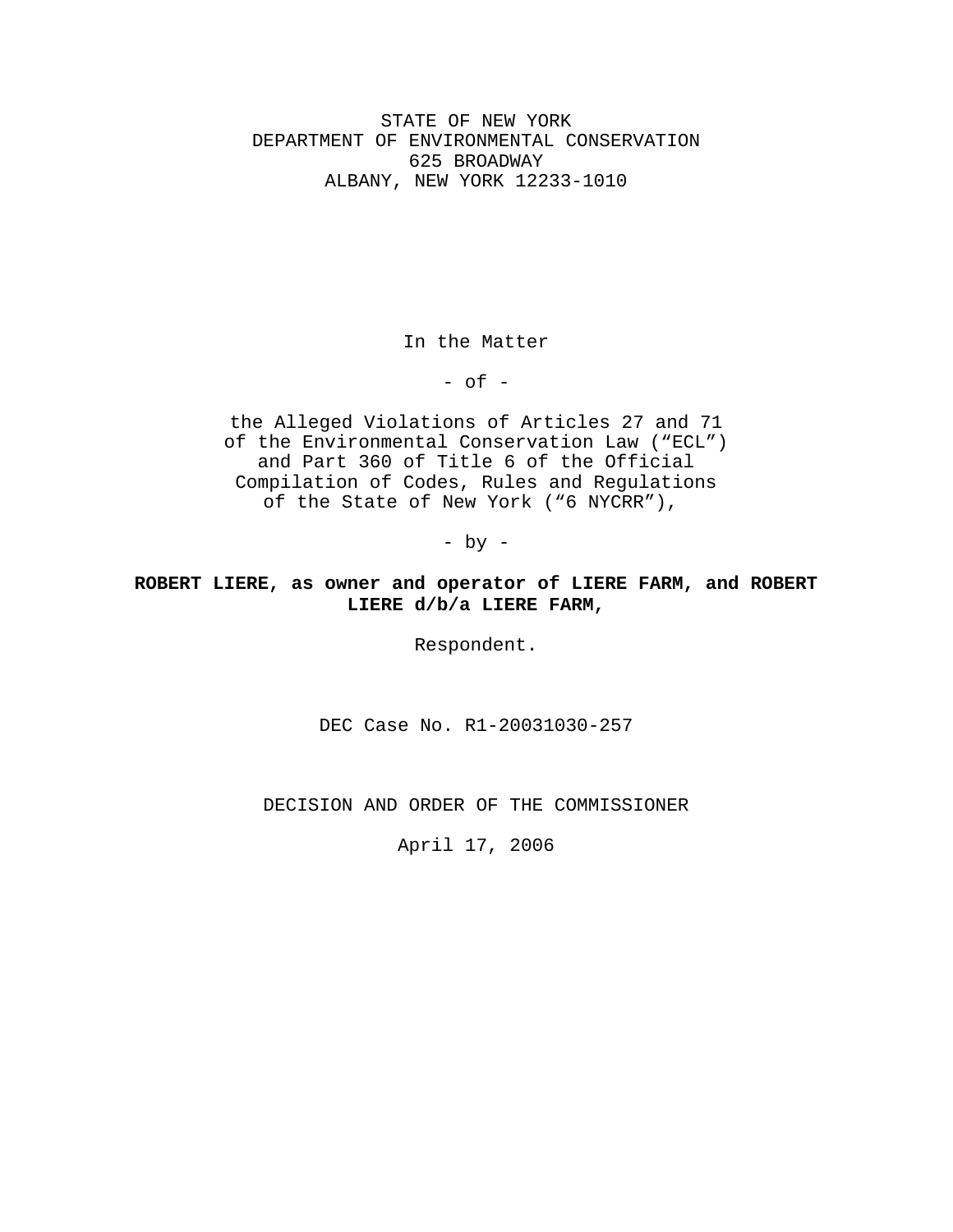### DECISION AND ORDER OF THE COMMISSIONER

Respondent Robert Liere owns and operates the Liere Farm located on the North Service Road of the Long Island Expressway at Exit 66 in Yaphank (Town of Brookhaven, Suffolk County). The farm is 110 acres and has been in operation since the 1950's. In a verified complaint dated December 2, 2003, staff of the New York State Department of Environmental Conservation ("Department") alleged that respondent violated various provisions of Environmental Conservation Law ("ECL") article 27 and title 6 of the Official Compilation of Codes, Rules and Regulations ("6 NYCRR") part 360 and its subparts.

Pursuant to 6 NYCRR part 622, Administrative Law Judge ("ALJ") Daniel P. O'Connell convened a hearing on May 25, 26 and 27, 2004 and on October 19 and 20, 2004 at the Department's Region 1 office in Stony Brook, New York. ALJ O'Connell prepared the attached hearing report. The ALJ concludes that respondent violated 11 of the 13 violations alleged in the December 2, 2003 complaint, and recommends a total civil penalty of \$142,500. The ALJ also recommends that respondent be directed either to close the solid waste management facility at the farm by removing all solid waste, or to apply for a permit to operate a solid waste management facility at the farm. I concur with and adopt the

-1-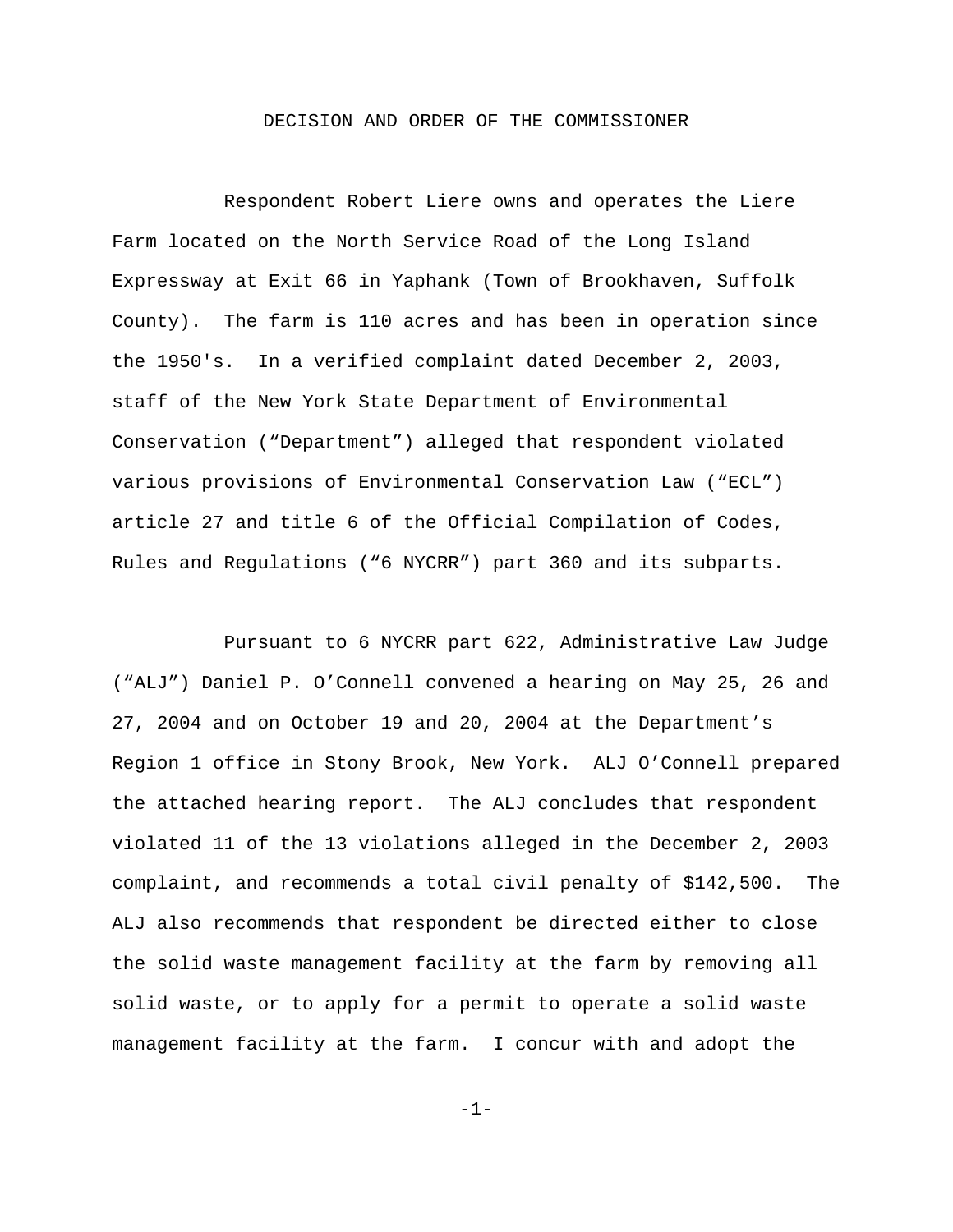ALJ's hearing report as my decision in this matter, subject to the comments in this order.

The record demonstrates that respondent accepted and processed large amounts of land clearing debris and yard waste, which are regulated solid wastes, without any approvals from the Department. As a result, respondent violated the general provisions outlined in 6 NYCRR subpart 360-1, as well as regulatory requirements related to the operation of land application facilities (6 NYCRR subpart 360-4), composting facilities (6 NYCRR subpart 360-5), and construction and demolition ("C&D") debris processing facilities (6 NYCRR subpart 360-16). Due to this lack of regulatory compliance, respondent realized a significant economic benefit, as well as created a nuisance with potential adverse human health impacts.

Throughout this administrative enforcement proceeding, respondent has sought to rely upon a decision of District Court, Suffolk County, in the criminal matter, People v Liere (December 19, 2000, Sgroi, J., Docket Nos. 27571/99, et al.), as a defense to the complaint. Respondent's reliance on the District Court's decision is unavailing. The dismissal of a criminal charge or an acquittal in a prior criminal proceeding against a defendant is not proof of innocence and does not bar, and has no collateral

 $-2-$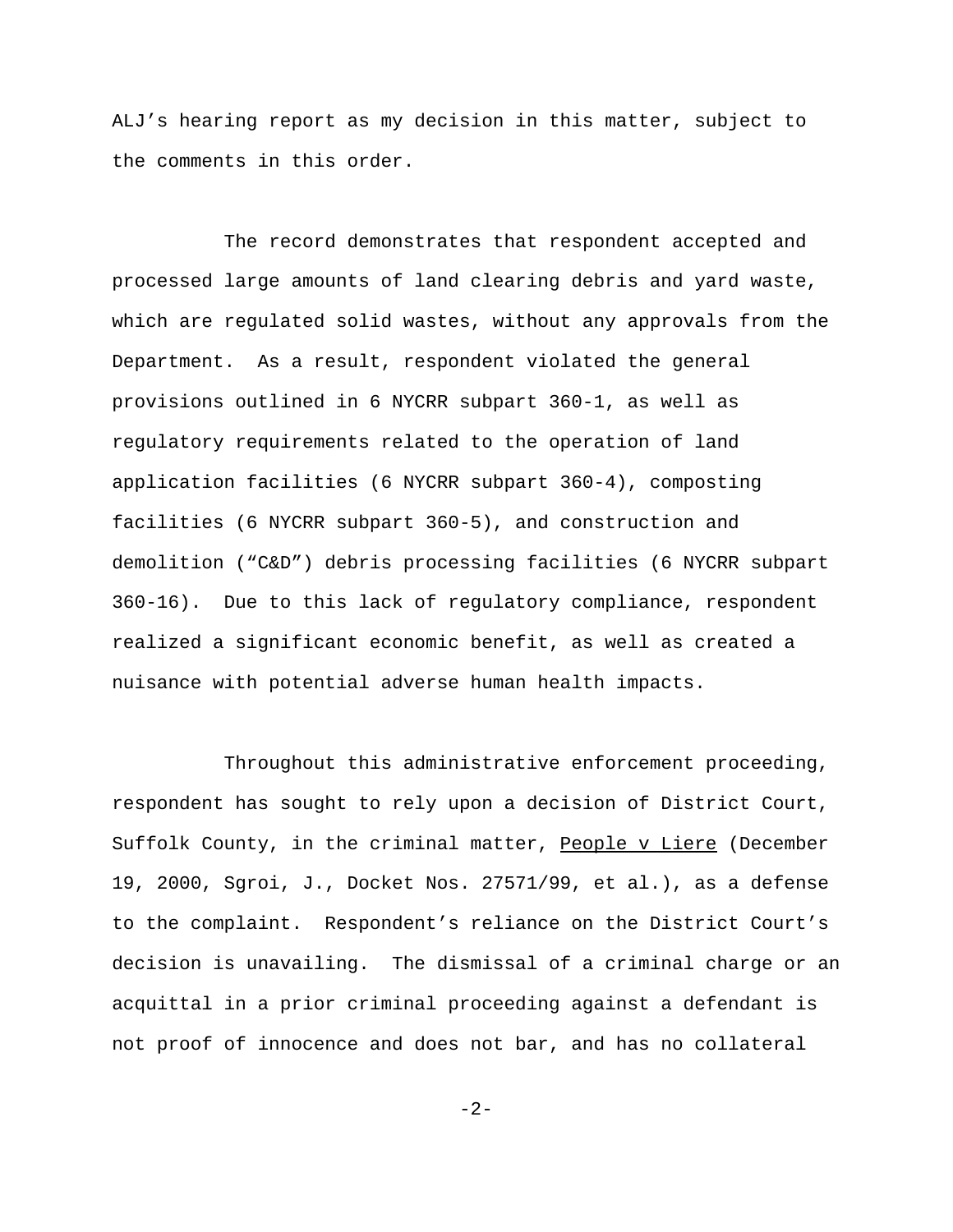estoppel effect in, a subsequent civil proceeding against the same defendant arising out of the same incident (see Reed v State of New York, 78 NY2d 1, 7-8 [1991]; Kalra v Kalra, 149 AD2d 409, 410-411 [2d Dept 1989]). An acquittal in a prior criminal matter on issues upon which the People bore the burden of proof merely stands for the proposition that the People failed to meet the higher "beyond a reasonable doubt" standard applied in the criminal proceeding (see Reed v State, 78 NY2d at 8). Thus, the District Court's dismissal of the prior criminal proceeding against respondent does not bar this subsequent civil administrative enforcement proceeding, in which the lower "preponderance of evidence" standard is applied, even assuming this proceeding arises at least in part out of the same incidents as the criminal proceeding (see id.).

Moreover, as the ALJ correctly concluded in a prior ruling in this matter, because the present complaint is based upon operations at respondent's farm that post-date the District Court's decision, neither the doctrine of res judicata nor collateral estoppel bar the present proceeding (see ALJ Ruling on Respondent's Affirmative Defenses and Motion to Dismiss, Sept. 30, 2004, at 8-10, 11-13). In addition, Department staff did not participate in the prosecution of the criminal matter and no basis exists for deeming the Department and the District

 $-3-$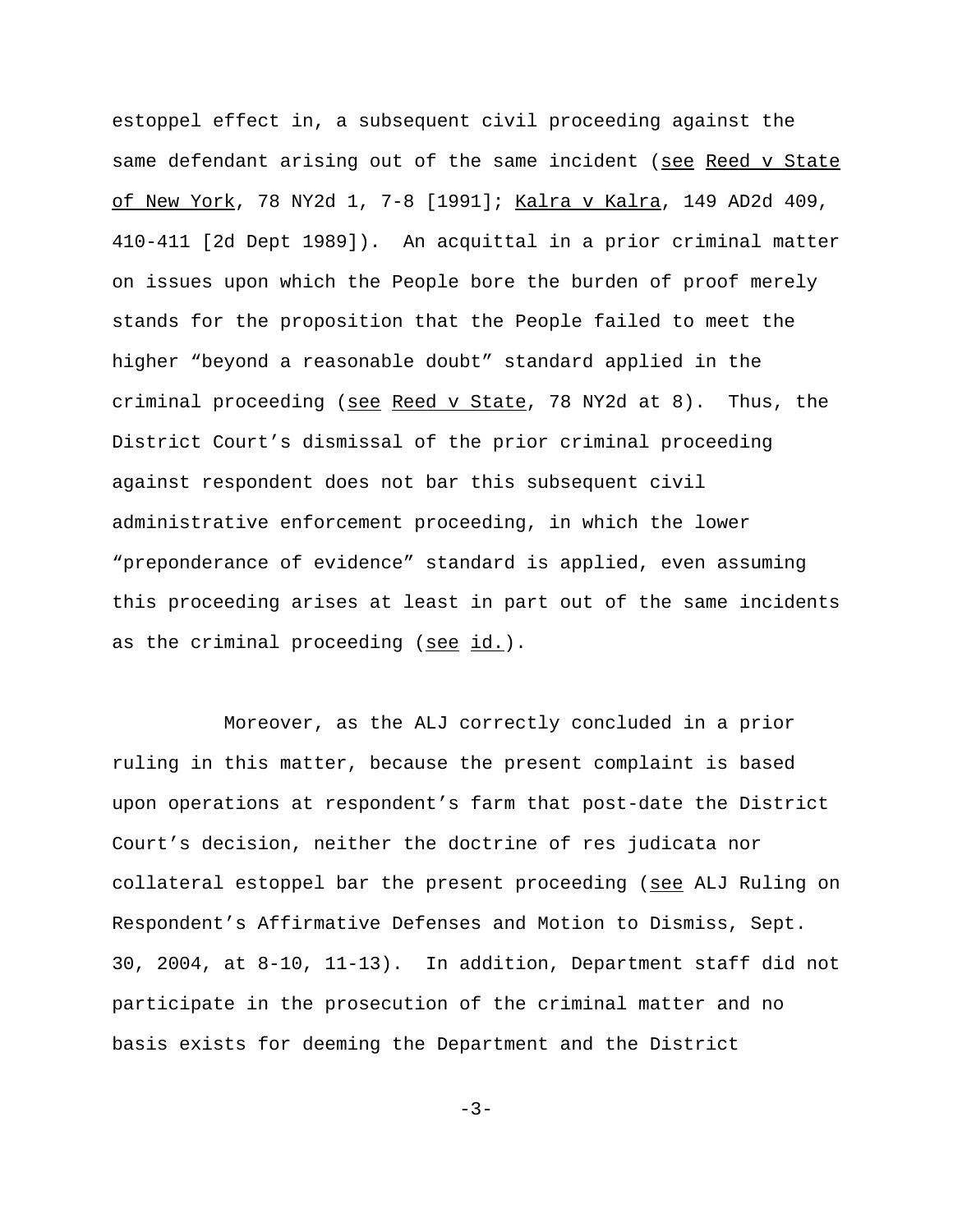Attorney's Office as the same party for collateral estoppel purposes (see id. at 11-12; see also Brown v City of New York, 60 NY2d 897, 898-899 [1983]).

Finally, nothing in the District Court's decision supports the conclusion that Judge Sgroi intended to issue a declaratory ruling or an order authorizing operations at respondent's farm as contemplated by 6 NYCRR 360-1.5(a)(2). The court simply determined that the People failed to prove its criminal case. In any event, even assuming that the court's decision was an order in the nature of a permit, at most the court would have authorized operations consistent with regulatory requirements. As the record in this case makes clear, respondent violated multiple operating requirements applicable to the farm. Thus, respondent has violated whatever approvals the court provided through its December 19, 2000 decision (see Hearing Report, at 11).

NOW, THEREFORE, having considered these matters and being duly advised, it is ORDERED that:

I. Respondent Robert Liere is adjudged to have committed the following violations:

> A. Respondent Robert Liere violated ECL 27-0707(1) and 6 NYCRR 360-1.5(a) on October 16, 2003 by operating an unauthorized C&D debris disposal facility at the

> > $-4-$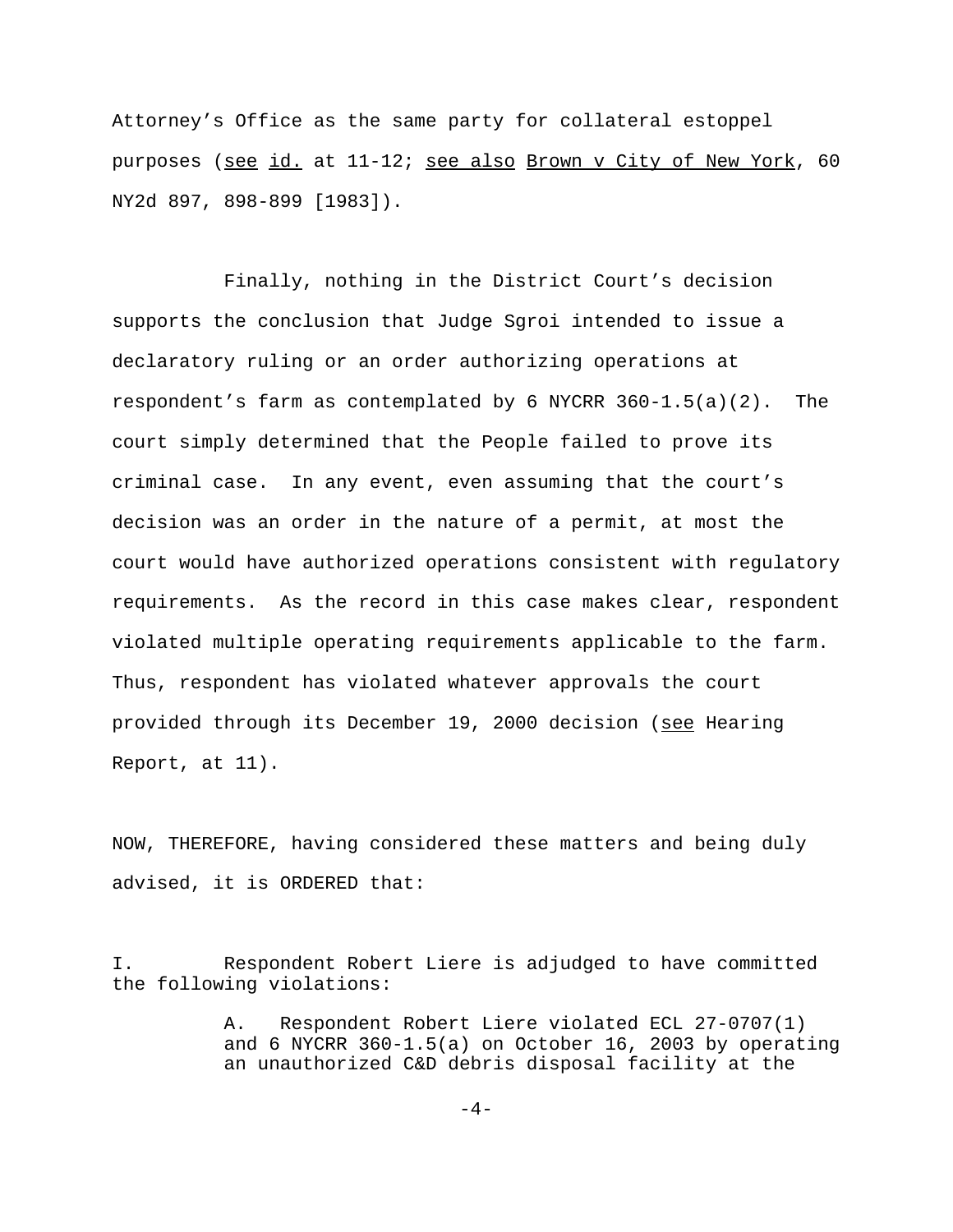farm. With respect to the requirements outlined in 6 NYCRR subpart 360-4 concerning land application facilities, respondent violated 6 NYCRR 360-4.2(a)(3) on October 16, 2003 by failing to adequately incorporate grass and leaf material into the soil at the farm.

B. With respect to operations related to composting facilities (6 NYCRR subpart 360-5), respondent violated 6 NYCRR 360-5.7(b)(5) on October 16, 2003 by failing to control ponding on the farm. Respondent violated 6 NYCRR 360-5.7(b)(6) on October 16, 2003 by neither establishing nor maintaining windrows at the farm. Respondent violated 6 NYCRR 360-5.7(c) on October 16, 2003 by not maintaining the required records. Respondent repeatedly violated 6 NYCRR 360-5.7(b)(11) on July 31, 2003, August 6, 11, 18, 22, 25 and 29, 2003, and September 3 and 4, 2003 by failing to control odors from the farm.

C. Concerning C&D processing facilities (6 NYCRR subpart 360-16), respondent violated 6 NYCRR 360- 16.1(a) on October 16, 2003 by commingling land clearing debris and yard waste at the farm. Respondent violated 6 NYCRR  $360 - 16.4(f)(3)$  on October 16, 2003 because individual piles of commingled solid waste occupy an area greater that 5,000 square feet. Respondent violated 6 NYCRR 360-16.4(i)(2) on October 16, 2003 because he failed to maintain records about the amount and nature of the C&D debris accepted and processed at the farm.

II. For the violations identified above, respondent is assessed a total civil penalty of \$142,500. Within 30 days of service of this order upon respondent, respondent shall pay the full assessed penalty. Payment shall be in the form of a certified check, cashier's check or money order payable to the order of the "New York State Department of Environmental Conservation" and delivered by certified mail, overnight delivery or hand delivery to the Department at the following address: Craig Elgut, Esq., Regional Attorney, Region 1, New York State Department of Environmental Conservation, SUNY Campus, Building 40, Stony Brook, New York 11790-2356.

III. Respondent shall comply with the following schedule of compliance:

A. Effective immediately, respondent shall not accept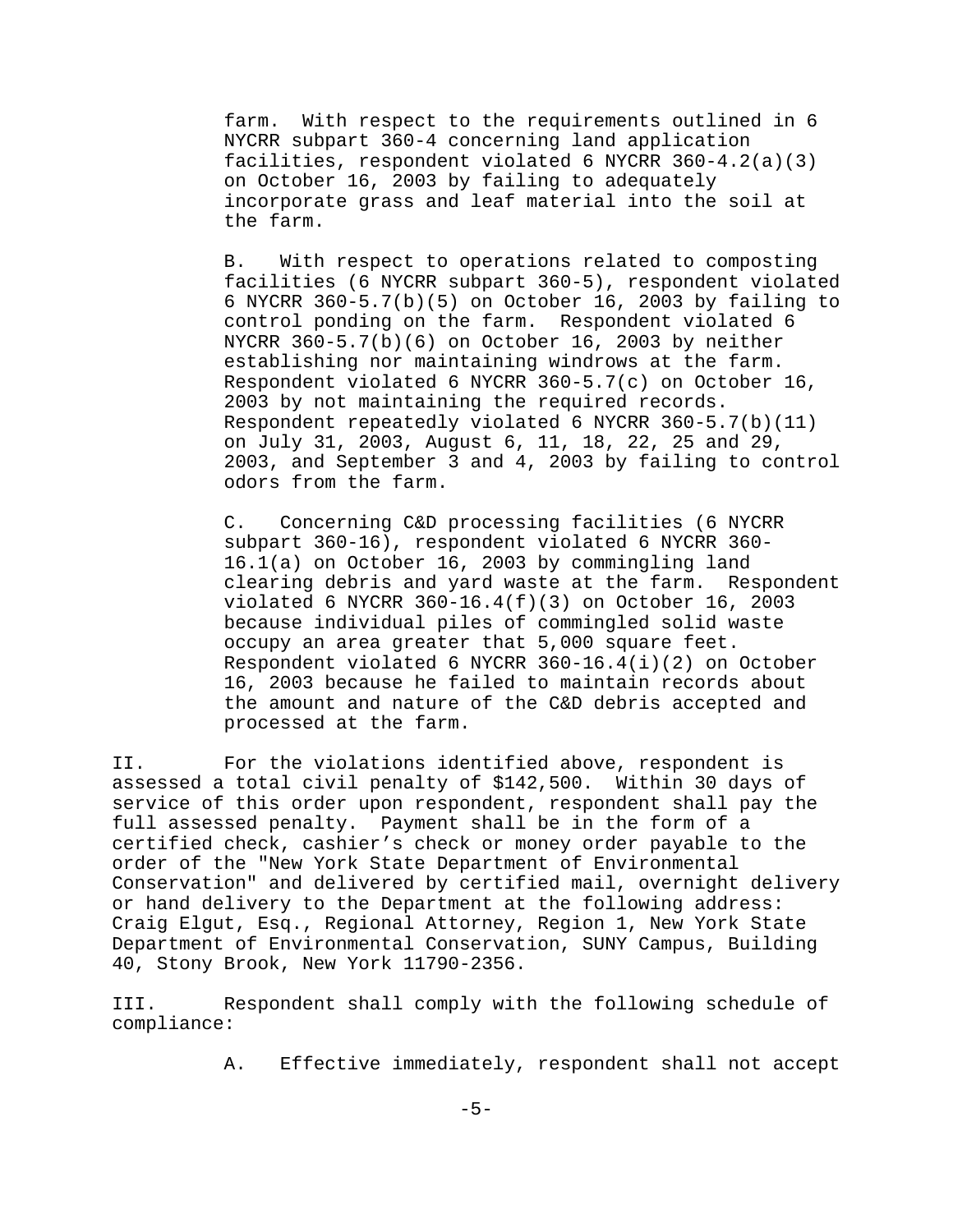any land clearing debris, yard waste, or any other solid waste at the Liere farm for any purpose.

B. Within 30 calendar days after service of this order upon respondent, respondent shall submit to the Department an approvable plan for the closure and removal of all existing construction and demolition debris, land clearing debris and yard waste to an approved facility. After Department staff notifies respondent of its approval of the closure plan, respondent shall immediately implement the approved closure plan.

IV. In the alternative to complying with the requirements outlined in III(B), respondent may file an application with the Department for a permit to operate a solid waste management facility. Respondent shall submit the application and all necessary supporting materials within 30 calendar days after service of this order upon respondent. Until any such permit application is approved by the Department, respondent shall not accept any land clearing debris, yard waste, or any other solid waste at the Liere farm for any purpose.

V. All communications from respondent to the Department concerning this decision and order shall be made to Craig Elgut, Esq., Regional Attorney, New York State Department of Environmental Conservation, Region 1, SUNY Campus, Building 40, Stony Brook, New York 11790-2356.

VI. The provisions, terms and conditions of this order shall bind respondent and his successors and assigns, in any and all capacities.

> NEW YORK STATE DEPARTMENT OF ENVIRONMENTAL CONSERVATION

 $By: \t _{y/2} = 1$ Denise M. Sheehan Commissioner

Dated: Albany, New York April 17, 2006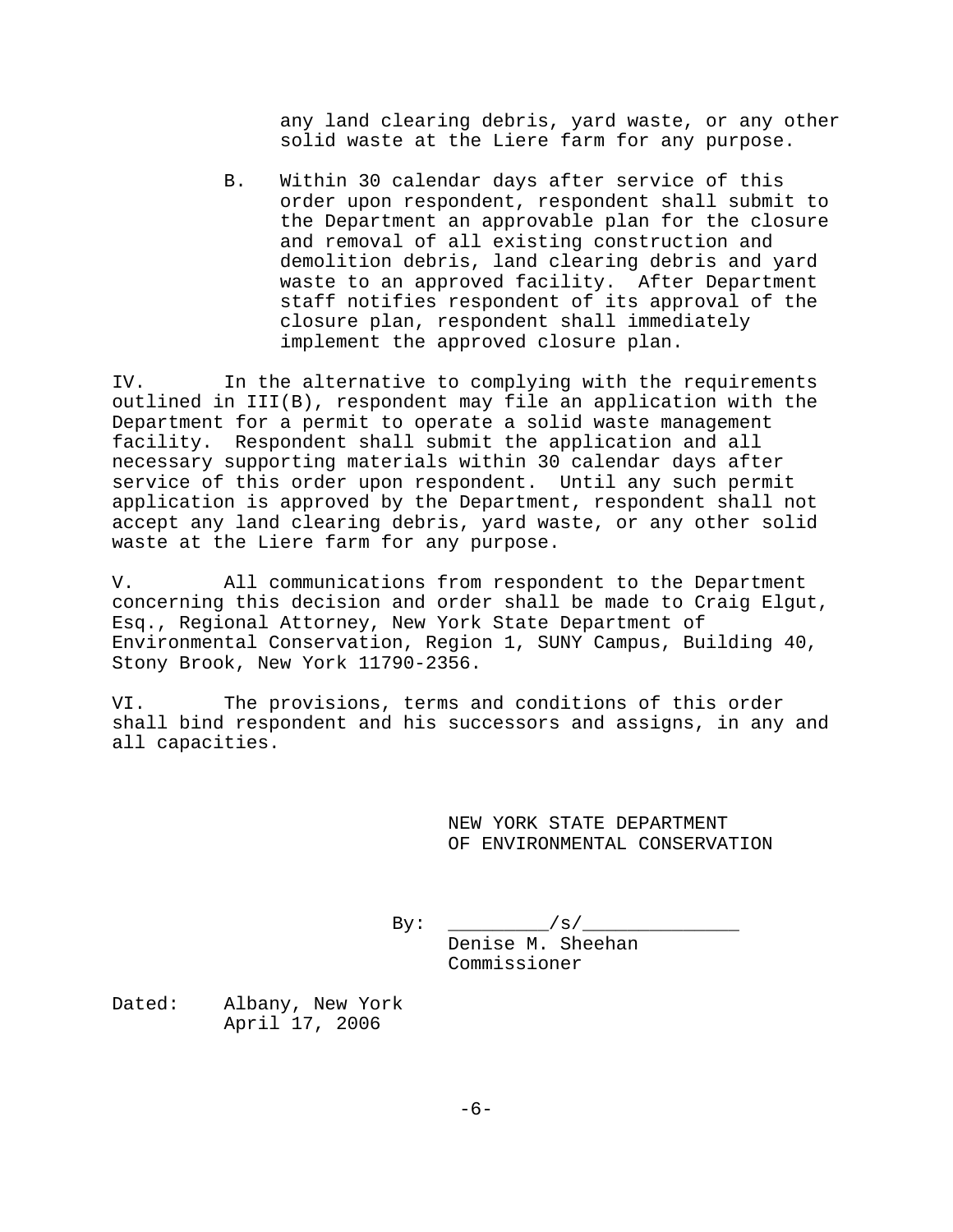To: Robert Liere (via Certified Mail) 100 Long Island Avenue Yaphank, New York 11980 Joan B. Scherb, Esq. (via Certified Mail) 1 Rural Place Commack, New York 11725-2611 Vernon G. Rail, Esq. (via Regular Mail) Assistant Regional Attorney NYS DEC, Region 1 SUNY Campus - Building 40 Stoney Brook, New York 11790-2356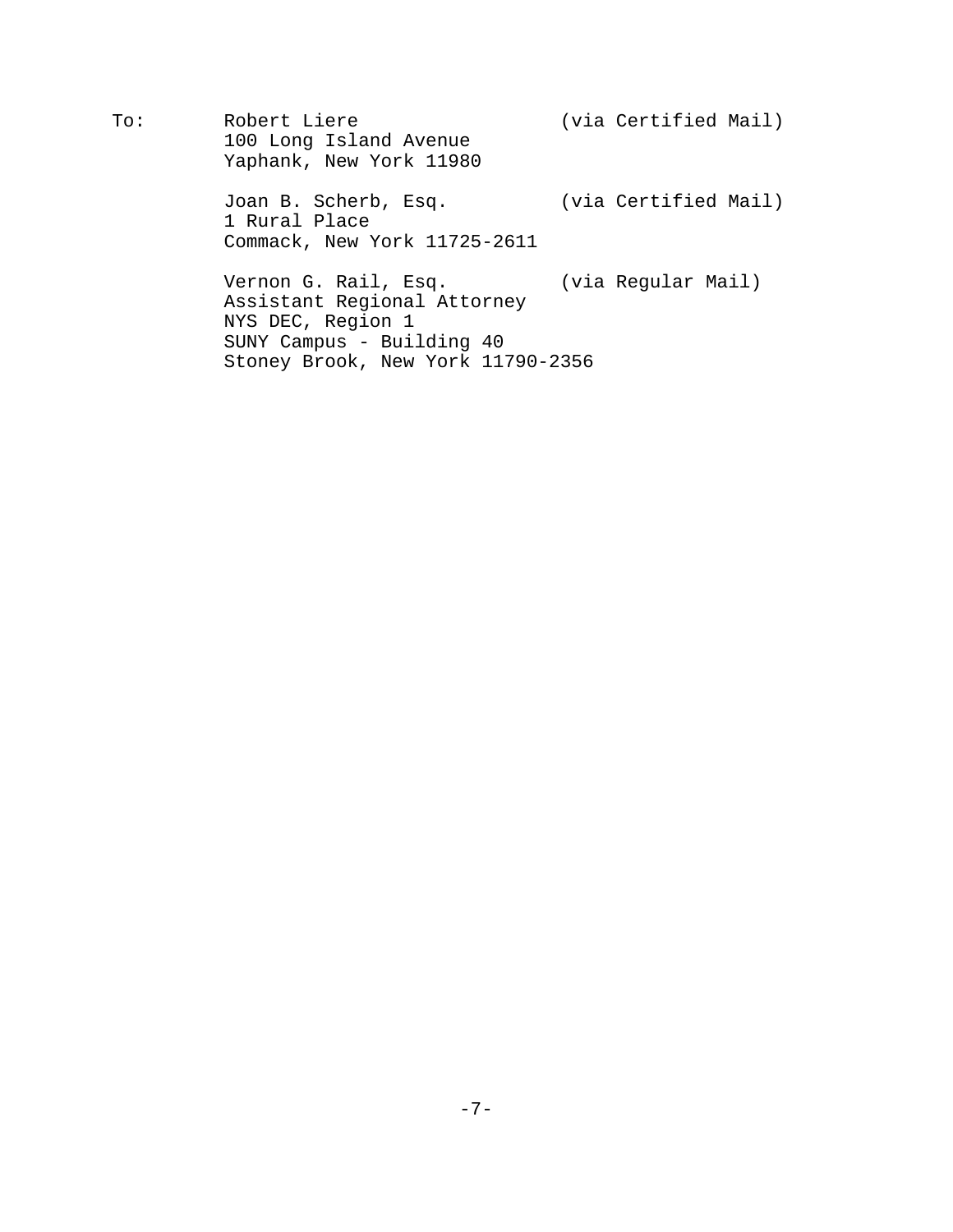STATE OF NEW YORK DEPARTMENT OF ENVIRONMENTAL CONSERVATION 625 Broadway Albany, New York 12233-1550

In the Matter of Alleged Violations of New York State Environmental Conservation Law (ECL) articles 27 and 71, and Title 6 of the Official Compilation of Codes, Rules and Regulations of the State of New York (6 NYCRR) part 360 by Robert Liere as owner and operator of Liere Farm, and Robert Liere doing business as Liere Farm, Respondent.

> DEC Case No.: R1-20031030-257

Hearing Report

by

\_\_\_\_\_\_\_\_/ s / \_\_\_\_\_\_ Daniel P. O'Connell Administrative Law Judge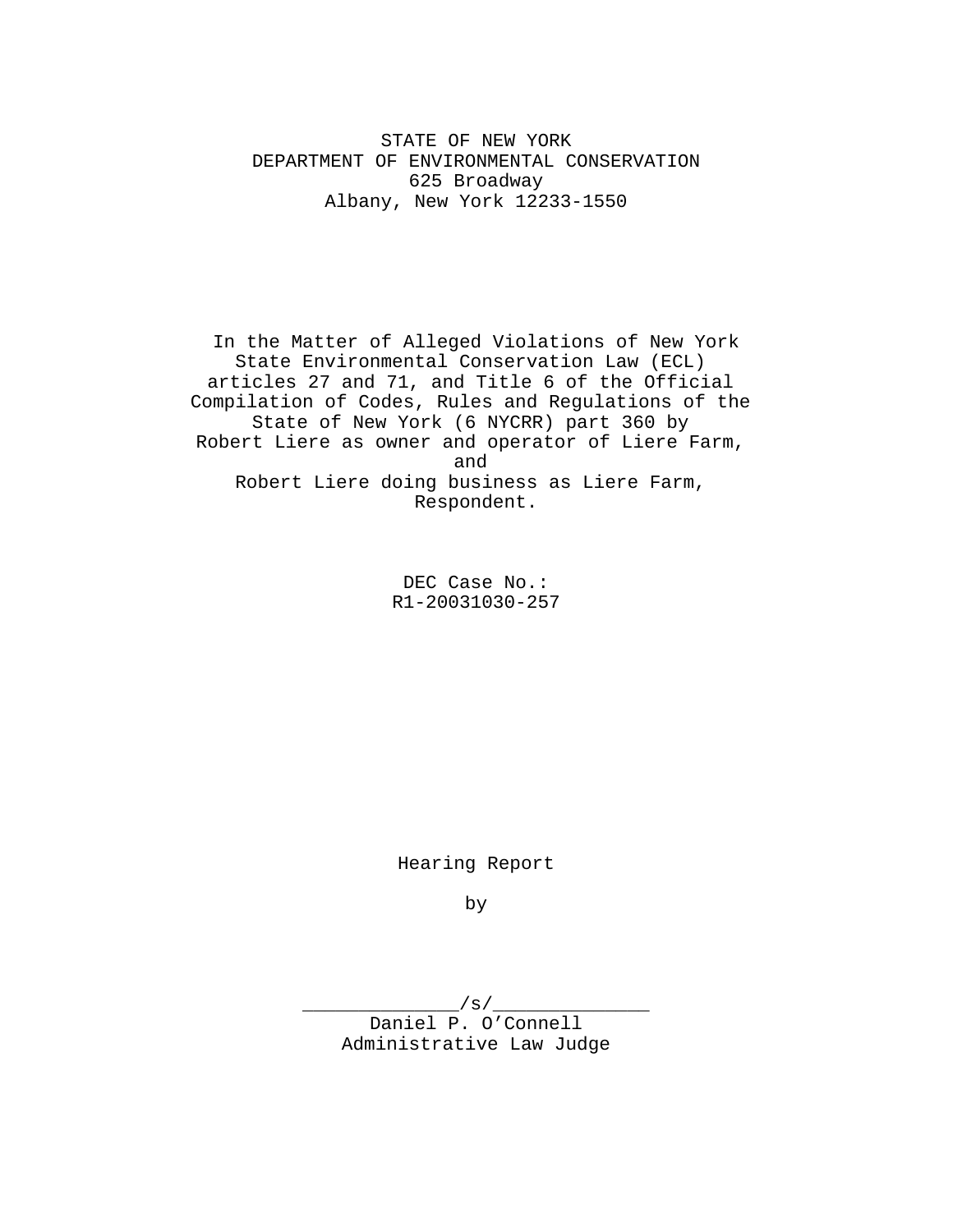### **Proceedings**

Staff from the New York State Department of Environmental Conservation (Department staff) initiated the captioned enforcement matter by duly serving a notice of pre-hearing conference, hearing and verified complaint dated December 2, 2003 upon Robert Liere (Respondent) as owner and operator of Liere Farm, and Robert Liere doing business as Liere Farm. The complaint asserts that Mr. Liere owns and operates the Liere Farm, which is located on the North Service Road of the Long Island Expressway at Exit 66 in Yaphank (Town of Brookhaven, Suffolk County), New York. In 13 separate causes of action, the complaint alleges various violations of ECL article 27, as well as provisions of 6 NYCRR part 360 and its subparts. According to the complaint, the alleged violations occurred at the Liere Farm at various times from July 31 to October 16, 2003. Department staff requests an order from the Commissioner that directs Mr. Liere to remove all construction and demolition (C&D) debris, and yard waste from the Liere Farm, and assesses a total civil penalty of \$157,500. Attached as Appendix A to this report is a copy of the December 2, 2003 complaint.

Mr. Liere's former attorney, Robert J. Cava, Esq., filed a verified answer dated January 20, 2004 and appeared at the prehearing conference scheduled for January 28, 2004 at 10:00 a.m. at the Department's Region 1 office on the SUNY Stony Brook Campus. In the answer, Mr. Liere generally denied the charges alleged in the complaint, and asserted 13 affirmative defenses.

With a cover letter dated February 25, 2004, Department staff filed a statement of readiness as required by 6 NYCRR 622.9. Subsequently, Mr. Liere retained new legal counsel, Joan B. Scherb, Esq., from Commack, New York In a ruling dated September 30, 2004, Administrative Law Judge (ALJ) Daniel P. O'Connell denied Mr. Liere's motion to dismiss the December 2, 2003 complaint, and dismissed Mr. Liere's 12<sup>th</sup> and 13<sup>th</sup> affirmative defenses.

The hearing commenced on May 25, 2004, continued on May 26 and 27, and reconvened on October 19 and 20, 2004 at the Department's Region 1 office. During the May hearing sessions, Department staff was represented by Vernon Rail, Esq., Assistant Regional Attorney. Subsequently, Craig L. Elgut, Esq., Assistant Regional Attorney, represented Department staff at the October hearing sessions. Mr. Rail prepared Department staff's closing statement and brief. Mr. Liere was represented by Joan B. Scherb, Esq., from Commack, New York.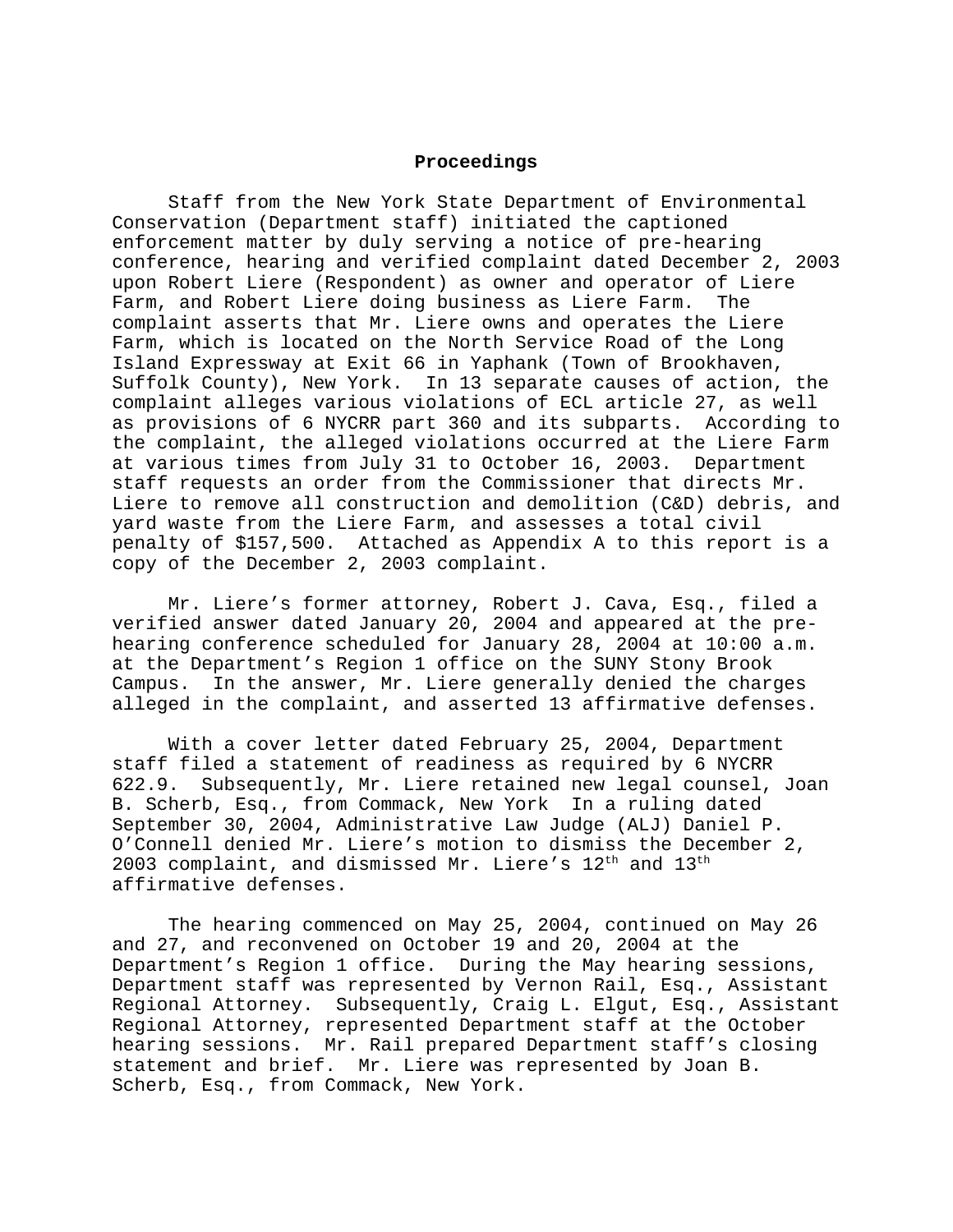Four witnesses testified on behalf of Department staff: (1) Anit Patel, P.E., Environmental Engineer II; (2) John E. Conover, Jr., P.E., Regional Enforcement Coordinator; (3) Merlange Genece, P.E, Environmental Engineer; and (4) Frank Lapinski, Investigative Lieutenant. Mr. Liere testified on his behalf.

After the hearing, a briefing schedule was established. With a cover letter dated February 15, 2005, Department staff filed its closing statement and brief. Mr. Liere's memorandum of law was received on February 17, 2005. With the closing statement and brief, Department staff enclosed a document dated June 1990 entitled, *Yard Waste Management: A Planning Guide for New York State*. I returned the referenced document to Department staff under cover of a memorandum to the parties dated February 18, 2005. In the February 18, 2005 memorandum I explained that the document included additional evidentiary material that had not been offered during the hearing. In addition, I suspended the return date for reply briefs.

Nevertheless, Mr. Liere filed a reply to Department's closing statement and brief on March 16, 2005. Mr. Liere objected to Department staff's attempt to introduce the planning guide with its closing statement and brief.

In a letter dated February 24, 2005, Department staff requested that I reconsider my determination to return the planning guide. In a memorandum dated March 3, 2005, I explained that I considered the document to include evidentiary material, and that Department staff should move to reopen the record of the hearing. With a cover letter dated March 8, 2005, Department staff requested leave from the Commissioner to appeal from my decision in the February 18, 2005 memorandum to return the guidance document. By letter dated June 6, 2005, the Assistant Commissioner for Hearings and Mediation Services informed the parties that the Commissioner denied Department staff's motion for leave to appeal.

As directed by the Commissioner, I convened a telephone conference call on June 21, 2005 to inquire whether the parties wanted to amend or supplement their closing briefs and to schedule a date for filing reply briefs. I issued a memorandum of the conference call on June 21, 2005. In a letter dated July 12, 2005, I set August 12, 2005 as the return date for reply briefs after receiving additional information from the parties. The July 12, 2005 letter authorized Mr. Liere to supplement his March 16, 2005 reply. I received nothing more from the parties. In a letter dated September 26, 2005, I noted that I did not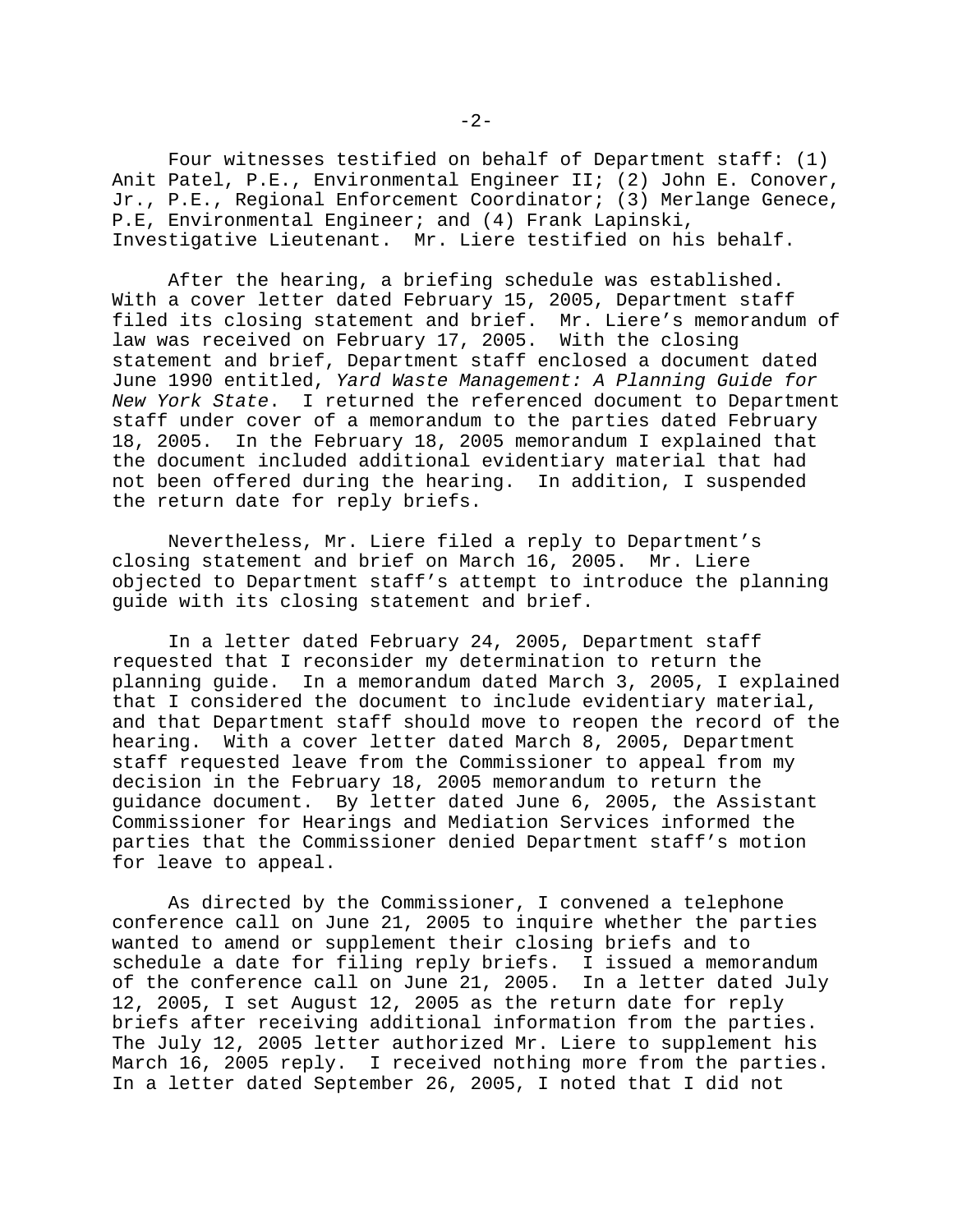receive any additional filings from the parties, and stated that the hearing record was closed.

#### **Findings of Fact**

### The Liere Farm

- 1. The Liere farm is 110 acres, and has been in operation since the 1950's. It is located on the north side of the North Service Road of the Long Island Expressway (Exit 66) in Yaphank (Town of Brookhaven, Suffolk County), New York. Robert Liere has worked on the farm for about 40 years, and took over operations from his father and uncle in 1996.
- 2. Each year, Mr. Liere cultivates and sells pumpkins, beans, rye and horticulture specialties. He planted a crop for the 2004 growing season. Since 1996, Mr. Liere has processed land clearing debris and yard waste into what he characterizes as mulch and top soil.
- 3. Mr. Liere collects \$60-\$80 from landscapers who bring land clearing debris and yard waste in a six wheeler, and \$20-\$30 for materials brought in a pickup truck. For these materials, Mr. Liere accepts only cash. Mr. Liere does not keep any records concerning the amount and nature of the materials he accepts at the Liere farm, the total revenue he earns from accepting these materials, the amount of mulch and top soil he sells, or the total revenue he earns from the sale of these products.

### Operations

- 4. Mr. Liere accepts land clearing debris and yard waste at the Liere farm, and processes these materials. The Liere farm is open Monday through Saturday from 7:00 a.m to 4:30 p.m. Landscapers enter the farm through a gate, and proceed to an open area. There, Mr. Liere visually inspects each load of land clearing debris and yard waste by climbing into every truck. If the load includes anything other than acceptable materials, Mr. Liere rejects the load, and directs the landscaper to leave his farm.
- 5. After Mr. Liere inspects each load of yard waste, the landscapers bring their loads to an area of the farm where the loads are dumped onto the ground. Mr. Liere uses a payloader to "roll," or turn over, the loads to determine whether any unacceptable materials were hidden in the bottom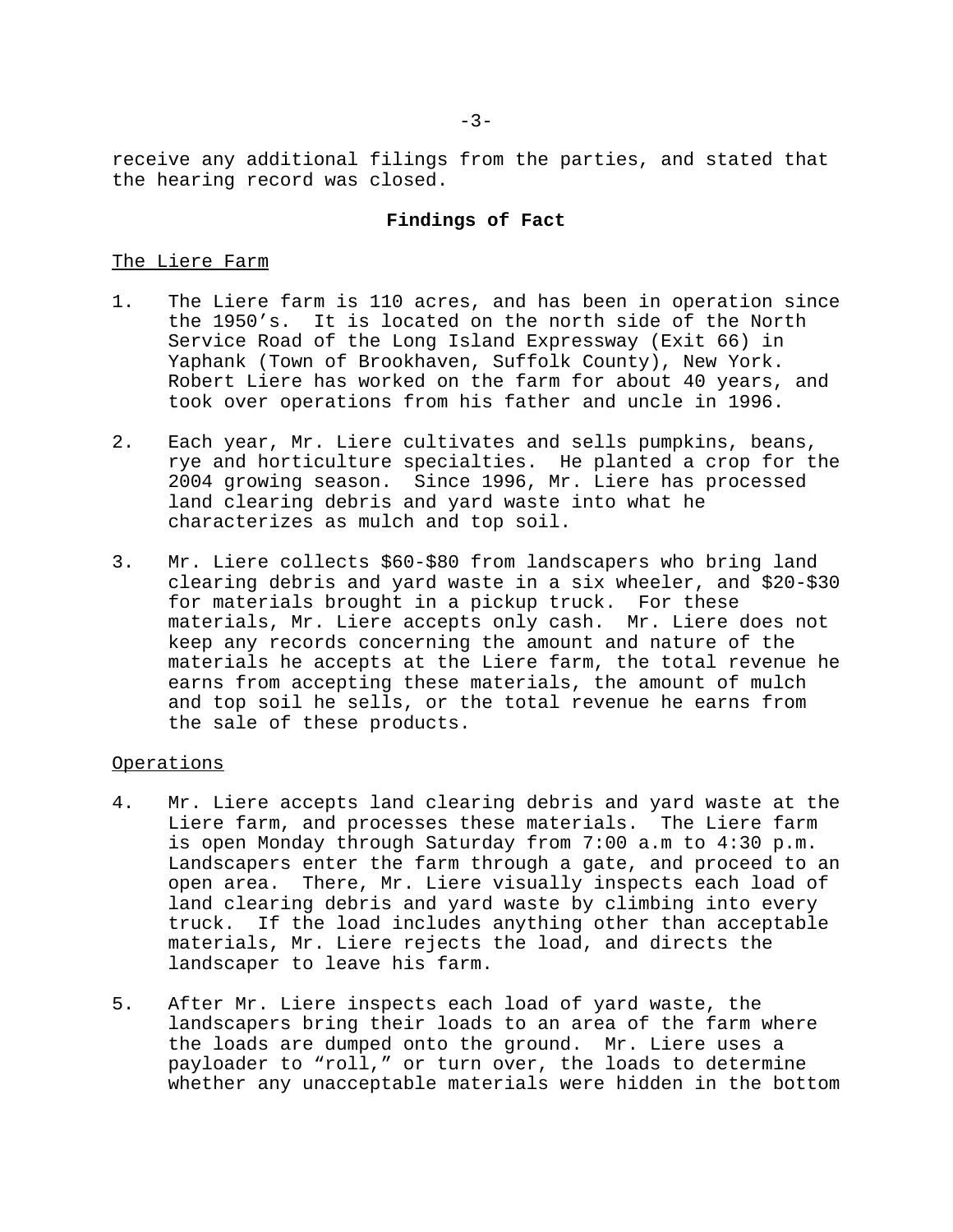of the loads. Any unacceptable materials found after the loads are turned over are collected and placed in roll-off containers or dumpsters. It can take up to 6 months to fill the dumpsters with unacceptable materials.

- 6. Mr. Liere makes what he refers to as mulch from loads of large branches, trunks and tree stumps, which are broken up with a "shear." The shear cuts and splits the large material into smaller pieces. During the shearing process, dirt surrounding the roots of tree stumps is knocked off. The sheared pieces of wood are then placed on an intake conveyor belt that leads to the pre-disc screener.
- 7. During the pre-disc screening process, bits of material that are 4 inches or less in diameter are separated from larger pieces of land clearing debris and yard waste. These smaller pieces of material are called "4-inch minus." Fourinch minus includes dirt, sticks, wood chips, and stones that are less than 4 inches in diameter. Even though some material such as sticks and twigs may be less than 4 inches in diameter, they may not be part of the 4-inch minus if they are longer than 4 inches.
- 8. The pre-disc screener has 4 belts. The sheared wood pieces are loaded onto belt #1, which is called the feed belt or intake conveyor. From belt #1, the yard waste passes over a series of discs, which shake the material. The 4-inch minus falls down through the discs and onto belt #2.
- 9. Belt #2 moves in the opposite direction of belt #1 and the discs. Belt #2 leads to belt #3, which is referred to as a stacking conveyor. The stacking conveyor (belt #3) is perpendicular to belt #2. In addition, the stacking conveyor is angled up so that heavier materials, such as stones and small rocks, roll back down the stacking conveyor. The heavy items that roll back down the stacking conveyor fall off the stacking conveyor into a pile underneath the pre-disc screener where they can be scooped up with a payloader. Small, flat materials such as dirt and wood chips (*i.e.*, the 4-inch minus) travel up the stacking conveyor. The 4-inch minus is collected from the end of belt #3 of the pre-disc screener, and added to one of three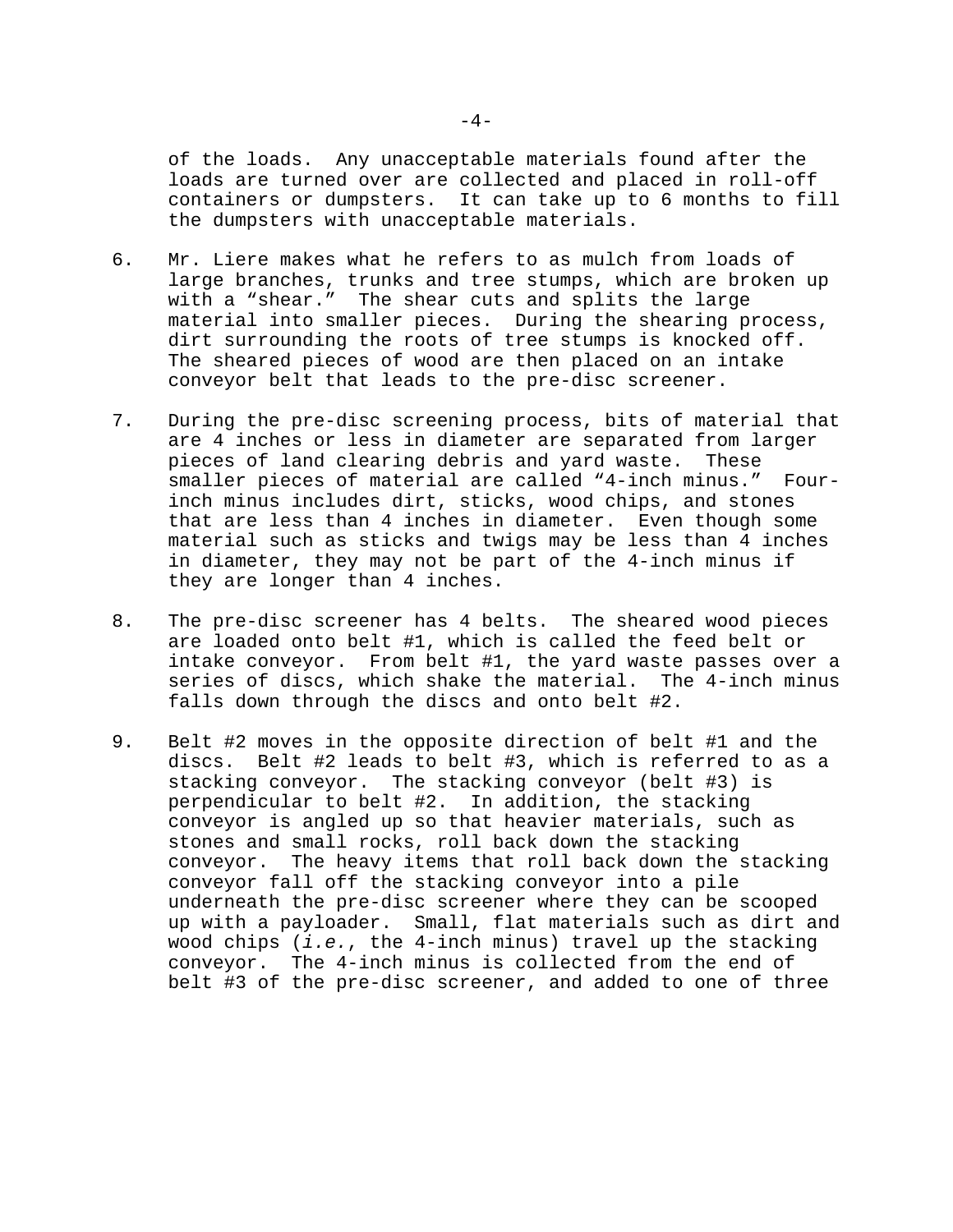large piles on the Liere farm identified as E, F and G in Department staff's Exhibits (Dept. Exh.) 18 and  $19.1$ 

- 10. The sheared pieces of wood that are greater than 4 inches pass over the discs onto belt #4. Along belt #4, there is a picking station where any remaining rocks or other unacceptable materials, such as pieces of metal, that are bigger than 4-inch minus are removed. At the end of belt #4, there is a magnet to catch any iron.
- 11. From belt #4, the sheared pieces of wood are fed into the grinding machine. After the sheared pieces of wood are processed in the grinder, the material is called the "firstgrind mulch" because it has passed through the grinding machine once. For the first-grind mulch, Mr. Liere uses three inch by five inch grates in the grinder. The resulting pieces of mulch are about ½ inch in diameter and up to four inches long. The first-grind mulch is stored at what has been identified as the wood chip pile on the farm. The wood chip pile is located near what has been identified as pile G. The dimensions of the wood chip pile are unknown.
- 12. Depending on the landscape product needed, the first-grind mulch may be ground again. The size of the second-grind mulch is about  $\frac{1}{4}$  inch by 1  $\frac{1}{4}$  to 1  $\frac{1}{2}$  inches. Occasionally, the second-grind mulch is ground a third time to create a finer product called the "third-grind mulch." These mulch variations are sold to landscapers.
- 13. Although the procedure described above could apply to mixed loads of wood, grass and leaves, mixed loads are very rare. Generally, Mr. Liere does not process loads of yard waste consisting of either grass, or a combination of grass and leaves into mulch. Rather, he processes them into top soil.
- 14. The piles identified as E, F and G on the Liere farm are the sites of what Mr. Liere describes as top soil production. The 4-inch minus is collected and added to these piles. In addition, loads of grass and leaves are incorporated into the face of piles E, F, and G. Mr. Liere does not turn

 $1$  Appendix B to this Hearing Report is a copy of the schematic from Dept. Exh. 18, which served as the basis for Dept. Exh. 19.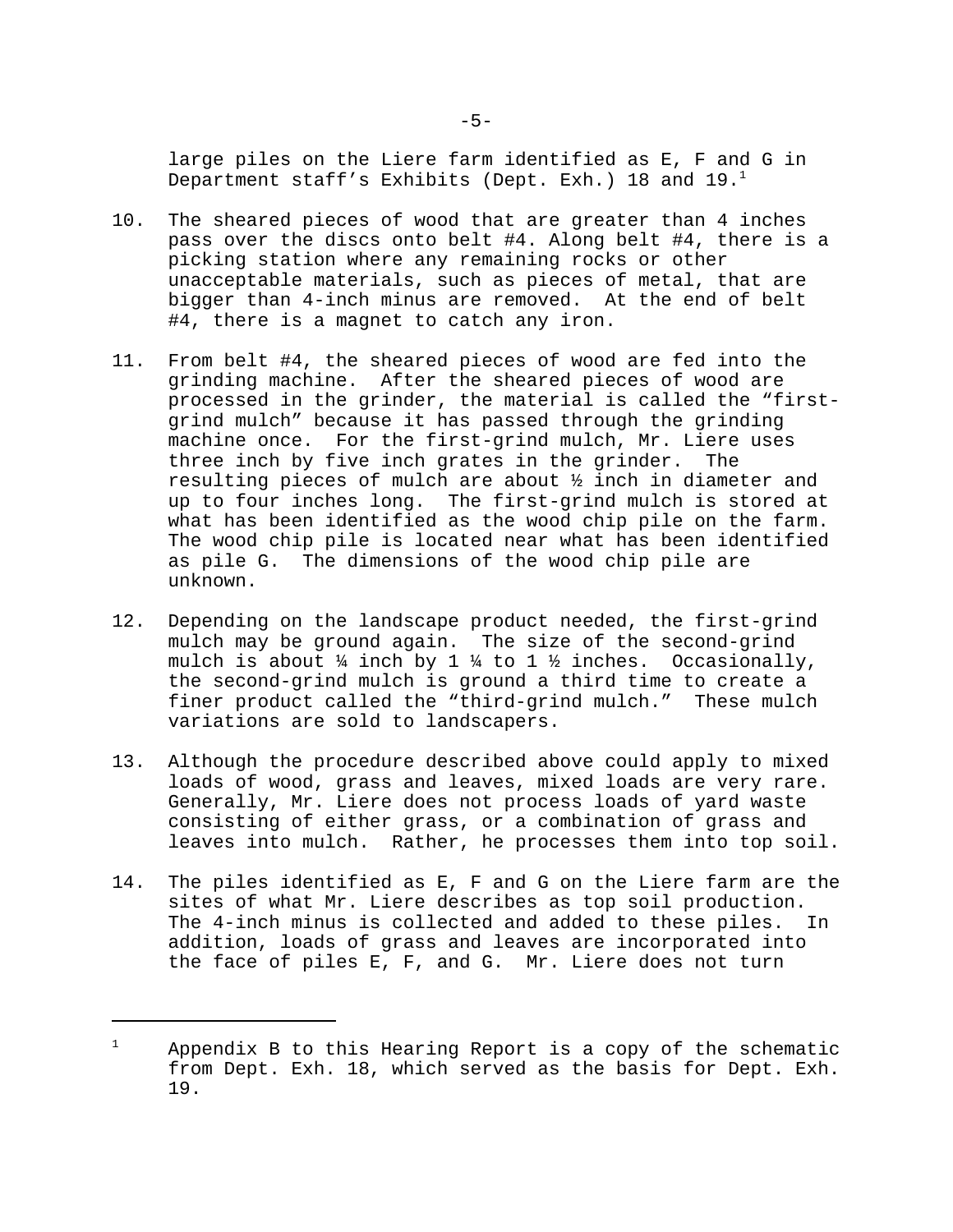these piles. The grass and leaves in piles E, F, and G "rot away."

- 15. Mr. Liere adds grass to these piles to maintain moisture, and leaves to keep the top soil "looser" so that when water is added, the material does not "lock up."
- 16. Material is taken from older areas of piles E, F, and G, and screened. Screening takes place in the trommel. Mr. Liere markets the screened product as top soil.

#### DEC Oversight

- 17. In 1996, operations at the Liere farm complied with the exemption criteria for a land clearing debris processing facility and, therefore, did not need a permit from the Department. Mr. Liere accepted land clearing debris, which consisted of trees, stumps, branches and wood. These materials were chipped and sold.
- 18. Subsequent to an inspection by Department staff in 1996, Mr. Liere applied for and obtained a registration from the Department. The registration allowed Mr. Liere to accept wood and uncontaminated materials in addition to land clearing debris for processing.
- 19. In 1999, Ms. Genece of the Department staff inspected the Liere farm in June, July, August, September and October. During these inspections, Ms. Genece observed problems with dust. Also Ms. Genece observed that the separation distance between the piles of processed materials was not sufficient, and created a potential fire hazard.
- 20. Some time before October 16, 2003, the Department revoked Mr. Liere's registration. There is no dispute that as of October 16, 2003, Mr. Liere had neither a registration nor a permit to operate any kind of solid waste management facility regulated pursuant to 6 NYCRR part 360 at the Liere farm.
- 21. Since 2001, Mr. Liere has operated his farm based on his understanding that Judge Sgroi's December 19, 2000 memorandum decision (*see People v Robert A. Liere*, Suffolk Dist Ct,  $1^{st}$  Dist, Dec. 19, 2000, Sgroi, J., Docket No. 27571/99 et al.) was a valid order (*see* 6 NYCRR 360- 1.5[a][2]).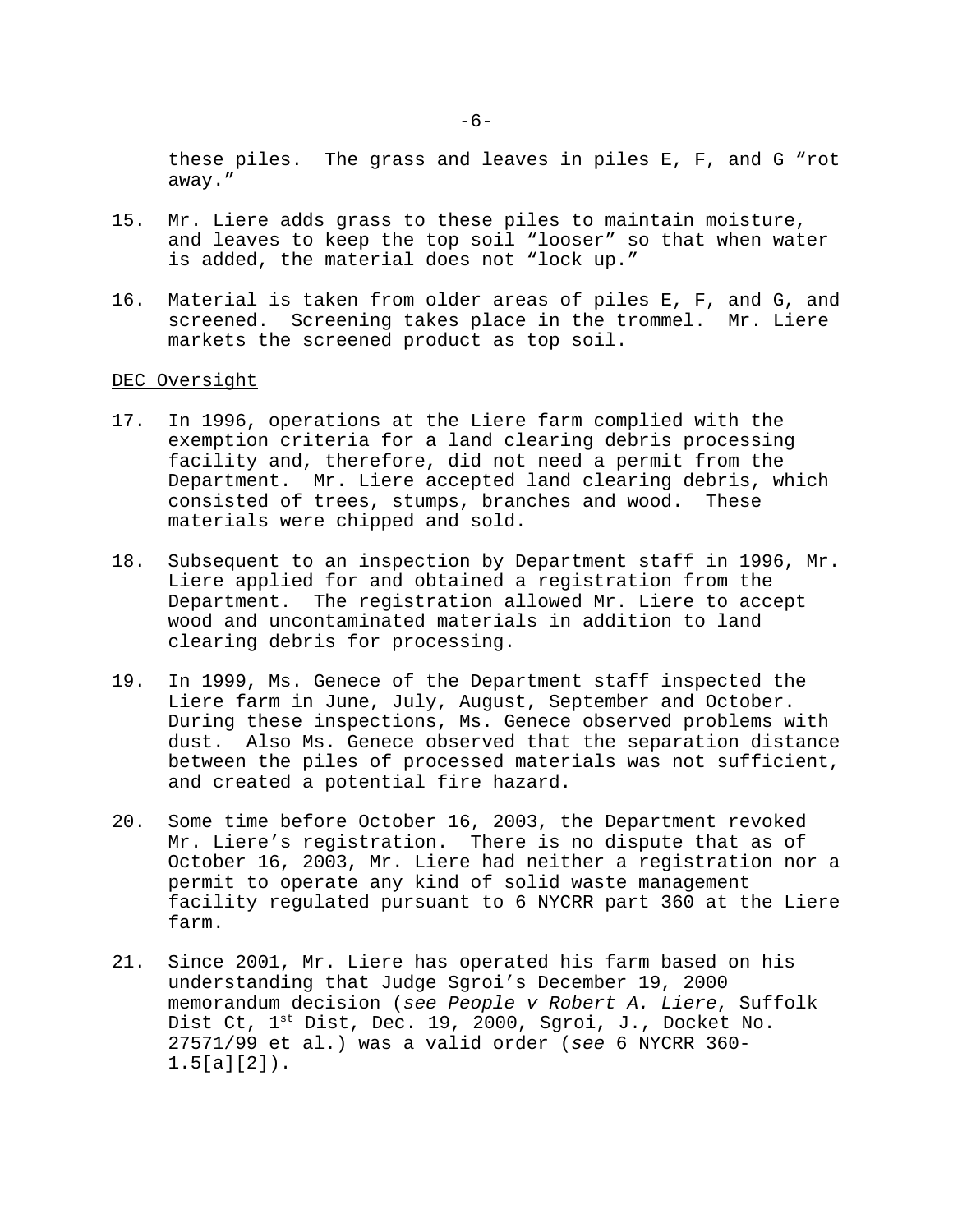#### Department staff's October 16, 2003 Inspection

- 22. During the summer of 2003, residents living in the vicinity of the Liere farm complained to Department staff about noxious odors. To follow up on these complaints, Department staff attempted to inspect the Liere farm on June 30 and July 9, 2003 to determine whether the odors originated from the farm. On both occasions, Mr. Liere refused to allow Department staff to inspect his farm.
- 23. Subsequently, Department staff obtained an administrative search warrant, and inspected the Liere farm on October 16, 2003. During the October 16, 2003 inspection, Department staff determined that the origin of the materials stored in piles E, F and G, and the wood chip pile was from offsite sources due to the amount and nature of the materials at the site.

### The First Cause of Action (6 NYCRR subpart 360-1)

- 24. During the October 16, 2003 inspection, Department staff observed two piles of concrete, asphalt, brick and wood on the Liere farm. In the record, the two piles are identified as piles B and C (*see* Appendix B). Pile B is between 40 and 50 feet (ft) wide and about 8 to 10 ft high. In addition to concrete, asphalt, brick and wood, pile C also included some plastic debris. The size of pile C is unknown.
- 25. Piles B and C were heavily overgrown with weeds and other vegetation, which reasonably suggests that the material had been on the Liere farm for an extended period of time.
- 26. During the construction of the Long Island Expressway in the late 1960s, the New York State Department of Transportation (NYS DOT) took 13 acres of the Liere farm by eminent domain. NYS DOT disposed of the material identified as piles B and C on the Liere farm during the construction of the expressway.
- 27. Mr. Liere removed all the material in piles B and C from his property after Department staff's October 16, 2003 inspection. Mr. Liere disposed of the material, which totaled 76.26 tons, at Global Land Materials, Inc.

### The Second Cause of Action (6 NYCRR subpart 360-8)

28. There is no information in the hearing record about whether the Liere farm, in general, and any of the piles observed on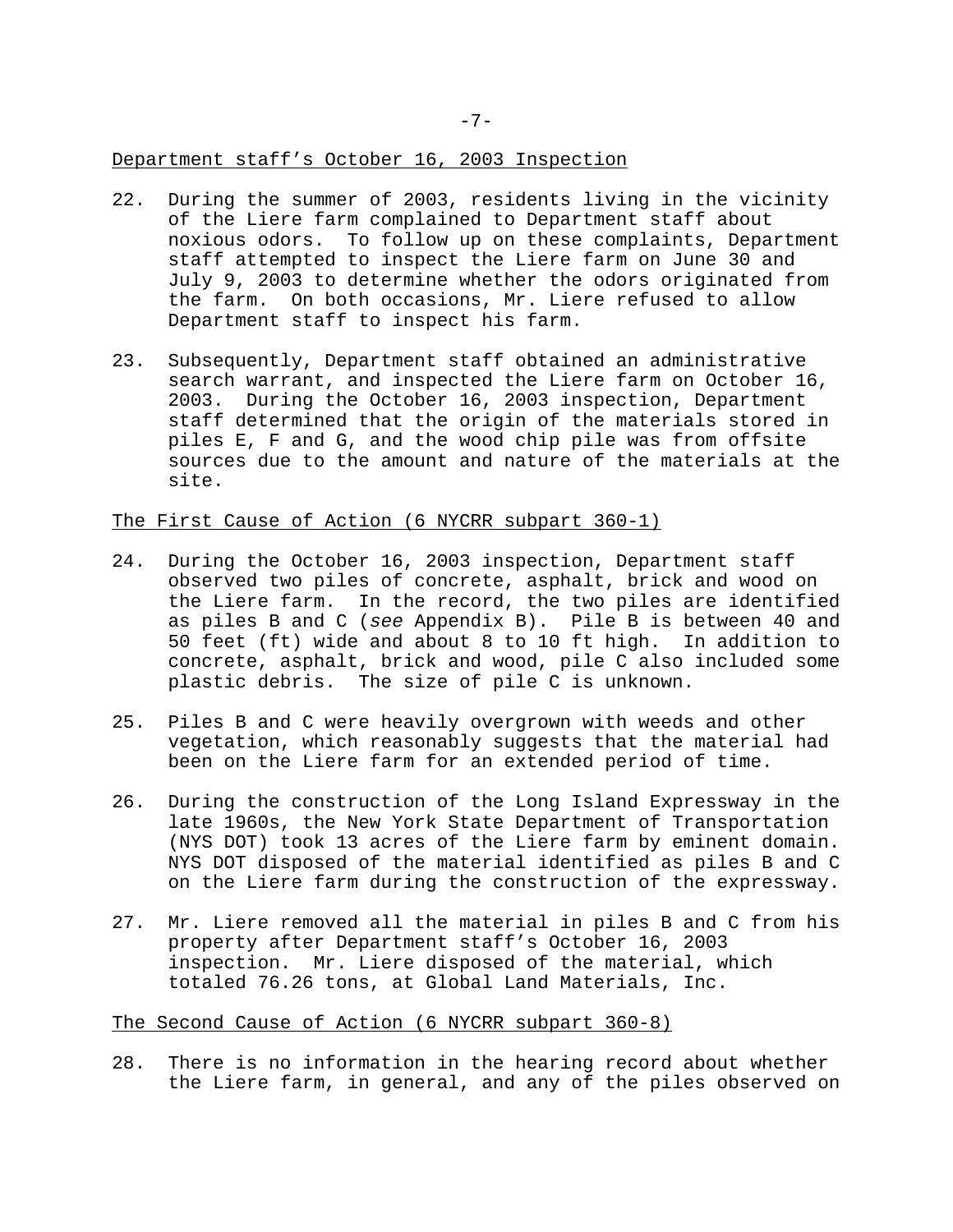the site by Department staff during the October 16, 2003 inspection, in particular, are located over the deep flow recharge area on Long Island.

The Seventh and Eighth Causes of Action (6 NYCRR subpart 360-4)

29. During the October 16, 2003 inspection, Department staff observed a half acre area in the northwest area of the Liere farm where grass and leaves were being applied to the surface of the soil. In some areas, grass and leaves were two feet or more deep on the soil surface. In other areas, grass and leaves had been turned into the soil.

The Third, Fourth, Fifth, Sixth and Twelfth Causes of Action (6 NYCRR subpart 360-5)

- 30. The material in pile E consists of a mixture of grass, leaves, chipped wood, and small branches. The volume of pile E is more than  $3,000 \text{ yd}^3$ .
- 31. The material in Pile F consists of the same kind of materials as pile E, which is a mixture of grass, leaves, chipped wood, and small branches. Different areas of pile F are different colors, from which it can be reasonably inferred that materials have been gradually added to pile F over time. Older material looks grayer and darker compared to newer material, which is greener. The material in pile E is older than the material in pile F.
- 32. The material in pile G is similar to the material in piles E and F. On October 16, 2003, Department staff observed areas of standing water in the vicinity of pile G, and throughout the Liere farm.
- 33. The general shape of pile F is a right triangle. During the October 16, 2003 inspection, Department staff measured the dimensions of pile F. The lengths of the sides are 150 ft and 750 ft, and the overall height of the pile is 10 ft. Therefore, the total calculated volume of material in pile F was about 526,500 cubic feet ( $ft<sup>3</sup>$ ), which converts to about 20,800  $yd^3$ .
- 34. If it is assumed that Mr. Liere had less than  $3,000 \text{ yd}^3$  of yard waste on his farm in 1999, and continued to accept less than  $3,000 \text{ yd}^3$  of yard waste per year, then it can be reasonably inferred that the maximum amount of yard waste that Mr. Liere could have on his farm on October 16, 2003,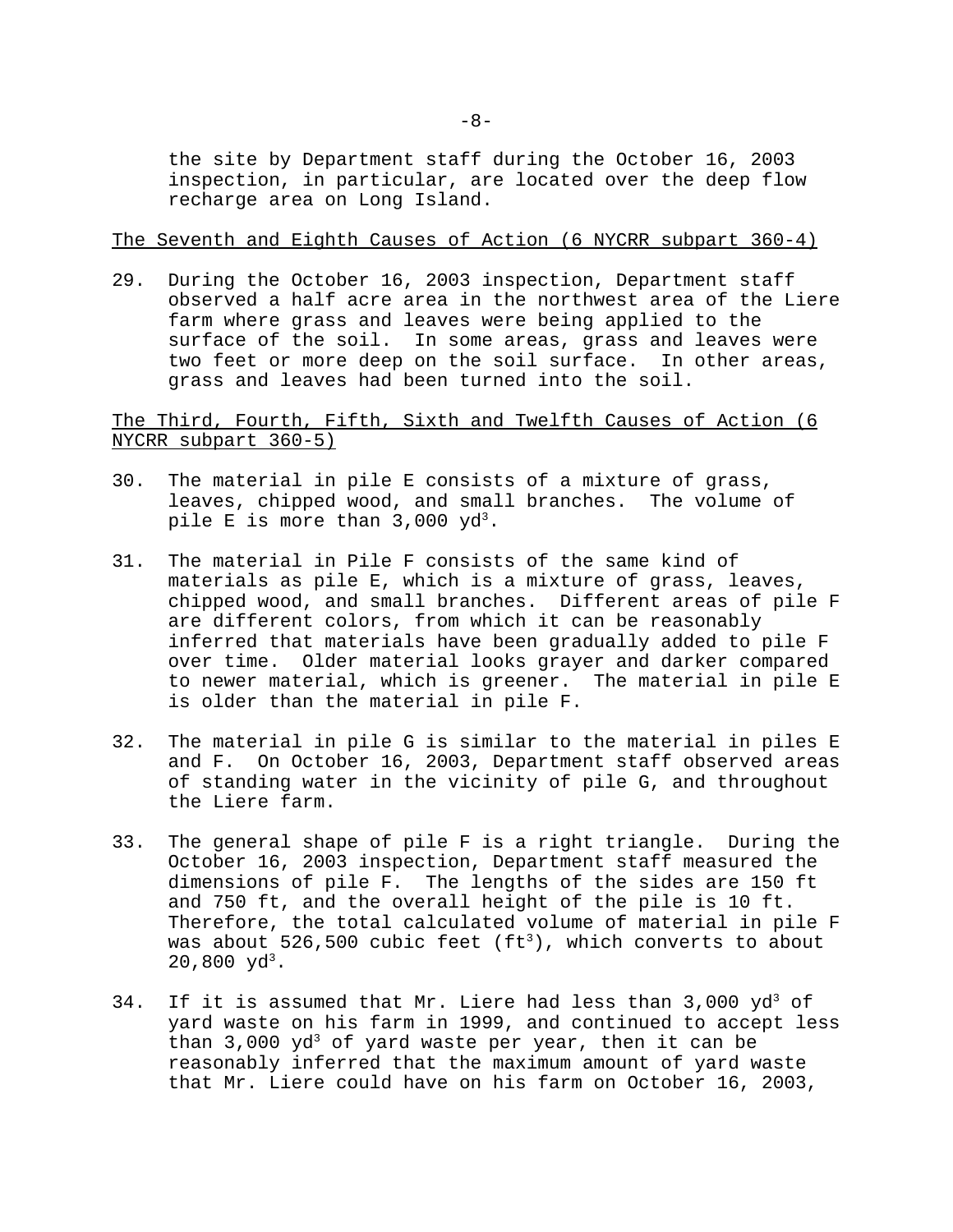and still be exempt from the requirements outlined in 6 NYCRR subpart 360-5, was  $12,000\,$   $\rm{yd^3}$  (4  $\rm{years}$  x 3,000  $\rm{yd^3}$   $\rm{per}$ year). Given that the estimated total volume of yard waste in the various piles on the Liere farm exceeds  $25,000 \text{ yd}^3$ , it can be reasonably inferred that Mr. Liere has accepted more than  $3,000 \text{ yd}^3$  of yard waste annually at his farm since 1999.

- 35. Mr. Liere does not arrange the processed land clearing debris and yard waste into windrows, and he does not turn the material in the piles identified as E, F and G.
- 36. As noted above, neighbors living near the Liere farm complained to Department staff during the summer of 2003 about odors. When Department staff attempted to inspect the Liere farm to determine whether the source of the odors was the farm, Mr. Liere did not allow Department staff onto his property.
- 37. Department staff investigated the odor complaints by driving around the neighborhood in the vicinity of the Liere farm. At various times from June to October 2003, staff drove down Hilldown Road, Lincoln Road, Middle Line Avenue, and Milldown Road to determine the nature and potential origin of the odors.
- 38. Department staff detected a rancid odor while driving along the roads in the vicinity of the Liere farm on July 31, 2003, August 6, 11, 18, 22, 25 and 29, 2003, and September 3 and 4, 2003.

# The Ninth, Tenth and Eleventh Causes of Action (6 NYCRR subpart  $360 - 16$

- 39. The materials in piles E and F includes land clearing debris, such as tree trunks and bigger branches, which has been processed in the manner described above in Findings of Fact Nos. 4 through 16, inclusive, and yard waste, such as grass and leaves.
- 40. As noted above, the general shape of pile F is a right triangle. The lengths of the sides are 150 ft and 750 ft From this information the approximate area of the pile can be calculated. Pile F occupies an approximate area of 56,250  $ft^2$ .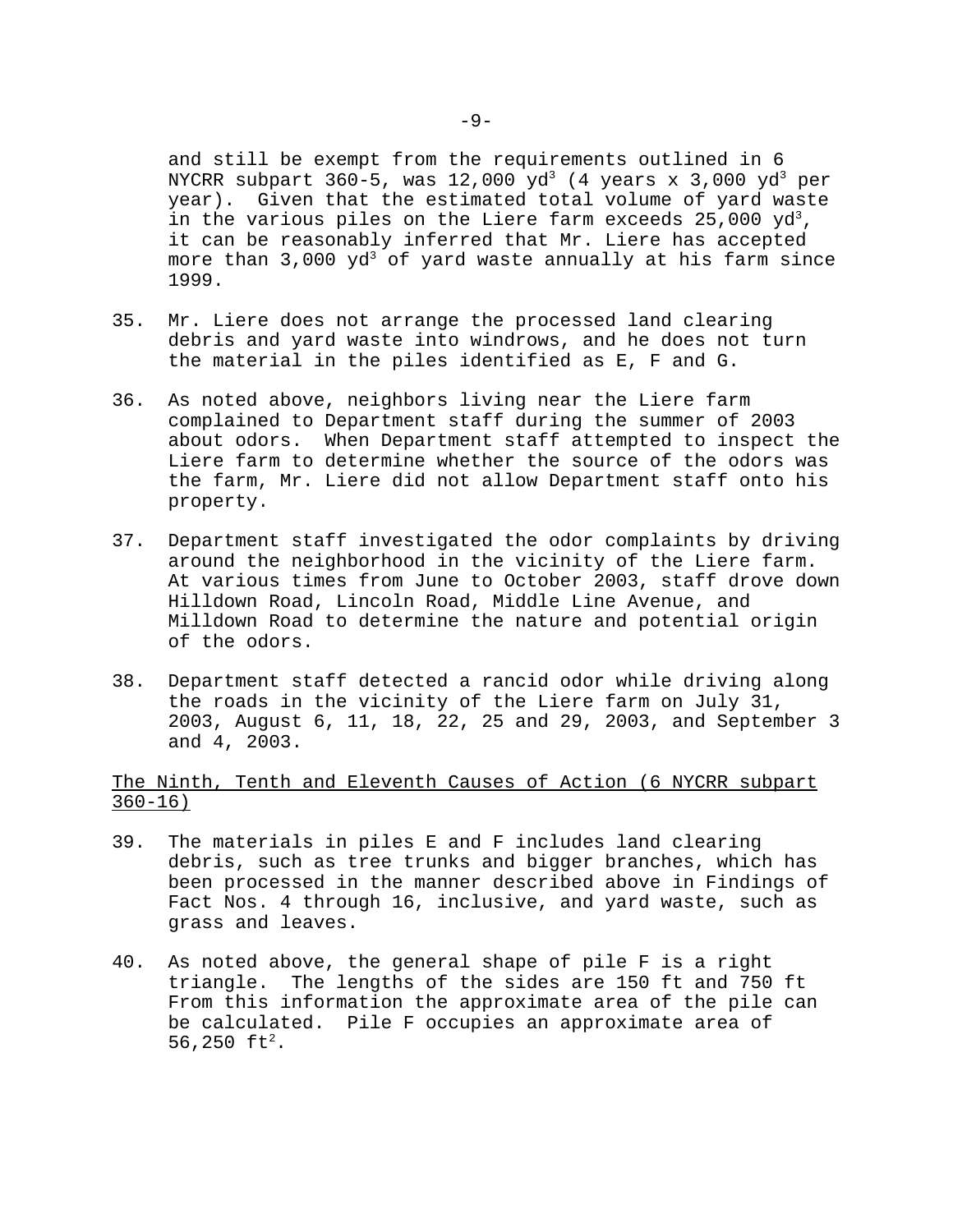#### **Discussion**

### I. Respondent's Exhibit 9

During the hearing, Mr. Liere offered a list of composting facilities in New York dated July 19, 2001. The exhibit was marked for identification as Respondent's Exhibit 9. During the hearing Mr. Liere's counsel stated that the list came from the Department's website, and offered Respondent's Exhibit 9 as evidence. I reserved decision on receiving the document into evidence until Mr. Liere provided me with the URL, or web address, for the document. (Tr. 619-622.)

With a fax received on October 22, 2004, Mr. Liere's counsel provided me with the web address. Respondent's Exhibit 9 is a document entitled, List of Composting Facilities in New York State (compweb.pdf-15.9 Kb) listed on http://www.dec.state.ny.us/ website/dshm/redrecy/compost.htm [dated 07/19/01].

Respondent's Exhibit (Res. Exh.) 9 is received into evidence.

### II. The Liere Farm

During his testimony, Mr. Liere described the size and location of the Liere farm, and how long his family and he have operated his farm. Mr. Liere also explained his farming experience, and the crops typically raised on his farm. In great detail, Mr. Liere outlined the steps associated with accepting land clearing debris and yard waste at the Liere farm and how he processed these materials. A summary of Mr. Liere's testimony with appropriate references to the transcript and hearing exhibits is attached to this Hearing Report as Appendix C.

Department staff offered nothing to refute Mr. Liere's testimony concerning these topics. Accordingly, I assigned substantial weight to Mr. Liere's testimony, and Mr. Liere's unrefuted testimony serves as the evidentiary basis for Findings of Facts Nos. 1 through 16, inclusive.

## III. DEC Oversight

During her testimony, Ms. Genece described the Department's oversight of the Liere farm from 1996 until Department staff's inspection on October 16, 2003. Mr. Liere offered nothing to refute Ms. Genece's testimony. Accordingly, I assigned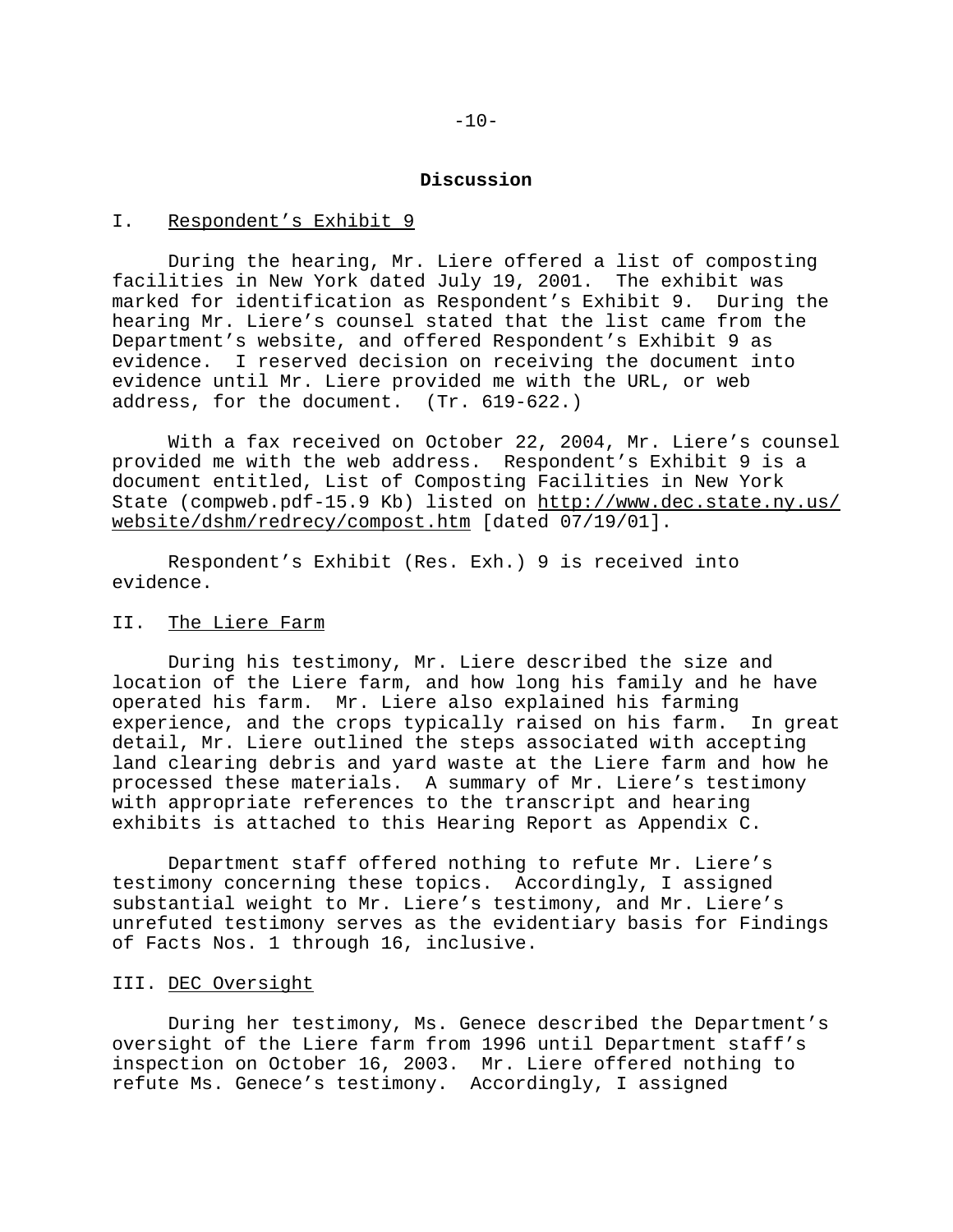substantial weight to the testimony offered by Ms. Genece concerning the Department's oversight of the Liere farm during this period, and it serves as the basis for Findings of Facts Nos. 17 through 20, inclusive. A summary of Ms. Genece's testimony concerning this topic, with appropriate references to the transcript and hearing exhibits, is attached to this Hearing Report as Appendix C.

### IV. Mr. Liere's Affirmative Defense Concerning Judge Sgroi's December 19, 2000 Memorandum Decision

Since 2000, Mr. Liere has continued to operate the Liere farm based on his understanding that Judge Sgroi's December 19, 2000 memorandum decision (*see People v Robert A. Liere*, Suffolk Dist Ct, 1<sup>st</sup> Dist, Dec. 19, 2000, Sgroi, J., Docket No. 27571/99 et al.) was a valid order, which authorized all activities at the Liere farm (*see* 6 NYCRR 360-1.5[a][2]) (Tr. 629-930). According to Mr. Liere, operations at his farm have not changed since Judge Sgroi's decision: "Not at all. Not one bit." (Tr. 630.) Mr. Liere reiterated these points in his memorandum of law and in his reply to Department's closing statement and brief.

Department staff argued in its closing statement and brief, however, that circumstances at the Liere farm have changed significantly since 2000, and that Mr. Liere has violated regulatory provisions outlined in 6 NYCRR part 360, which served as the basis for Judge Sgroi's December 19, 2000 decision. As a result, Department staff argued that Mr. Liere can not rely on Judge Sgroi's December 19, 2000 decision as an affirmative defense to the charges alleged in the December 2, 2003 complaint.

For the reasons that follow, activities at the Liere farm related to processing land clearing debris and yard waste have resulted in violations of the regulations identified in the Department staff's December 2, 2003 complaint. Department staff has shown that the current activities on the Liere farm exceed the regulatory exemption criteria, which served, in part, as the basis for Judge Sgroi's December 19, 2000 decision. Therefore, Mr. Liere can no longer rely on Judge Sgroi's decision, pursuant to 6 NYCRR  $360-1.5(a)(2)$  and  $360-1.7(a)(3)(ii)$ , as authority to operate the Liere farm, as a solid waste management facility without a permit from the Department.

### V. Department Staff's October 16, 2003 Inspection

During the summer of 2003, residents living in the vicinity of the Liere farm complained to Department staff about odors from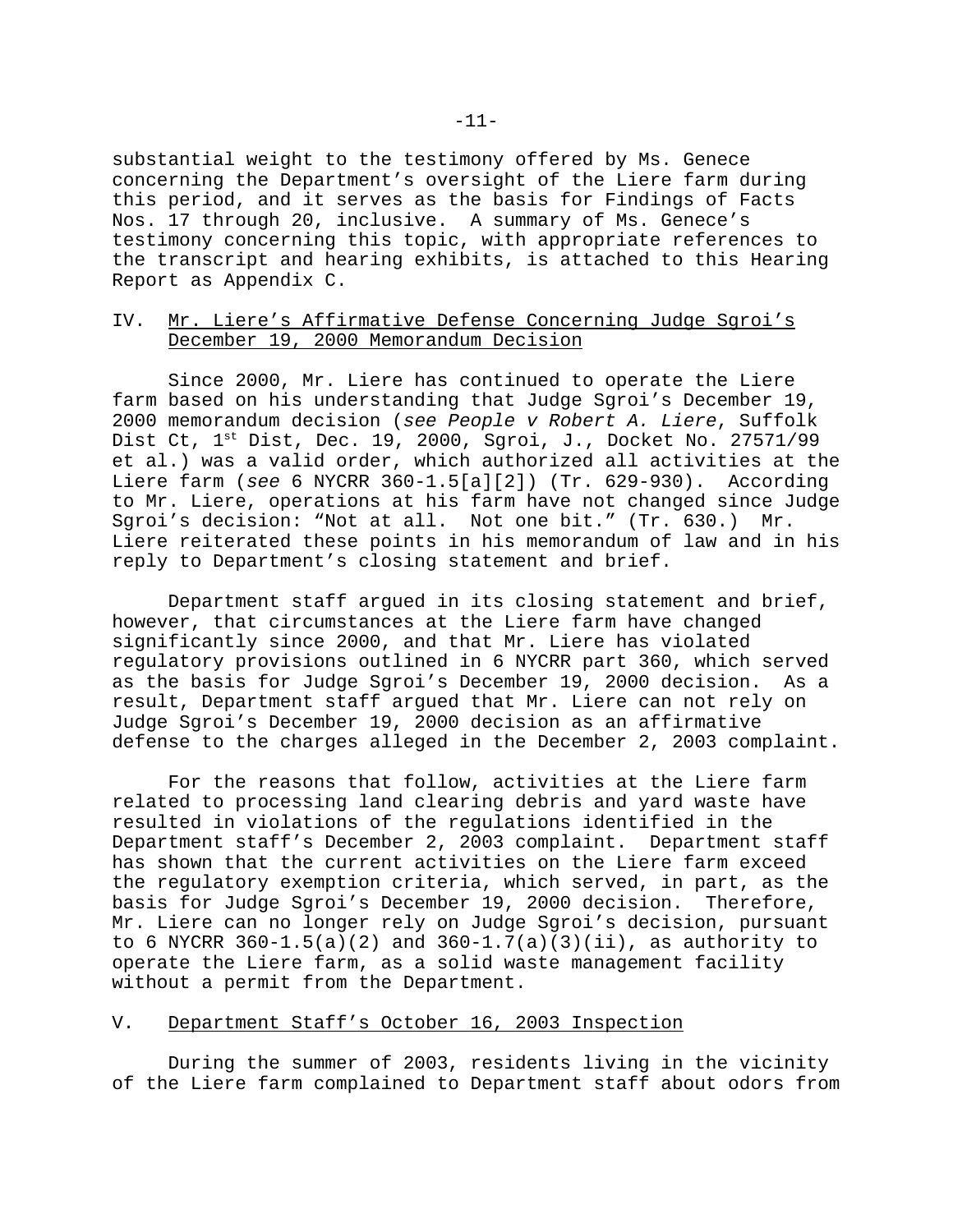the farm (Tr. 206). Department staff attempted to follow up on these complaints and tried to inspect the Liere farm on June 30 and July 9, 2003. On both occasions, Mr. Liere refused to allow Department staff to inspect his farm. According to Ms. Genece, Mr. Liere said that he had a court order (*i.e.*, Judge Sgroi's December 19, 2000 memorandum decision), which stated that operations at the Liere farm were not regulated pursuant to the Environmental Conservation Law. Mr. Liere stated further to Ms. Genece that the Department had no right to inspect his farm. (Tr. 207.)

Subsequently, the Department obtained an administrative search warrant (Res. Exh. 2), and inspected the Liere farm on October 16, 2003 (Tr. 145). During the October 16, 2003 inspection, Department staff determined that the origin of the materials stored in the piles identified as E, F and G, and the wood chip pile was from offsite sources and not from the Liere farm (Tr. 261). The basis for Department staff's opinion is the amount and nature of the materials at the site (Tr. 262).

#### VI. Liability

Part 360 is divided into 17 subparts. The charges alleged in the December 2, 2003 complaint relate to five of the 17 subparts. The first and thirteenth causes of action allege violations of the general provisions (*see* ECL 27-0707[1] and 6 NYCRR subpart 360-1). The second cause of action alleges a violation of requirements applicable to Long Island landfills (*see* 6 NYCRR subpart 360-8). The remaining allegations relate to provisions applicable to land application facilities (*see* 6 NYCRR subpart 360-4), composting facilities (*see* 6 NYCRR subpart 360- 5), and construction and demolition debris processing facilities (*see* 6 NYCRR subpart 360-16).

In addition to his reliance on Judge Sgroi's December 19, 2000 decision as a court issued order that authorizes operations at the Liere farm without a permit from the Department (*see* 6 NYCRR 360-1.5[a][2]), Mr. Liere asserted, as affirmative defenses, that he does not accept any solid waste at the Liere farm, and that he is exempt from the regulatory requirements outlined in 6 NYCRR part 360.

A definition of the term "solid waste" is provided in the regulations at 6 NYCRR 360-1.2(a). Solid waste means, among other things, any garbage, refuse or other discarded materials. A material is discarded if it is abandoned by being disposed of, or accumulated, stored or physically, chemically or biologically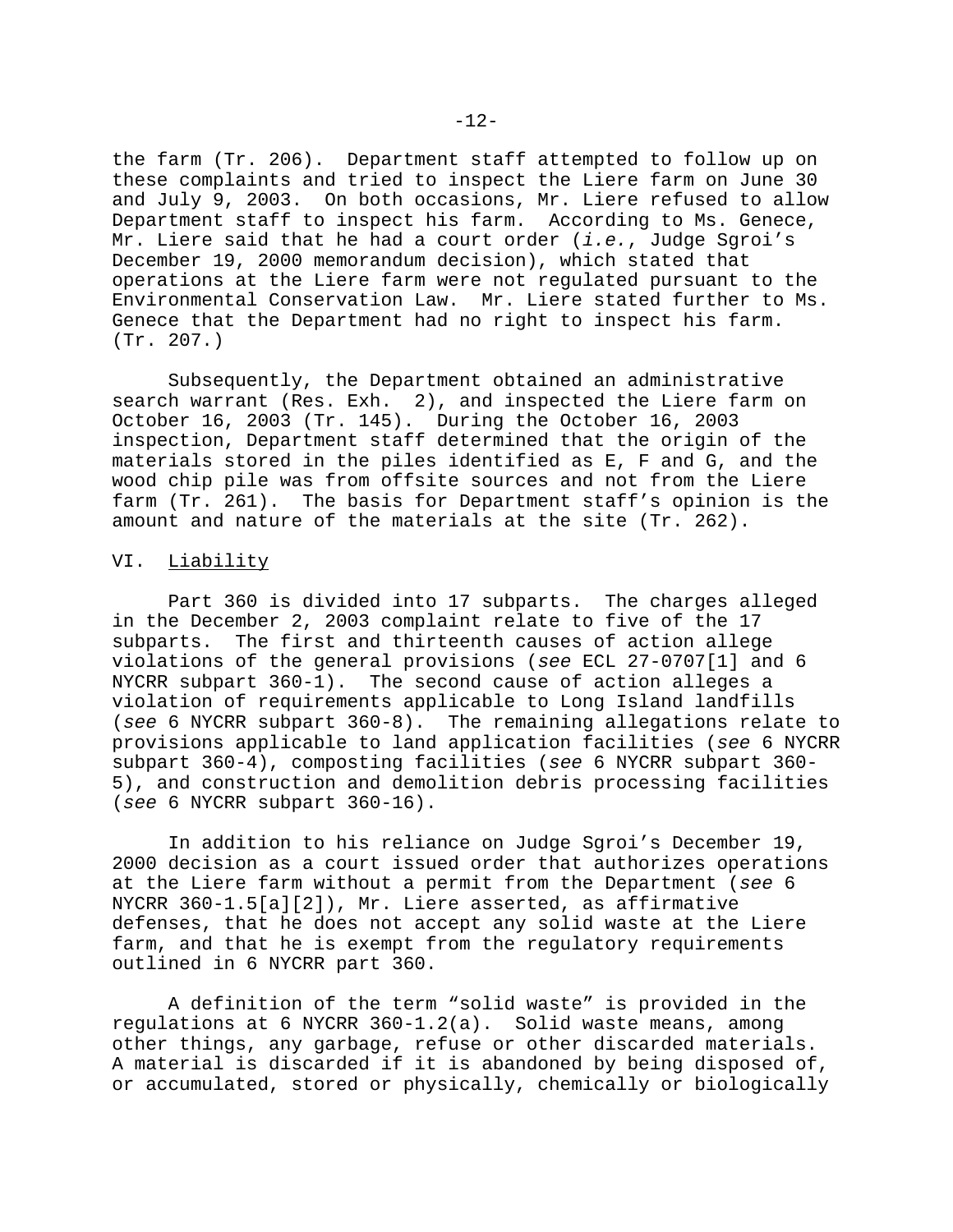treated instead of or before being disposed of. The definition also identifies what would not constitute solid waste, none of which are relevant here. Subcategories of solid waste relevant to this proceeding are construction and demolition debris (C&D debris) (defined at 6 NYCRR 360-1.2[b][38]), land clearing debris (defined at 6 NYCRR 360-1.2[b][94]), and yard waste (defined at 6 NYCRR 360-1.2[b][185]).

At his farm, Mr. Liere accepts vegetative matter consisting of trees, wood, grass and leaves for physical and biological treatment. The vegetative matter brought to the Liere farm has been discarded by the property owners on whose property these materials accumulated. Subsequently, landscapers collect and transport the discarded vegetative matter to the Liere farm for physical and biological treatment. At the farm, the materials are treated physically by sorting, shredding and grinding. After physical treatment, the materials are placed in piles, as described in the Findings of Fact, and allowed to "rot" according to Mr. Liere (Tr. 683), which is a form of biological treatment. In addition grass and leaves are spread on the land, which is another example of physical and biological treatment. Additional physical treatment occurs when the materials are subsequently screened. Therefore, the vegetative matter brought to the Liere farm is solid waste as that term is defined at 6 NYCRR 360- 1.2(a). (*See* Tr. 476.)

Various exemptions are provided in 6 NYCRR part 360 and its subparts. Whether operations qualify for exemptions depends on the nature of the waste stream, the scale of operations, as well as the nature of other activities being conducted at a particular site. The various exemption criteria and their applicability to operations at the Liere farm are discussed below.

Mr. Liere testified that he does not make compost (Tr. 596). Rather, Mr. Liere stated that he makes mulch and top soil through an anaerobic process (Tr. 603), which he argues is not regulated pursuant to 6 NYCRR part 360. In their respective closing submissions, the parties provided extensive argument about whether there is a difference between compost, and mulch and top soil.

The regulations do not define the term "compost." The regulations, however, define the term "composting facility," which is:

> "a solid waste management facility used to provide aerobic, thermophilic decomposition of solid organic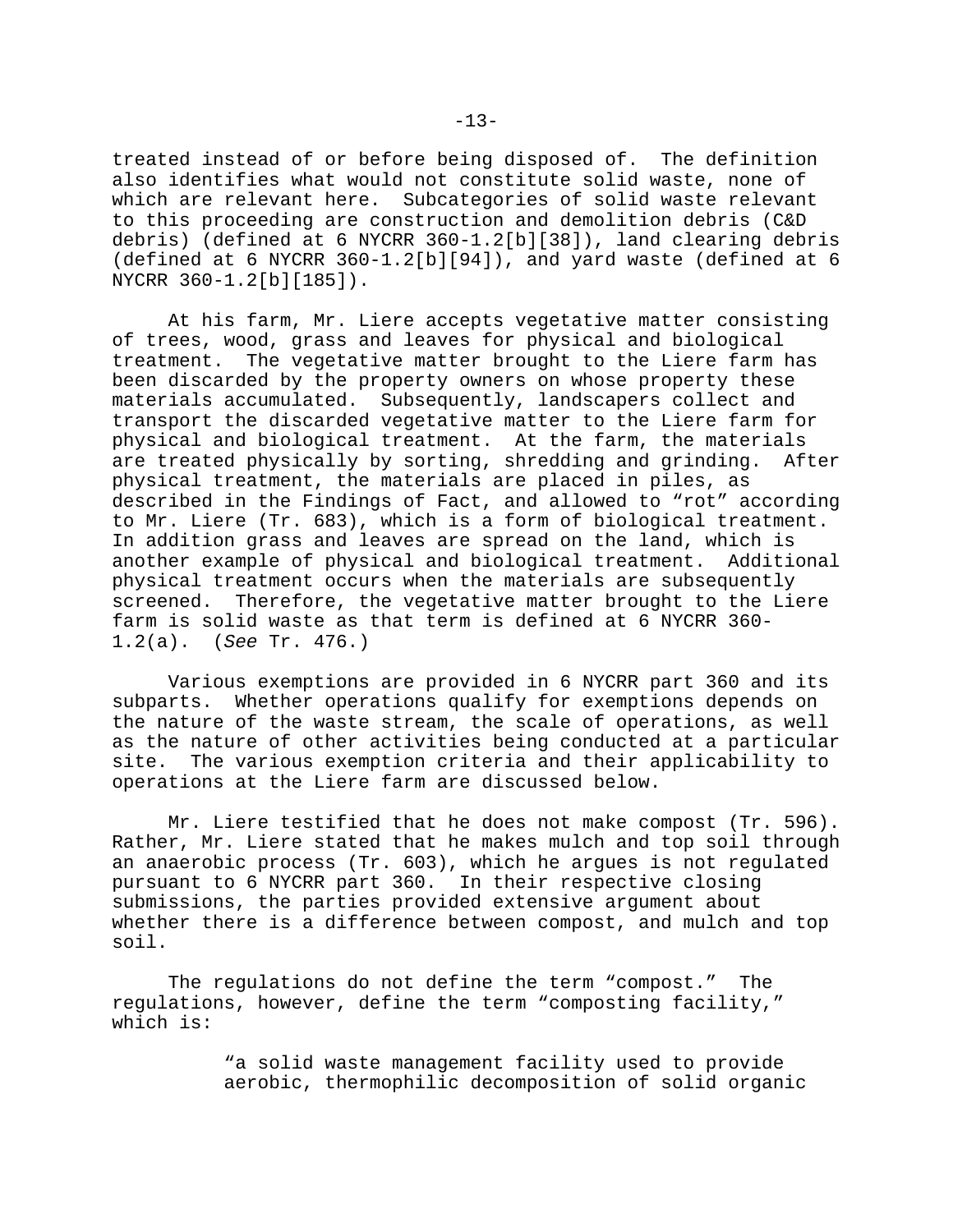constituents of solid waste to produce a stable, humuslike material" (6 NYCRR 360-1.2[b][34]).

Composting facilities are regulated pursuant to 6 NYCRR subpart 360-5 (effective March 10, 2003).

Although Mr. Liere testified that he does not turn the piles (Tr. 575), he does incorporate grass, leaves and 4-inch minus into the piles with a payloader (Tr. 678-679, 702) to retain moisture (Tr. 681), and to prevent the materials in the pile from locking up (Tr. 682). The piles of processed vegetative matter are outside and exposed to the elements. Though perhaps a more passive approach than contemplated by the regulations, the process of mixing in new vegetative matter, even on an occasional basis, introduces air into the piles of wood, grass and leaves as these materials decompose.

Moreover, at the hearing, Mr. Conover, of Department staff, testified that Mr. Liere told him during the October 16, 2003 inspection that the internal temperature of the material in pile F was 130 degrees Fahrenheit (Tr. 125, Dept Exh 18), which is substantially higher than the ambient temperature. Mr. Conover testified further that during the October 16, 2003 inspection Mr. Liere also said that he "was composting" the materials on the site (Tr. 157). Though given the opportunity, Mr. Liere did not cross-examine Mr. Conover about these statements, and Mr. Liere did not offer any information during his testimony to refute Mr. Conover's testimony. Therefore, I consider Mr. Conover's testimony about what Mr. Liere told him during the October 16, 2003 inspection to be reliable.

Accordingly, Mr. Liere's attempt to distinguish the production of mulch and top soil by anaerobic methods at the Liere farm from the production of compost by an aerobic, thermophilic process fails. Based on the foregoing discussion concerning the nature of the activities undertaken at the Liere farm (*see* DEC Declaratory Ruling 27-33, *Matter of Ronald G. Hull, Esq.*, May 2, 2002, at 4), I conclude that what Mr. Liere characterizes as mulch and top soil is actually compost produced from the aerobic, thermophilic decomposition of solid organic constituents of solid waste. As noted above, the vegetative matter processed at the Liere farm is solid waste. Furthermore, the record of this proceeding shows that the processing of solid waste materials at the Liere farm includes activities regulated pursuant to the requirements outlined in 6 NYCRR part 360.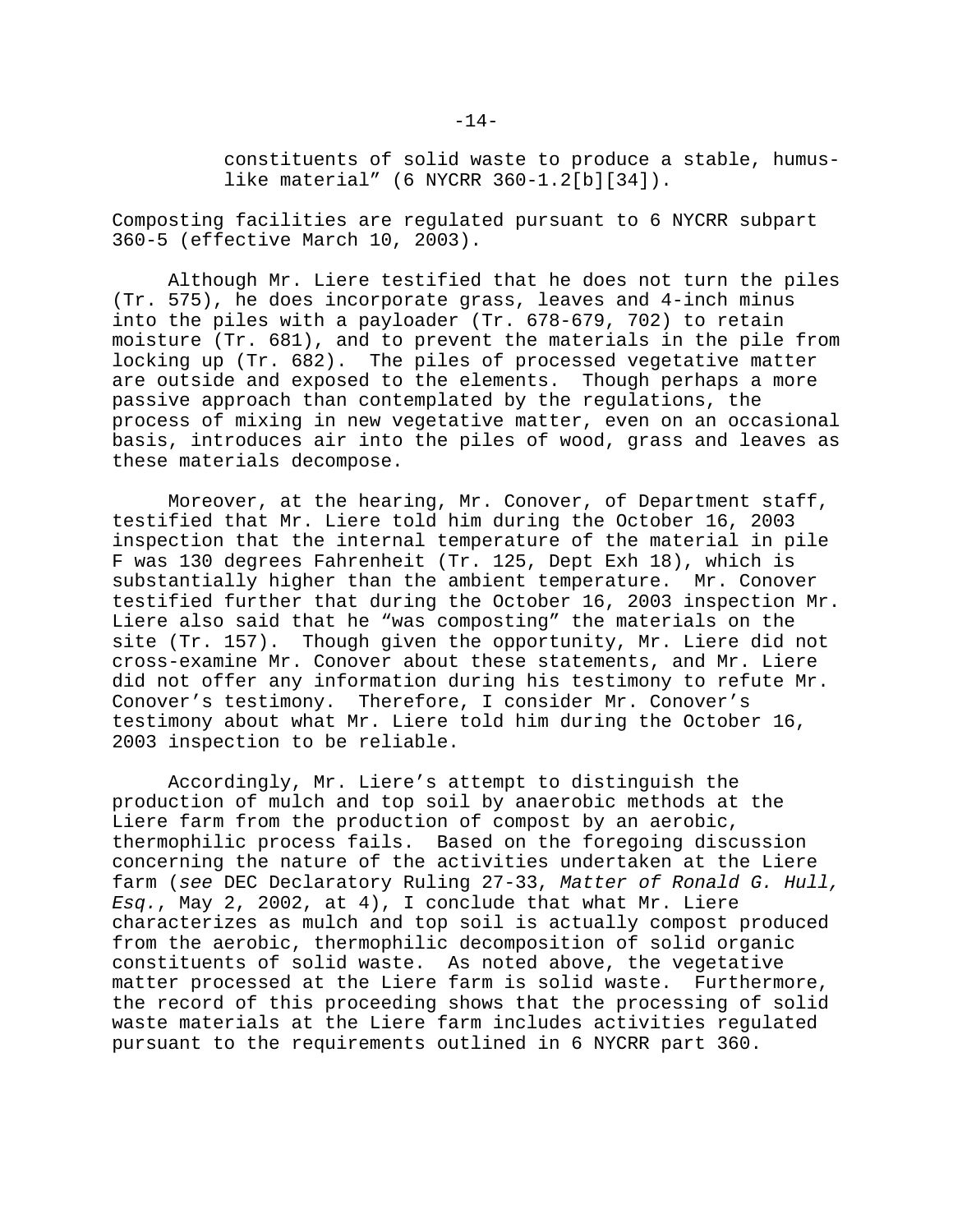### A. General Provisions (6 NYCRR subpart 360-1)

In the first cause of action, Department staff alleged that Mr. Liere is operating a solid waste management facility without a permit in violation of ECL 27-0707(1) and 6 NYCRR 360-1.5(a) by disposing of construction and demolition (C&D) debris at the farm. The regulations broadly define C&D debris as uncontaminated solid waste, which may include, among other things, bricks, concrete and other masonry materials, as well as land clearing debris. Any unrecognizable components, however, are expressly excluded from the regulatory definition of C&D debris. (*See* 6 NYCRR 360-1.2[b][38].)

During the October 16, 2003 inspection of the Liere farm, Department staff (who included Messrs. Patel and Conover, and Ms. Genece) observed two piles of concrete, asphalt, brick and wood (Tr. 40-42, 119, 146-148, 250, 435 and Dept. Exhs. 2, 3, 4), which are considered C&D debris. The first pile of C&D debris on the Liere farm is identified as pile B on Dept. Exh. 18 and 19 (*see* Appendix B), and the second pile is identified as pile C on the same exhibit. Pile B is between 40 and 50 ft wide and about 8 to 10 ft high (Tr. 64). Pile C also included some plastic debris (Tr. 148; Dept. Exh. 18). The dimensions of pile C are not known. Ms. Genece testified that she did not know when the C&D debris in piles B and C was deposited on the Liere farm (Tr. 438).

Mr. Liere testified convincingly that the New York State Department of Transportation (NYS DOT) took 13 acres of the Liere farm by eminent domain when it constructed the Long Island Expressway during the late 1960s. According to Mr. Liere, NYS DOT disposed of the C&D debris material in the piles identified as B and C on the Liere farm during the construction of the expressway. (Tr. 618-619.)

Mr. Liere testified further that he removed all the material in piles B and C from his property after Staff's October 16, 2003 inspection (Tr. 619). He provided copies of invoice tickets, which show that a total of 76.26 tons of material were brought to Global Land Materials, Inc. from November 6, 2003 to November 19, 2003 for disposal. In addition, the invoice tickets show that the material brought to the Global Land Materials facility was a mixture of concrete, asphalt and dirt. (Court's Exh. 10.)

In addition to the materials in the piles identified as B and C, there are three big piles of processed land clearing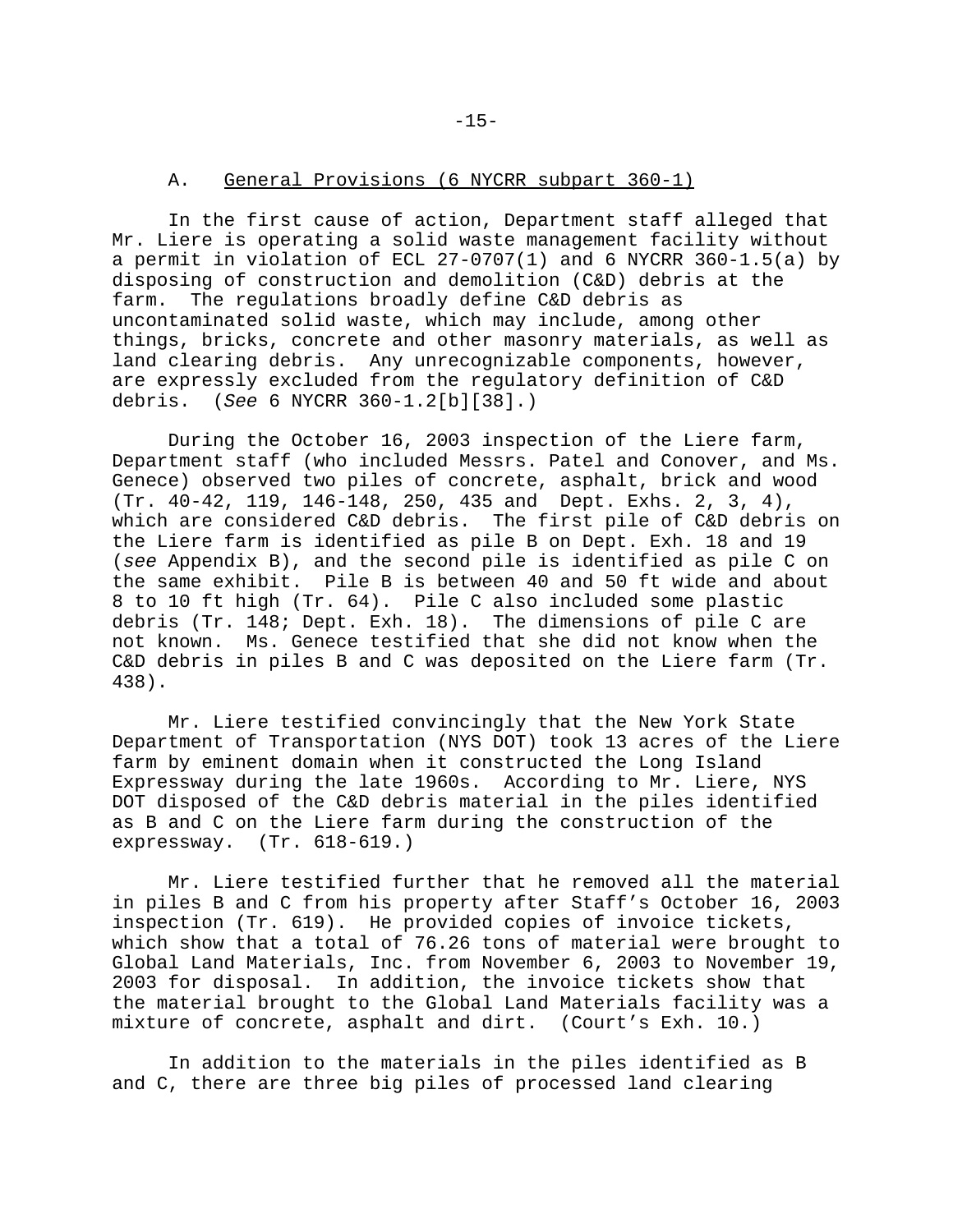debris and yard waste on the Liere farm. Department staff identifies them as piles E, F and G (*see* Dept. Exh. 10-14, 18, and 19; Appendix B). During the October 16, 2003 inspection, Department staff observed that what is identified as pile E consists of a mixture of grass, leaves, chipped wood, and small branches (Tr. 439). Like pile E, the material in pile F consists of a mixture of grass, leaves, chipped wood, and small branches (Tr. 459). The material in pile G is similar to that in the piles identified as E and F (Tr. 462). Pursuant to the definition provided at 6 NYCRR 360-1.2(b)(38), the vegetative material brought to the Liere farm and which, after being processed, is subsequently placed in the piles identified as E, F, and G, is C&D debris – a form of solid waste.

ECL 27-0707(1) prohibits anyone from constructing and operating any solid waste management facility without a permit from the Department. This statutory prohibition is echoed in the regulations at 6 NYCRR  $360-1.7(a)(1)(i)$ . In addition, 6 NYCRR 360-1.5(a) prohibits any person from disposing of solid waste except at either exempt facilities or authorized facilities. The permitting requirement at ECL 27-0707(1) and 6 NYCRR 360- 1.7(a)(1)(i) assures compliance with the prohibition at 6 NYCRR 360-1.5(a). Department staff has shown that Mr. Liere is operating an unauthorized solid waste management facility for C&D debris in violation of ECL 27-0707(1), and deposited, or allowed someone to deposit, C&D debris on the Liere farm in violation of 6 NYCRR 360-1.5(a).

In the thirteenth cause of action, Department staff alleged that on November 13, 2003, Mr. Liere violated ECL 27-0707(1) and 6 NYCRR 360-1.5 when he accepted solid waste at his farm without having a permit from the Department for a solid waste management facility, or without qualifying for an exemption from 6 NYCRR part 360. In the December 2, 2003 complaint, Department staff based this allegation on a set of interviews conducted by an Environmental Conservation Officer with waste haulers who stated that they delivered solid waste to the Liere farm.

Department staff offered no evidence during the hearing to prove the allegation asserted in the thirteenth cause of action. Consequently, the Commissioner should dismiss the charge in the thirteenth cause of action.

#### B. Long Island Landfills (6 NYCRR subpart 360-8)

As the second cause of action, Department staff alleged that Mr. Liere violated ECL 27-0707(1), 6 NYCRR 360-1.7(a)(1)(i) and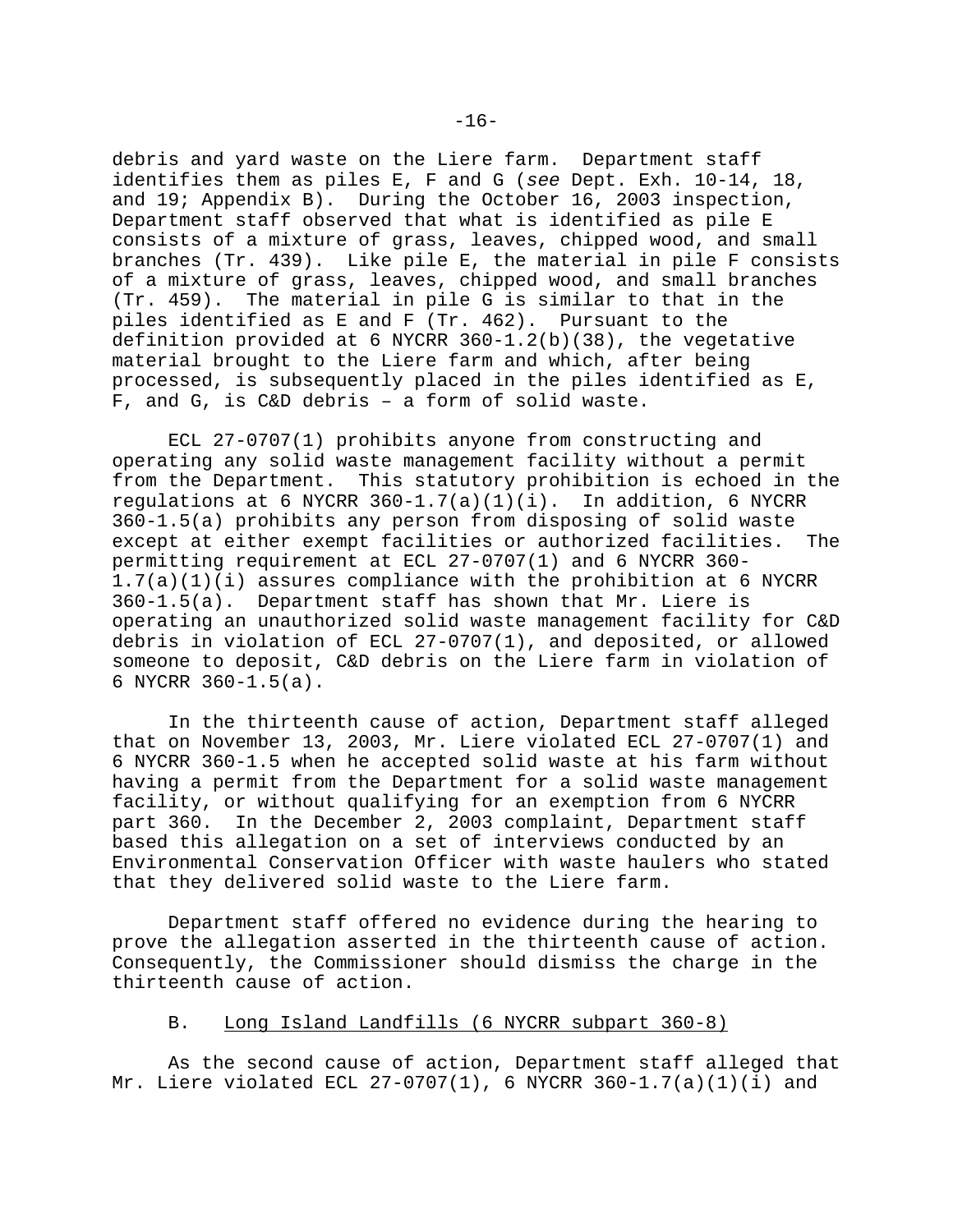360-8.4(b) by not obtaining authorization from the Department prior to using the farm as a disposal facility for C&D debris. Department staff based this allegation on observations made during the October 16, 2003 inspection.

As noted above, ECL 27-0707(1) prohibits anyone from constructing and operating any new solid waste management facility without a permit from the Department. This statutory prohibition is repeated in the regulations at 6 NYCRR 360- 1.7(a)(1)(i). Additional requirements apply to landfills located in Nassau and Suffolk Counties, and are outlined at 6 NYCRR subpart  $360-8$ . Pursuant to 6 NYCRR  $360-8.4$  (b), no one may construct or operate a new landfill in Nassau or Suffolk Counties that would be located over the deep flow recharge area.

With respect to the first cause of action, I concluded that Department staff proved that Mr. Liere was operating an unauthorized solid waste management facility for C&D debris in violation of ECL 27-0707(1) and 6 NYCRR 360-1.7(a)(1)(i). With respect to the alleged violation of 6 NYCRR 360-8.4(b), however, there is no information in the hearing record about whether the Liere farm, either in whole or in part, is located over the deep flow recharge area. Department staff had the burden to show that the Liere farm is located over the deep flow recharge area, and did not meet it. Therefore, the Commissioner should dismiss the charge in the second cause of action that Mr. Liere allegedly violated 6 NYCRR 360-8.4(b).

### C. Land Application and Associated Storage Facilities (6 NYCRR subpart 360-4)

A land application facility is a solid waste management facility where solid waste is applied to the soil surface to improve soil quality or to provide plant nutrients (*see* 6 NYCRR 360-1.2[b][93]). Subpart 360-4 (Land Application and Associated Storage Facilities, effective March 10, 2003) outlines the relevant requirements that pertain to land application facilities. If certain criteria are met, land application facilities may be exempt from permitting requirements (*see* 6 NYCRR 360-4.2[a][3]). Alternatively, operators of land application facilities may need either to register their facilities with the Department, or obtain permits from the Department to construct and operate them.

The seventh and eighth causes of action relate to alleged violations of 6 NYCRR subpart 360-4. According to the seventh cause of action, Mr. Liere allegedly violated 6 NYCRR 360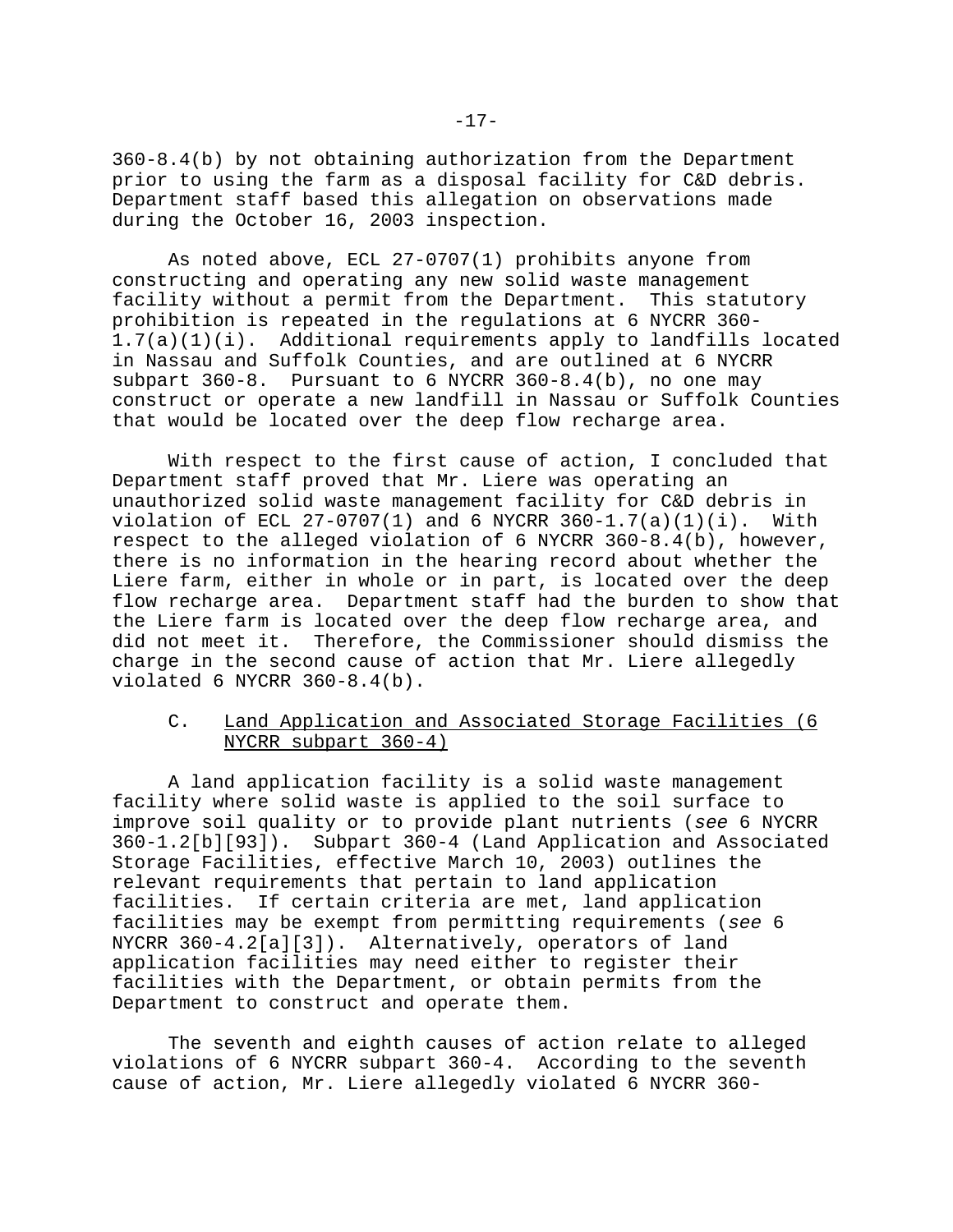4.2(a)(3) and the Department's Beneficial Use Determination (BUD) #303-0-00 by failing to adequately incorporate grass and leaf material into the soil at the Liere farm. According to the eighth cause of action, Mr. Liere allegedly violated 6 NYCRR 360- 4.2(a)(3) and BUD #303-0-00 by failing to comply with the operational conditions necessary to be exempt from the requirements outlined in 6 NYCRR part 360.

The permit exemption criteria related to land application and storage facilities for grass and leaves are outlined at 6 NYCRR 360-4.2(a)(3). Of relevant concern here are the criteria at 6 NYCRR  $360-4.2(a)(3)(iv-vi)$ . All grass and leaves must be incorporated into the soil, and after incorporation, only minimal grass or leaf material may be apparent on the soil surface (*see* 6 NYCRR 360-4.2[a][3][iv]). Grass must be incorporated into the soil on the same day as it is land applied (*see* 6 NYCRR 360- 4.2[a][3][v]). Leaves must be incorporated into the soil within seven days after application to the soil (*see* 6 NYCRR 360- 4.2[a][3][vi]).

BUDs are authorized by 6 NYCRR 360-1.15. The purpose of these determinations is to use certain solid waste materials in a beneficial manner. A predetermined list of beneficial uses are identified in the regulations (*see* 6 NYCRR 360-1.15[b]). In addition to those expressly listed in the regulations, the Department may consider petitions for additional beneficial uses, and will issue determinations on a case by case basis (*see* 6 NYCRR 360-1.15[d]). After the Department determines that certain solid waste materials have a beneficial use, those materials are no longer considered solid wastes (*see* 6 NYCRR 360-1.15[b] and 360-1.15[d][3]).

As noted above, BUD #303-0-00 is identified in the complaint. However, Department staff offered no information for the hearing record about BUD #303-0-00. Accordingly, no determinations can be made about whether Mr. Liere violated the terms or conditions of BUD #303-0-00.

The Department maintains a list of BUDs on its web site (*see* http://www.dec.state.ny.us/website/dshm/redrecy/budnum.pdf [accessed on November 9, 2005]). BUD #303-0-00 does not appear on the list. It is possible that the intended identification number is BUD #030-0-00, which recognizes that the land application of leaves is a beneficial use. According to the web site, the Department issued BUD #030-0-00 to the Monroe County Cornell Cooperative Extension. Because the Department issues BUDs on a case by case basis, except for those expressly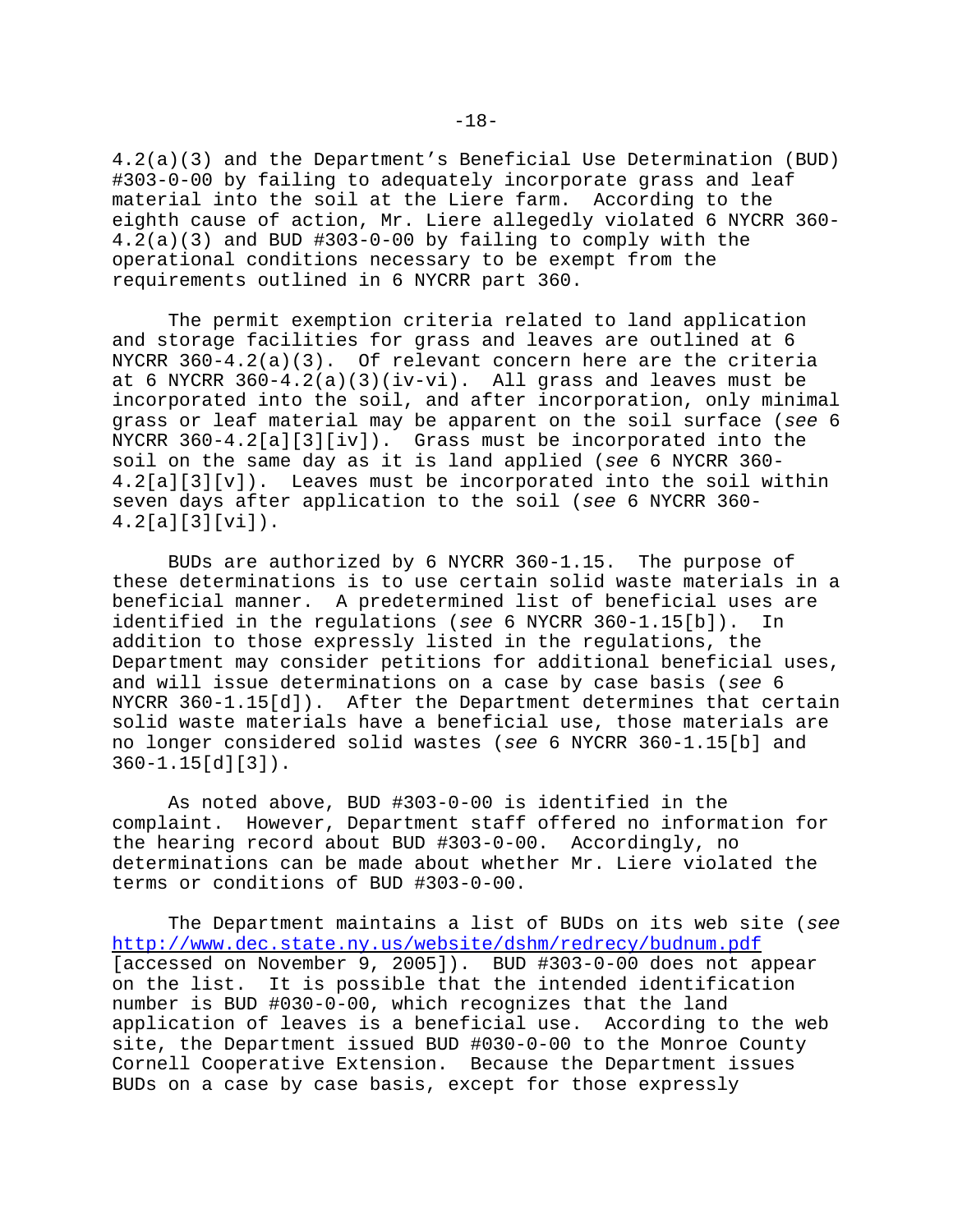identified in the regulations at 6 NYCRR 360-1.15(b), BUD #030-0- 00 does not appear to be relevant to the captioned matter (*see* 6 NYCRR 360-1.15[d]). During the hearing, Ms. Genece testified that a BUD had been incorporated into the regulations (Tr. 280). Ms. Genece, however, did not state whether BUD #303-0-00 had been added to the list at 6 NYCRR 360-1.15(b).

During the October 16, 2003 inspection, Department staff observed a half acre area in the northwest area of the Liere farm where grass and leaves were being applied to the surface of the soil (Tr. 42-43, 279, 489). The area of land application at the Liere farm is shown on the schematic attached to Dept. Exh. 18, and on Dept. Exh. 19 (*see* Appendix B).

Department Exhibits 5, 6, and 7 are photographs of the land application area, and the grass and leaves that Department staff saw during the inspection. In some areas, grass and leaves were two feet or more deep on the soil surface (Tr. 424, 489). In other areas, grass and leaves had been turned into the soil (Tr. 488). According to Department staff, grass and leaves had been placed in this area over a prolonged period. The basis for this conclusion was that newer grass and leaves would be greener than older grass and leaves, which would be brown (Tr. 71, 281-283, 418, 424). In this area of the Liere farm, Ms. Genece smelled a foul odor during the October 16, 2003 inspection (Tr. 282-283; *see* Dept. Exh. 23).

Mr. Liere offered nothing to contradict Department staff's evidence concerning the land application of grass and leaves at his farm. Although Mr. Liere testified that he uses a manure spreader to distribute a thin layer of grass and leaves over the soil (Tr. 545), this testimony does not refute Department staff's observations and the photographic evidence concerning the amount of material and whether it had been properly incorporated into the soil. In particular, during the October 16, 2003 inspection, Department staff saw a landscaper dump a truck load of grass and leaves in the vicinity of the land spreading area (Tr. 417-418, Res. Exh. 8) without using the spreader. Accordingly, I assign significant weight to Department staff's testimony and the photographic evidence identified as Dept. Exh. 5, 6, and 7.

Therefore, with respect to the seventh cause of action (*see* December 2, 2003 complaint, ¶ 41-43), I conclude that Mr. Liere violated 6 NYCRR  $360 - 4.2(a)(3)(iv)$  because more than minimal grass and leaf material was apparent on the soil surface based on the depth of the unincorporated material on the soil surface.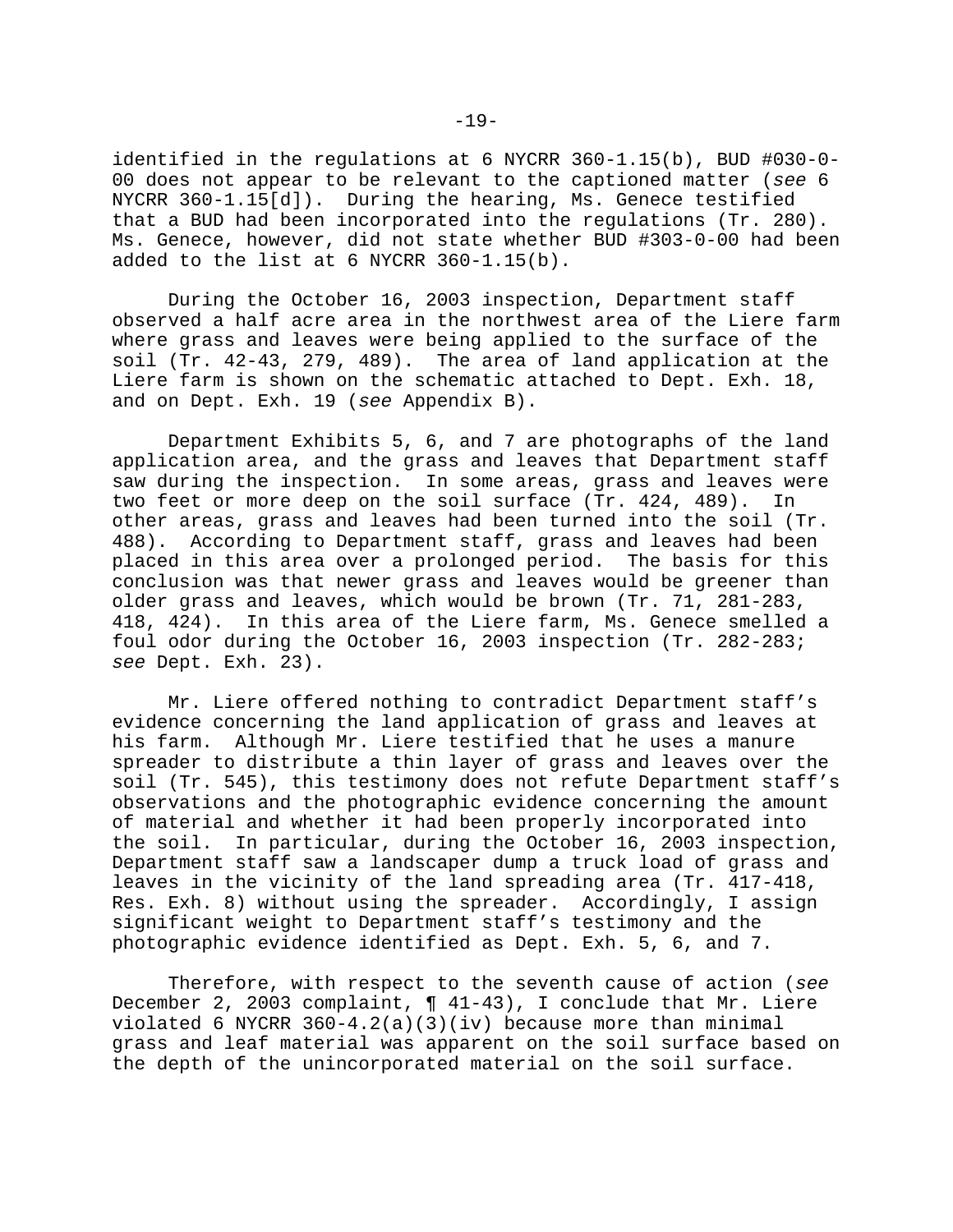Concerning the eighth cause of action (*see* December 2, 2003 complaint, ¶ 44-46), I conclude further that Mr. Liere violated 6 NYCRR  $360-4.2(a)(3)(v)$  when he failed to incorporate grass into the soil on the same day as it was land applied. Finally, I conclude that Mr. Liere violated 6 NYCRR  $360-4.2(a)(3)(vi)$  when he failed to incorporate leaves into the soil within seven days.

Mr. Liere failed to demonstrate his affirmative defense with respect to the seventh and eighth causes of action that land spreading operations at the Liere farm are exempt from the requirements outlined in 6 NYCRR subpart 360-4. Department staff's observations at the Liere farm on October 16, 2003 and the related photographic evidence prove that Mr. Liere was not complying with the exemption criteria listed at 6 NYCRR 360- 4.2(a)(3)(iv-vi). In places, grass and leaves were up to two feet deep, and had not been incorporated into the soil at all, much less within the time frames specified in the regulations. To be exempt from the requirements of this subpart, Mr. Liere's operations must comply with the exemption criteria at 6 NYCRR  $360-4.2(a)(3)$ , and they do not. Therefore, no permit exemption from the requirements in 6 NYCRR subpart 360-4 applies to operations at the Liere farm.

Moreover, if it is assumed that Judge Sgroi's December 19, 2000 memorandum decision is an order contemplated by 6 NYCRR 360-  $1.5(a)(2)$  and  $360-1.7(a)(3)(ii)$  that could authorize operations at the Liere farm, the activities described above, which are in violation of the requirements outlined at 6 NYCRR subpart 360-4, go beyond the scope of the activities authorized by Judge Sgroi's December 19, 2000 decision. As a result, the land application activities at the Liere farm do not comply with Judge Sgroi's December 19, 2000 decision, and Mr. Liere cannot rely on it as authorization to conduct these activities on his farm without a permit from the Department.

### D. Composting Facilities (6 NYCRR subpart 360-5)

The third, fourth, fifth, sixth, and twelfth causes of action in the December 2, 2003 complaint allege violations of 6 NYCRR subpart 360-5. This subpart regulates the construction and operation of composting and other organic waste processing facilities for mixed solid waste, source separated organic waste, biosolids, septage, yard waste and other solid waste.

In the third cause of action, Department staff alleged that Mr. Liere violated ECL  $27-0707(1)$ , and 6 NYCRR  $360-1.7(a)(1)(i)$ and  $360-5.3(b)(1)$  by accepting more than 10,000 cubic yards (yd<sup>3</sup>)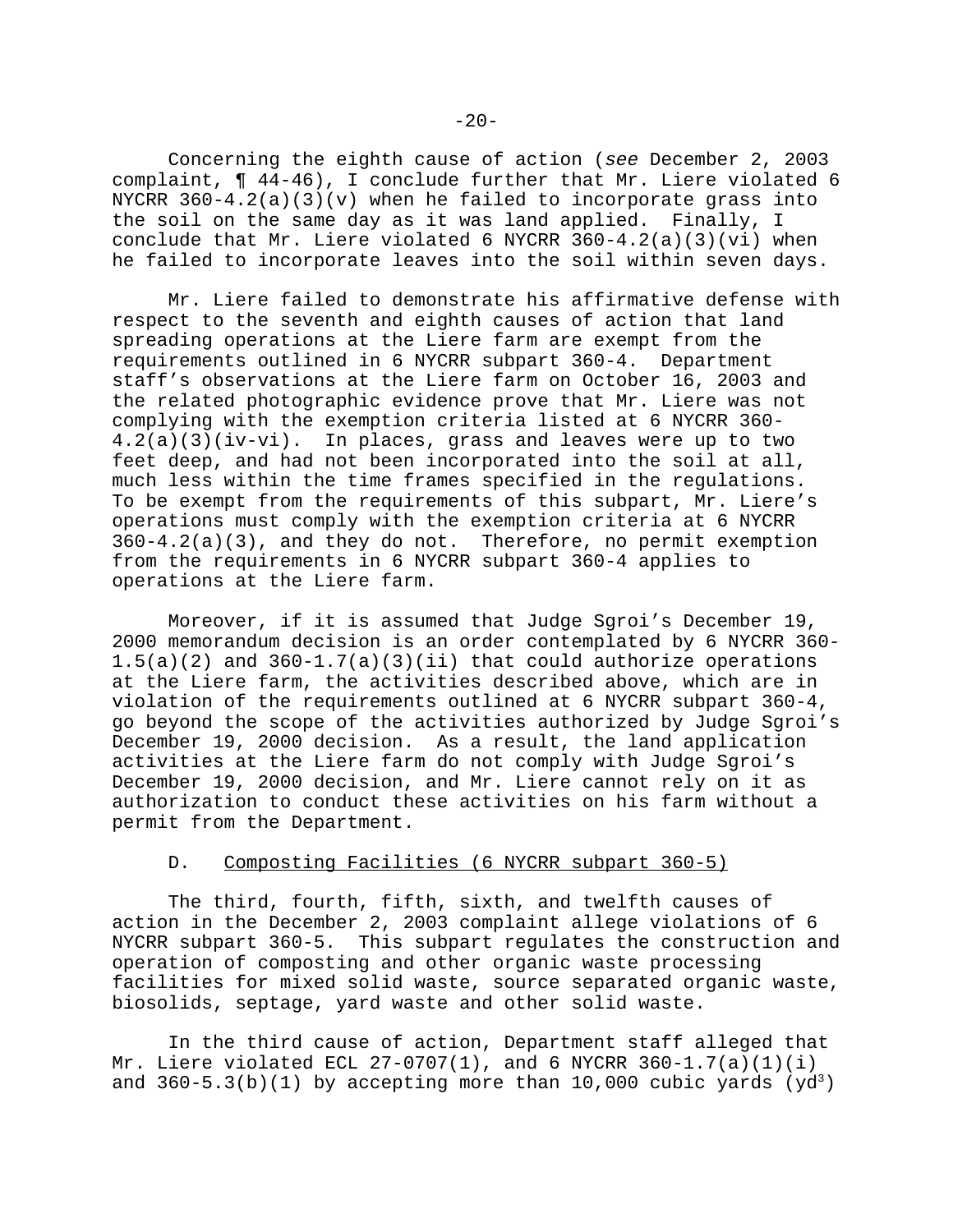of yard waste during 2003 without a permit from the Department. Based on the October 16, 2003 inspection, Department staff alleged, in the fourth cause of action, that Mr. Liere violated 6 NYCRR 360-5.7(b)(5) because he failed to control ponding at the Liere farm. In the fifth cause of action, Department staff alleged that Mr. Liere violated 6 NYCRR  $360-5.7(b)(6)$  by failing to establish and maintain windrows to better promote aerobic conditions in order to produce a compost product. Department staff alleged in the sixth cause of action that Mr. Liere violated 6 NYCRR  $360 - 5.7(c)$  because he did not maintain daily operating records for the composting facility. In the twelfth cause of action, Department staff alleged that Mr. Liere violated 6 NYCRR 360-1.14(m) and 360-5.7(b)(11) on July 31, 2003, August 6, 11, 18, 22, 25 and 29, 2003, and September 3 and 4, 2003 by failing to control odors from the Liere farm.

As noted above, the three very large piles of processed land clearing debris and yard waste on the Liere farm are identified as piles E, F and G (*see* Dept. Exh. 10-14, 18, 19). During the October 16, 2003 inspection, Department staff observed that the three piles consisted of a mixture of grass, leaves, chipped wood, and small branches (Tr. 439, 459, 462). According to Ms. Genece, pile E included more than  $3,000$  yd $3$  of material (Tr. 469). Department staff observed areas of standing water in the vicinity of pile E (Tr. 152, Dept. Exh. 18, 19) and pile G. (Tr. 190-191, Dept. Exh. 19). Dept. Exh. 10 and 14 are photographs that show areas of standing water on the Liere farm.

During the October 16, 2003 inspection, Department staff measured the dimensions of pile F. The general shape of pile F was a right triangle. The lengths of the sides were 150 ft and 750 ft; the overall height of the pile was 10 ft. Therefore, the total calculated volume of material in pile F was about 526,500 ft<sup>3</sup>, which converts to about 20,800  $yd^3$ . (Tr. 123-124.) Ms. Genece testified that different areas of pile F are different colors, from which it can be reasonably inferred that materials had been gradually added to pile F. Older material looks grayer and darker compared to the newer material, which is greener. (Tr. 501-502, 517-518.) According to Ms. Genece, the material in pile E is older than the material in pile F (Tr. 459, 461) based on the color variations between the two piles.

#### 1. Third Cause of Action

To be exempt from the requirements outlined at 6 NYCRR subpart 360-5, the operator of a composting facility cannot accept more than 3,000 yd3 of yard waste per year (*see* 6 NYCRR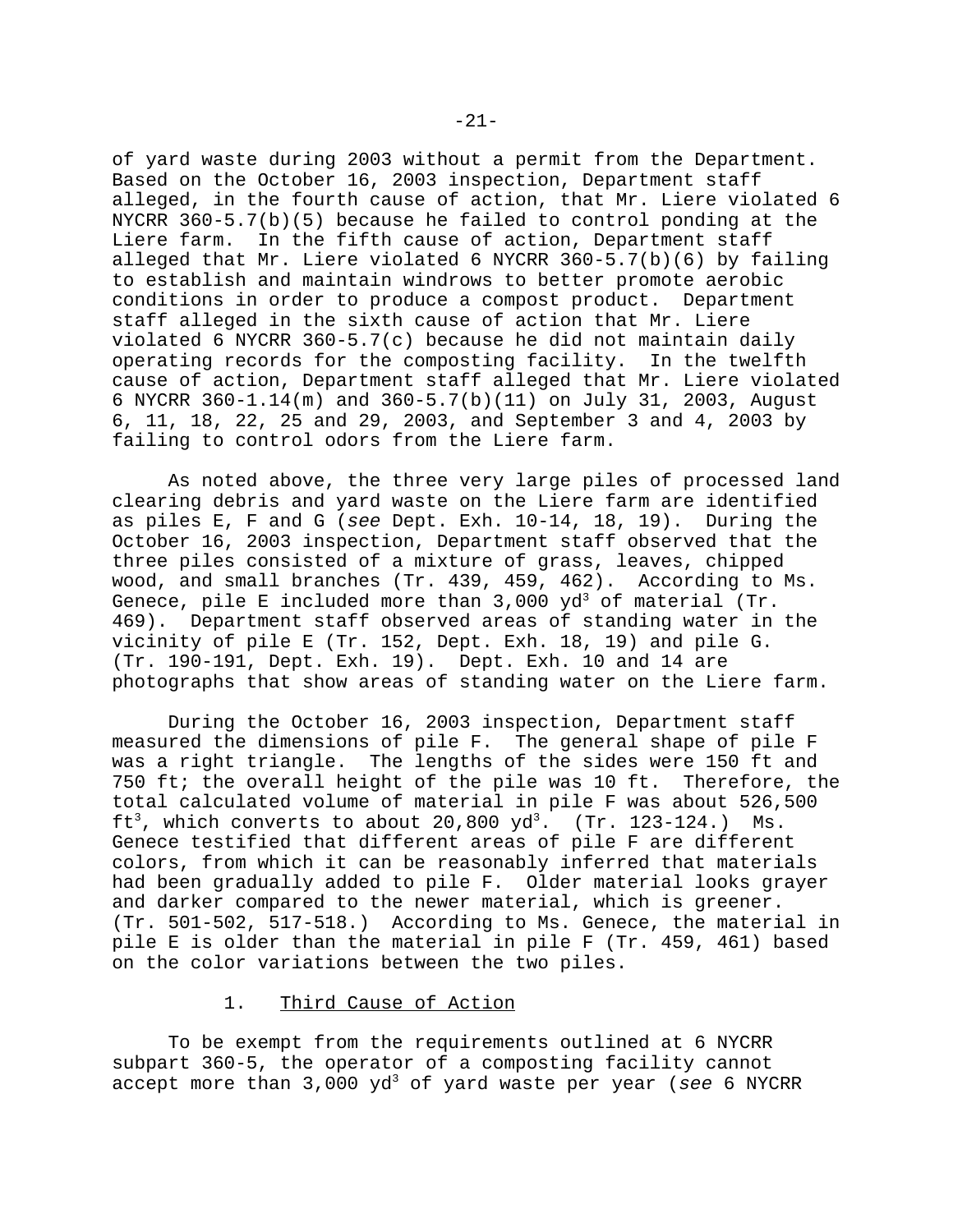360-5.3[a][2], effective March 10, 2003). The regulations provide for a registration if an operator accepts between 3,000 yd3 and 10,000 yd3 of yard waste per year (*see* 6 NYCRR 360- 5.3[b][1][i]). If an operator accepts more that  $10,000 \text{ yd}^3$  of yard waste annually, then the facility must obtain a permit from the Department in order to operate (*see* 6 NYCRR 360-5.3[b][1]). As previously noted, ECL  $27-0707(1)$  and 6 NYCRR  $360-1.7(a)(1)(i)$ prohibit anyone from constructing and operating any solid waste management facility without a permit from the Department.

In order for Judge Sgroi to conclude that the Liere farm was an exempt composting facility, the amount of yard waste at the farm in 1999 must have been less than  $3,000$   $yd^3$  (see 6 NYCRR 360-5.1[b][1], effective September 29, 1997). To maintain an exemption from the regulatory requirements in 6 NYCRR subpart 360-5, Mr. Liere could not have accepted more than  $3,000$  yd<sup>3</sup> of yard waste per year since 1999. If it is assumed that Mr. Liere had less than  $3,000 \text{ yd}^3$  of yard waste on his farm in 1999, and continued to accept less than 3,000 yd<sup>3</sup> of yard waste per year without selling any processed yard waste as compost, then it can be reasonably inferred that the maximum amount of yard waste, since January 2000, that Mr. Liere could have accepted on his farm by October 16, 2003, and still be exempt from the requirements outlined in 6 NYCRR subpart 360-5, would be 12,000  $yd^3$  (4 years x 3,000 yd<sup>3</sup> per year).

During the October 16, 2003 inspection, Department staff estimated that the amount of processed yard waste in what has been identified as pile F was 20,800  $yd^3$ . In addition, Mr. Liere offered nothing to refute Ms. Genece's opinion that pile E included more than  $3,000 \text{ yd}^3$  of material. Therefore, it can be reasonably inferred that for at least one year between 1999 and October 2003, Mr. Liere accepted more than 3,000  $\mathrm{yd}^{\text{3}}$  of  $\mathrm{yard}$ waste at his farm.

Mr. Liere has not complied with the exemption criterion at 6 NYCRR  $360-5.3(a)(2)$ . As a result, he must comply with either the registration requirements outlined in 6 NYCRR 360-5.3(b)(1), or obtain a permit. Mr. Liere has neither registered his operations nor obtained a permit from the Department to operate a composting facility. Therefore, Mr. Liere has violated 6 NYCRR 360- 5.3(b)(1).

### 2. Fourth, Fifth and Sixth Causes of Action

Design criteria and operational requirements for yard waste composting facilities are outlined at 6 NYCRR 360-5.7(b).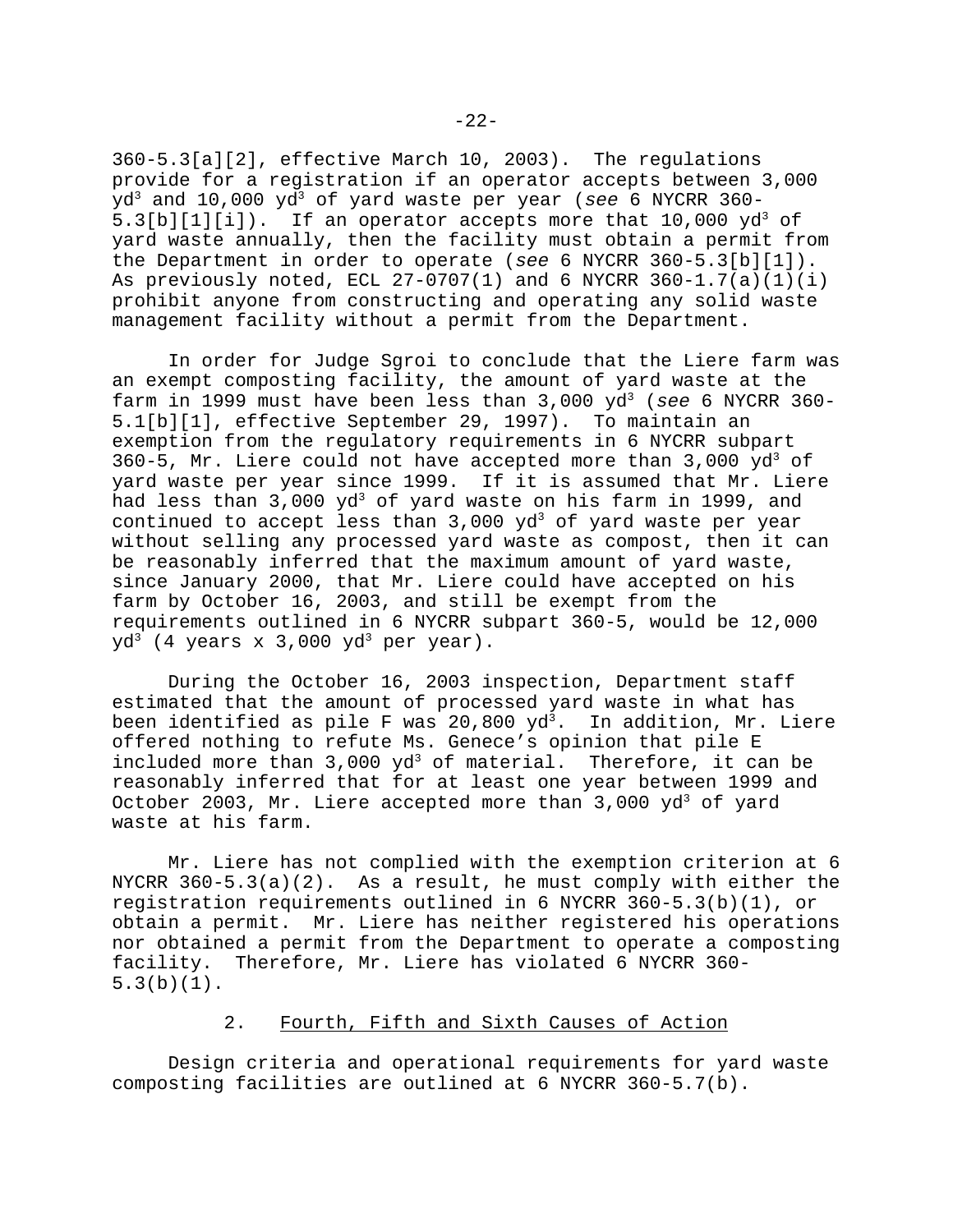Pursuant to 6 NYCRR 360-5.7(b)(5), facilities must be constructed to minimize any ponding. Areas of standing water were present throughout the Liere farm when Department staff inspected it on October 16, 2003 (Dept Exh 10). As a result, Mr. Liere violated 6 NYCRR 360-5.7(b)(5).

Pursuant to 6 NYCRR  $360-5.7(b)(6)$ , windrows at facilities that compost yard waste must be constructed and turned with sufficient frequency to maintain aerobic conditions for the production of a compost product. Based on observations made by Department staff during the October 16, 2003 inspection, and by his own admission, Mr. Liere does not arrange processed yard waste into windrows, and he does not turn the piles of processed yard waste. Therefore, Mr. Liere has violated the requirements at 6 NYCRR 360-5.7(b)(6).

The monitoring, record keeping, and reporting requirements for yard waste composting facilities are outlined at 6 NYCRR 360- 5.7(c). Operators are required to keep daily operational records about the quantity and character of the material processed, the quantity of the product removed from the facility, and how the product(s) is/are used (*see* 6 NYCRR 360-5.7[c][1]). During his testimony, Mr. Liere admitted that he does not keep any records concerning the amount and nature of the materials that he accepts at his farm (Tr. 667). In addition, Mr. Liere testified that he does not keep records about the amount of processed materials that he sells (Tr. 667). Therefore, Mr. Liere violated 6 NYCRR  $360-5.7(c)$  by failing to maintain the records required by this rule.

## 3. Twelfth Cause of Action

In June 2003, the Department received complaints about odors from the Liere farm. Department staff attempted to inspect the Liere farm to investigate these odor complaints, but Mr. Liere did not allow Department staff onto his property. (Tr. 206-207.) Although Department staff was not allowed to inspect the Liere farm, members of Department staff investigated the odor complaints by driving around the neighborhood that surrounds the Liere farm (Tr. 209). Staff traveled around Hilldown Road, Lincoln Road, Middle Line Avenue, and Milldown Road, in the vicinity of the Liere farm, to determine the nature and potential origin of the odors (Tr. 215-216.) During some of these inspections, Department staff detected odors. Dept. Exh. 22 is a list of the dates, locations and members of the Department staff who participated in these investigations, and their findings (Tr.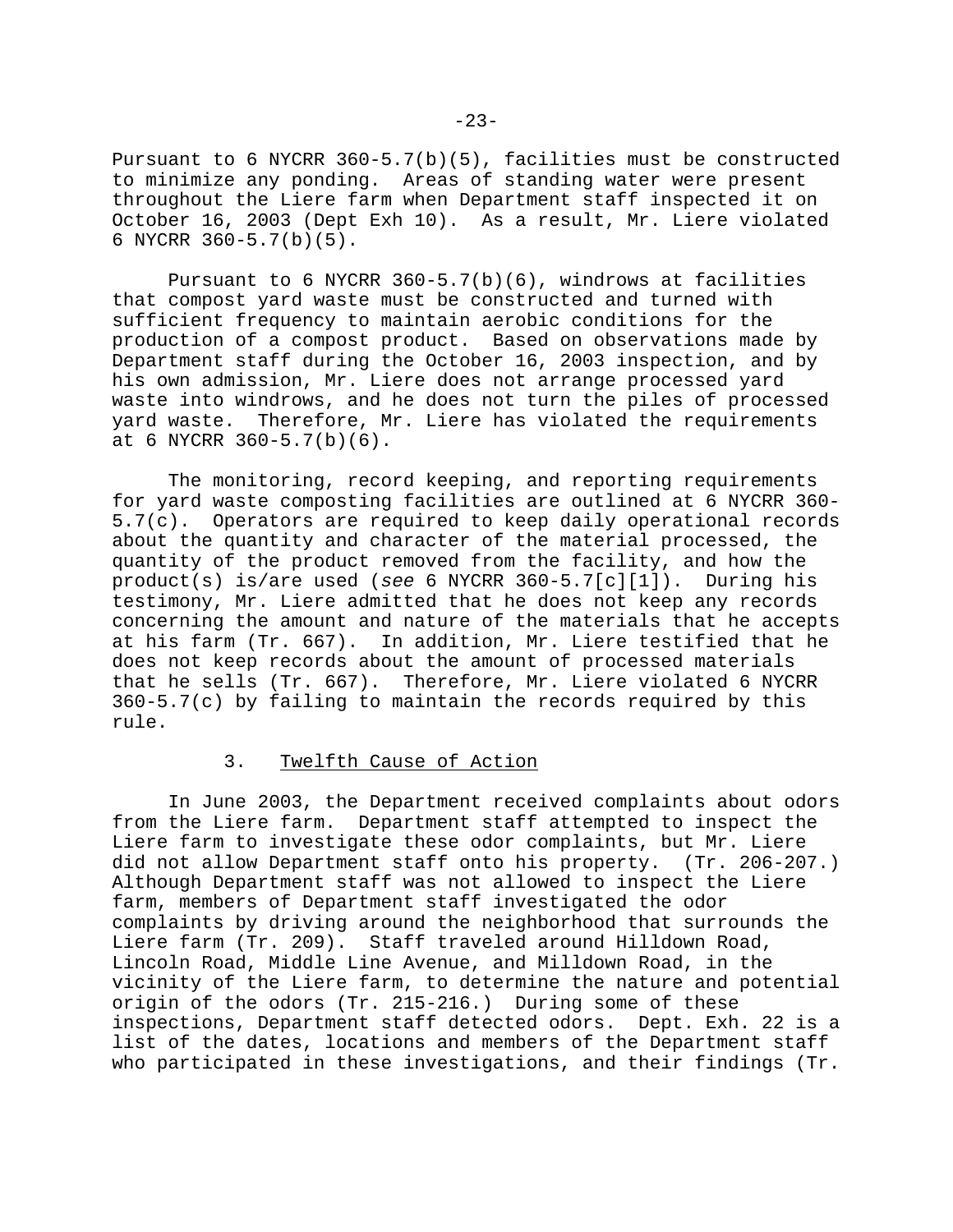$218$  -  $220$ ).<sup>2</sup> The weather data recorded on Dept. Exh 22 came from the weather channel (Tr. 222-221).

Department staff conducts odor patrols in groups for two reasons. First, the same person may not always be available to conduct every patrol. Second, having more than one person on most inspections allows the inspectors to verify the presence and nature of the odors because whether a particular odor is considered objectionable may be somewhat subjective (Tr. 226- 227).

On some of the days listed in Dept. Exh. 22, Ms. Genece detected odors; on other days she did not (Tr. 236). On the dates that she detected odors, Ms. Genece described the odor as "rancid." Ms. Genece explained that composing operations have a very distinct odor. (Tr. 237.) Odors are more noticeable during the summer because it is comparatively warmer in the summer than in the winter (Tr. 237-238).

Ms. Genece stated that large scale composting operations should be enclosed to minimize odors. Alternative methods include forced aeration to promote aerobic decomposition rather than anaerobic decomposition. Another composting alternative is to use windrows, which are elongated piles that are turned at frequent intervals. (Tr. 238-240).

According to Ms. Genece, determining the origin of the odors is an educated guess. In this case, the determinations were based on the distinctive nature of the odor. Ms. Genece detected the odors on the roadways in the vicinity of the Liere farm. The Liere farm is a big facility in this area, and it composts large amounts of grass and leaves. When the odor is detected, Ms. Genece stated that it is very offensive, and not easy to ignore. (Tr. 241-242.)

During the October 16, 2003 inspection, Department staff detected odors at the northwest corner of the Liere farm (Tr. 282). Department staff also smelled odors near the piles identified as E and F (Tr. 461). According to Ms. Genece, the odor on the Liere farm was the same type of odor detected offsite on August 6, 11 and 22, 2003 (Tr. 282, 289). On October 16, 2003, Department staff left the Liere farm to investigate whether

In Dept. Exh. 22, the initials stand for: Anit Patel [AP], Alex Moskie [AM], Deepak Ramrakhiani [DR], Papaachan Daniel [PD], Ernie Lampro [EL].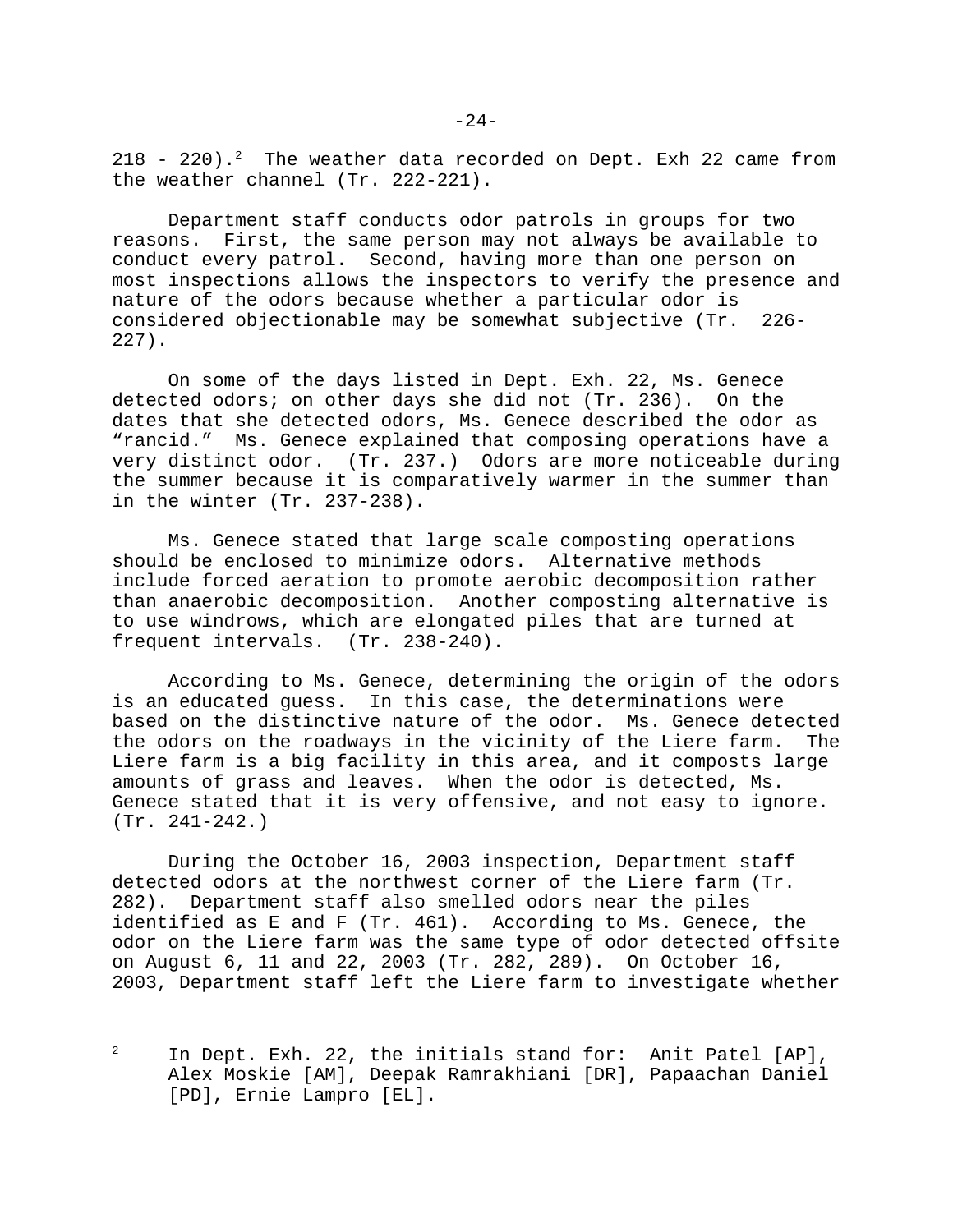the odors detected on site could be detected offsite. Department staff did not detect any odors offsite on October 16, 2003. (Tr. 462, 467).

Operational requirements for all solid waste management facilities are outlined in 6 NYCRR 360-1.14. Odors must be effectively controlled so that they do not constitute nuisances or hazards to health, safety or property (*see* 6 NYCRR 360- 1.14[m]). Pursuant to 6 NYCRR 360-5.7(b)(11), compost facilities must be operated in a manner to control the generation and migration of odors to a level that is to be expected from a well operated facility, as determined by the Department.

Although Mr. Liere's counsel argued, during the hearing and in his memorandum of law and reply to Staff's closing statement, that other potential odor causing facilities, such as a chicken farm, a pig farm, and a horse farm were in the area (Tr. 230, 287), Mr. Liere offered no evidence about these other potential odor sources. In his memorandum of law and reply, Mr. Liere argued further that the Commissioner should dismiss the charges related to odors because Department staff offered no evidence to verify the origin of the odors.

I assign significant weight to the information presented in Dept. Exh. 22 and Department staff's testimony concerning offsite odors and their likely origin. Department staff's evidence demonstrates by a preponderance of the evidence that Mr. Liere did not effectively control odors on the Liere farm and that, as a result, these odors created an offsite nuisance. Therefore, I conclude that Mr. Liere violated 6 NYCRR 360-1.14(m) and 360- 5.7(b)(11) on July 31, 2003, August 6, 11, 18, 22, 25 and 29, 2003, and September 3 and 4, 2003.

### E. Construction and Demolition Debris Processing Facilities (6 NYCRR subpart 360-16)

A construction and demolition debris processing facility is a solid waste management facility where C&D debris is received and processed (*see* 6 NYCRR 360-1.2[b][39]). The regulations broadly define C&D debris as uncontaminated solid waste resulting from, among other things, land clearing (*see* 6 NYCRR 360- 1.2[b][38]). Subpart 360-16 outlines the relevant requirements that pertain to the construction and operation of C&D debris processing facilities. If certain criteria are met, C&D debris processing facilities may be exempt (*see* 6 NYCRR 360-16.1[b]). Mixed solid waste may not be accepted at C&D debris processing facilities unless additional regulatory requirements are met (*see*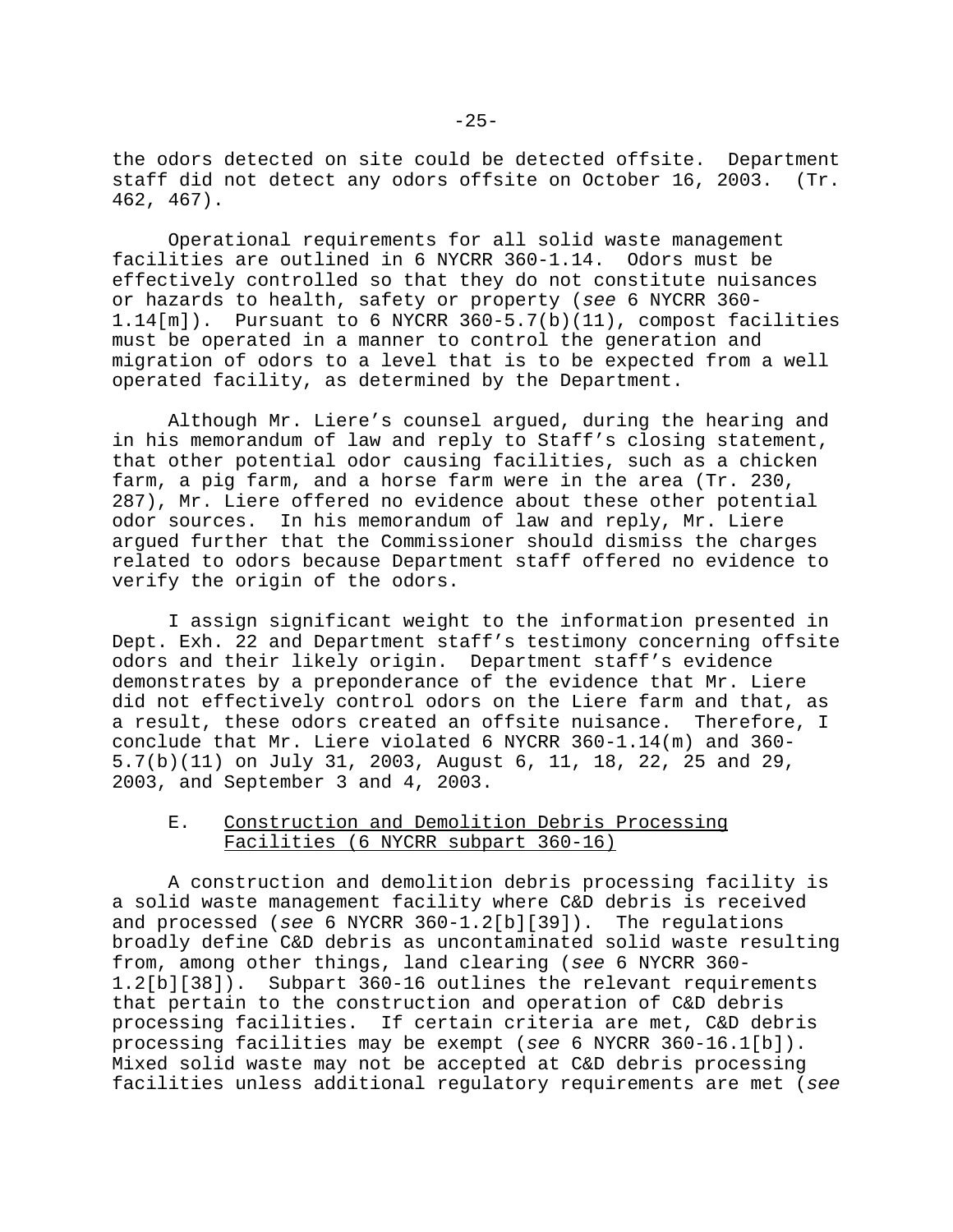6 NYCRR 360-16.1[a]). Operational requirements for C&D processing facilities permitted by the Department are outlined at 6 NYCRR 360-16.4.

### 1. Applicability of 6 NYCRR subpart 360-16

In his answer and throughout the hearing, Mr. Liere argued that operations at his farm were exempt from the requirements outlined in 6 NYCRR subpart 360-16 (Respondent's tenth affirmative defense), and denied that he commingled land clearing debris with yard waste (Respondent's eleventh affirmative defense). Whether operations at the Liere farm are exempt depends on the meaning of the terms, "land clearing debris" and "yard waste."

The parties offered arguments, in their respective closing statements, about the meaning of these terms, which are defined in the regulations. "Land clearing debris" means vegetative matter, soil and rock resulting from activities such as land clearing and grubbing, utility line maintenance or seasonal or storm-related cleanup such as trees, stumps, brush and leaves including wood chips generated from these materials. Land clearing debris does not include yard waste which has been collected at the curbside.3 (*See* 6 NYCRR 360-1.2[b][94].) "Yard waste" means leaves, grass clippings, garden debris, tree branches, limbs and other similar materials (*see* 6 NYCRR 360- 1.2[b][185]).

Because some constituent elements of land clearing debris and yard waste are the same, yard waste could be considered a subcategory of land clearing debris. In this context, yard waste would be considered a form of C&D debris. As noted above, solid waste management facilities that process only land clearing debris are exempt from the requirements outlined in 6 NYCRR subpart 360-16 (*see* 6 NYCRR 360-16.1[b]). Such an interpretation of the meaning of the terms "land clearing debris" and "yard waste," however, would result in a distinction without any regulatory significance.

<sup>&</sup>lt;sup>3</sup> Mr. Liere testified that he does not accept any materials that have been collected at the curbside (Tr. 540). For the reasons outlined below, however, I conclude that land clearing debris and yard waste are distinct forms of solid waste, by operation of the regulations. Therefore, Mr. Liere's testimony concerning the origin of the yard waste accepted at his farm is immaterial.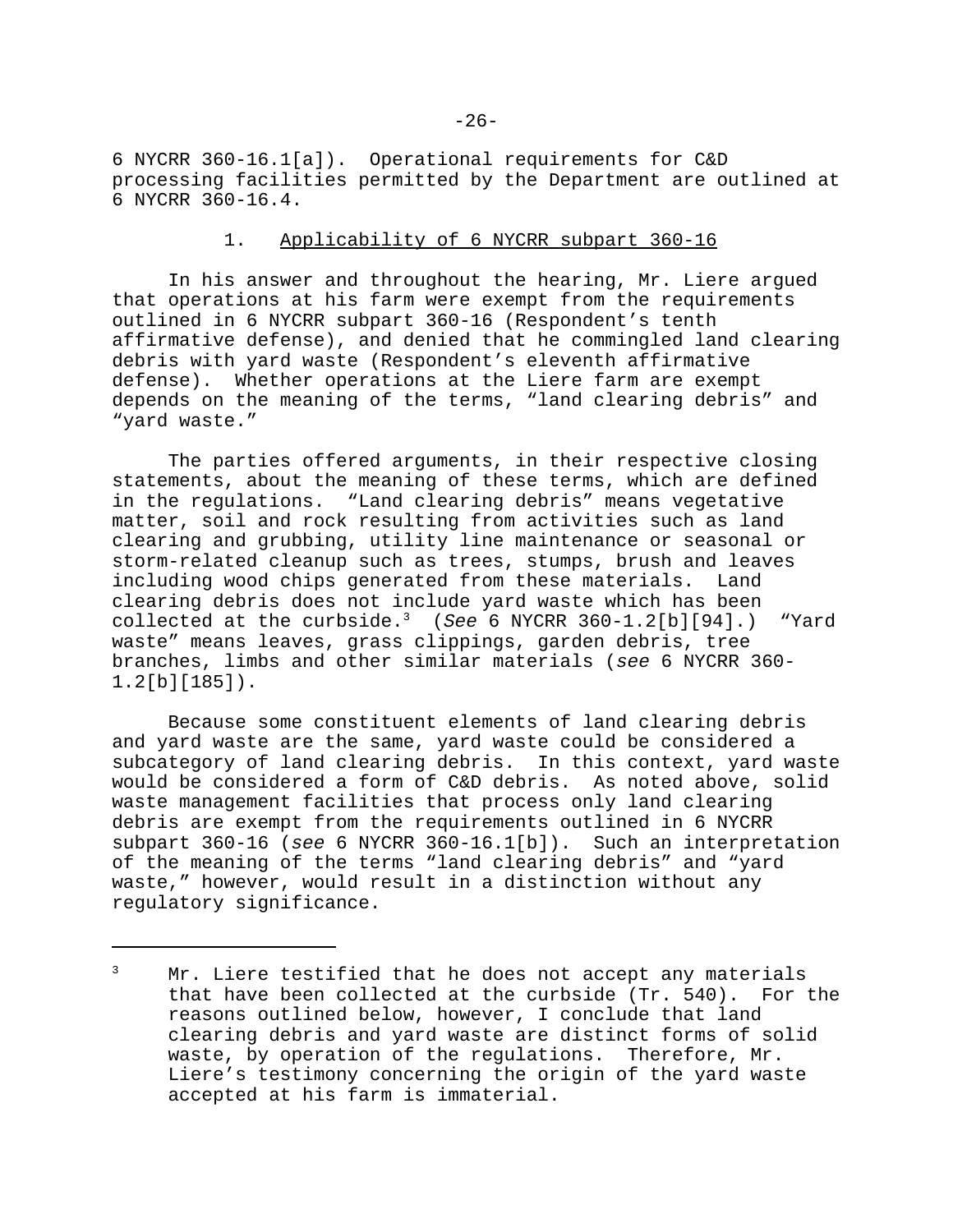I conclude that, as a matter of regulatory interpretation, yard waste is not a subcategory of land clearing debris. On the one hand, land clearing debris results from construction activities, or seasonal and storm-related cleanup. On the other hand, yard waste results from routine maintenance such as mowing lawns and raking leaves. I note further that by definition, yard waste collected at the curbside is expressly excluded from land clearing debris. This express exclusion makes clear that leaves and grass clippings collected from the curbside in the fall do not become a form of seasonal cleanup contemplated by the regulatory definition of the term, "land clearing debris." Therefore, yard waste, because it is distinct from land clearing debris, would not be considered a form of C&D debris as that term is defined in 6 NYCRR part 360.

Because land clearing debris and yard waste are different forms of solid waste, different regulatory schemes apply to how they can be processed. During the hearing, Ms. Genece explained that different types of waste processing may take place at one site, as long as the processes are distinct from each other. Ms. Genece stated that when, as here, different waste streams are commingled, a permit from the Department would be required given the putrescible nature of the grass and leaves in yard waste. (Tr. 264-265, 435-436.) Pursuant to 6 NYCRR 360-1.2(b)(125), "putrescible" is defined as the tendency of organic matter to decompose with the formation of malodorous by-products.

During the October 16, 2003 inspection, Department staff observed that the materials in the piles identified as E and F consisted of commingled materials. According to Department staff, these piles included not only land clearing debris, but yard waste, as well. During her testimony, Ms. Genece characterized the land clearing debris present in piles E and F to be tree trunks and bigger branches, and the yard waste present in piles E and F as grass clippings and loose leaves. (*See* Tr. 273.) As previously noted, Mr. Liere incorporates the 4-inch minus associated with the processing of land clearing debris, as well as grass and leaves into piles E and F (Tr. 559, 570, 572- 573, 666, 670-671, 675, 678). Operations at the Liere farm do not comply with the exemption criteria outlined at 6 NYCRR 360- 16.1(b) because Mr. Liere commingles processed land clearing debris with yard waste. Consequently, the regulatory requirements outlined in subpart 360-16 apply.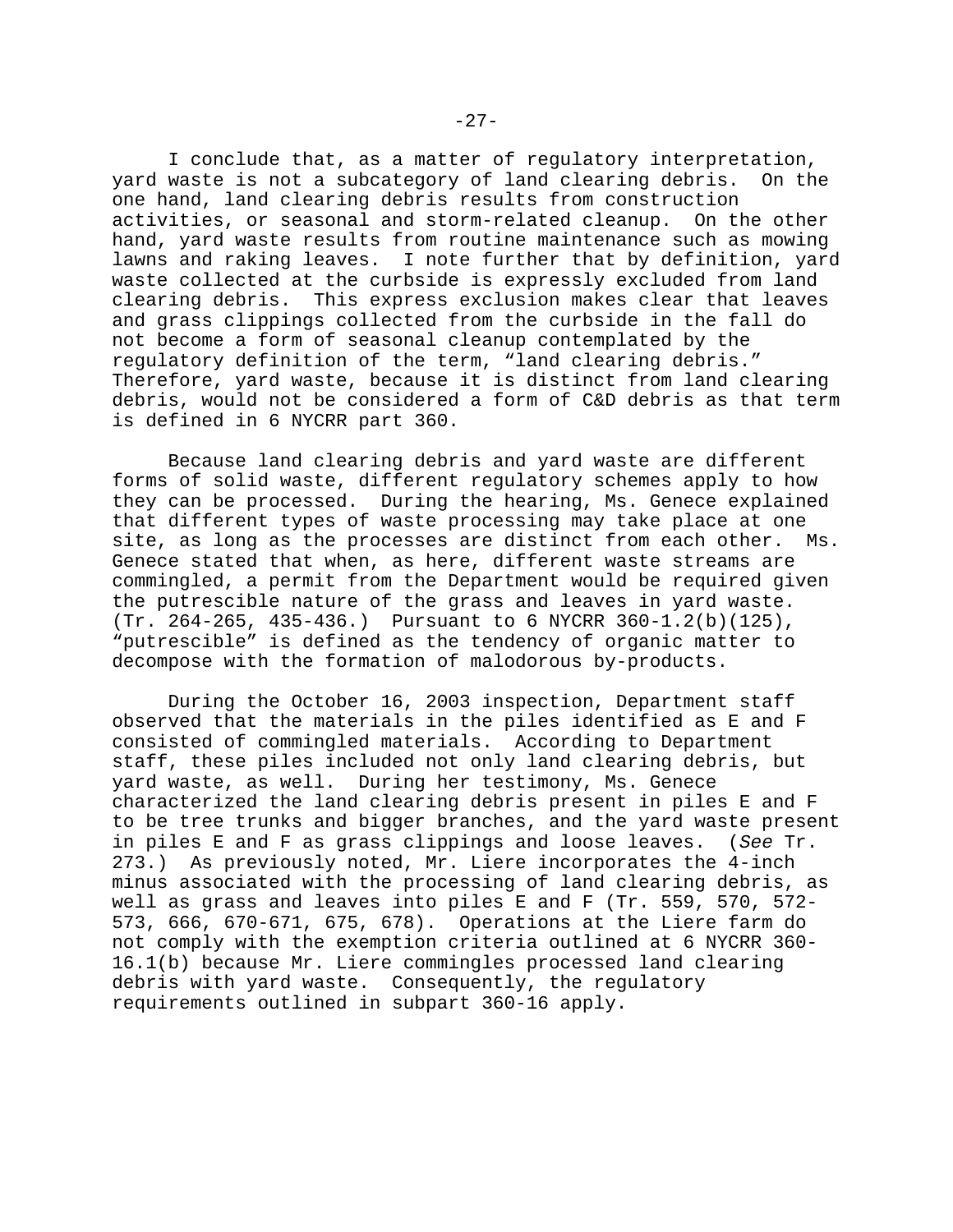### 2. The Ninth Cause of Action

According to the ninth cause of action, Mr. Liere allegedly violated 6 NYCRR  $360-1.7(a)(1)(i)$  and  $360-16.1(b)$  because he commingled land clearing debris and yard waste at the Liere farm. Based on the foregoing discussion, operations at the Liere farm do not comply with the exemption criteria outlined at 6 NYCRR 360-16.1(b). The prohibited activity, however, is mixing putrescible material (*i.e.*, yard waste) with C&D debris, which requires either compliance with additional regulatory conditions, or disposal of the mixed solid waste material at an authorized solid waste management facility (*see* 6 NYCRR 360-16.1[a]). Consequently, Mr. Liere has violated 6 NYCRR 360-16.1(a) rather than 6 NYCRR 360-16.1(b), as alleged in the December 2, 2003 complaint (*see* ¶ 59).

Pleadings may be amended to conform to the evidence pursuant to Civil Practice Law and Rules (CPLR) 3025(c). In addition, the court may conform pleadings to the proof *sua sponte* (*see e.g.*, *Tinkess v Burns*, 24 AD2d 545, 546; *Dampskibsselskabet v P.L. Thomas Paper Co., Inc.*, 26 AD2d 347,352; and *Harbor Associates, Inc. v Asheroff*, 35 AD2d, 667, 668).

The hearing record clearly shows that the violation alleged in the ninth cause of action related to the commingling of land clearing debris and yard waste in the piles identified on the Liere farm as E and F. As a result, Mr. Liere had been provided with adequate notice of the factual basis for, and the actual nature of, the charge alleged in the ninth cause of action. Accordingly, I recommend that the Commissioner amend the ninth cause of action, and conclude that Mr. Liere violated 6 NYCRR 360-16.1(a) rather than 6 NYCRR 360-16.1(b).

### 3. Tenth and Eleventh Causes of Action

The tenth and eleventh causes of action relate to the operational requirements for permitted C&D processing facilities, which are outlined at 6 NYCRR 360-16.4. The tenth cause of action alleges that Mr. Liere violated 6 NYCRR  $360-16.4(f)(3)$ because the commingled solid waste forms being processed on the Liere farm are in piles that occupy an area greater than 5,000  $ft^2$  at the base.

During the October 16, 2003 inspection, Department staff measured the dimensions of pile F. The general shape of pile F is a right triangle. The lengths of the sides were 150 ft and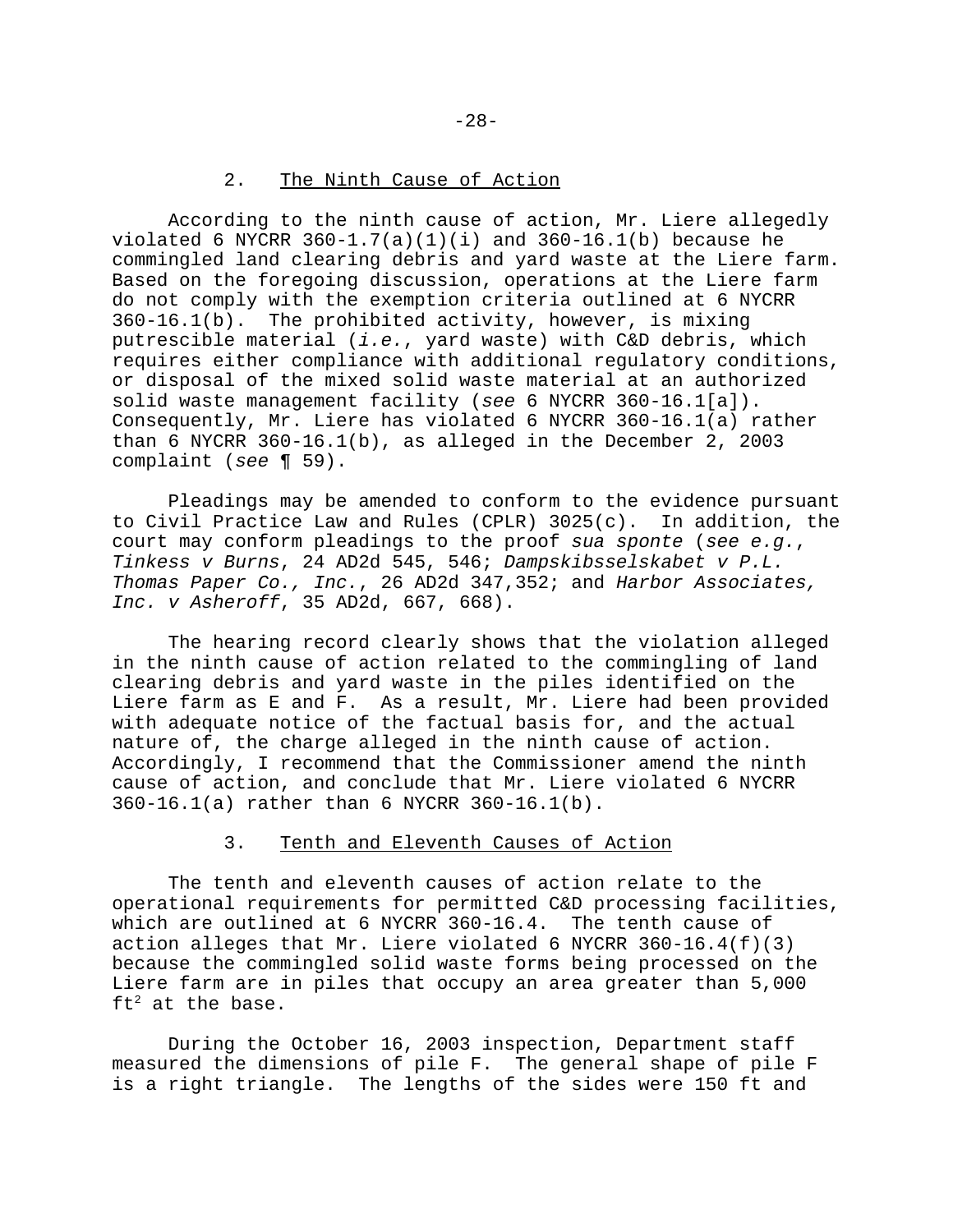750 ft. (Tr. 123-124.) From this information the approximate area of the pile can be calculated. $^4$  Pile F occupies an area of 56,250 ft<sup>2</sup>, which exceeds the 5,000 ft<sup>2</sup> limitation at 6 NYCRR 360-16.4(f)(3). Therefore, Mr. Liere violated 6 NYCRR 360- 16.4(f)(3).

The eleventh cause of action alleges that Mr. Liere violated 6 NYCRR 360-16.4(i)(2) because he did not keep records about the amount and nature of the C&D debris (*i.e.*, land clearing debris) accepted and processed at the Liere farm. Pursuant to 6 NYCRR  $360-16.4(i)(2)$ , operators are required to keep daily logs about the quantity, description and origin of the C&D debris received, among other things. The records must account for all the materials handled at the facility. Mr. Liere admitted that he does not keep or maintain this information (Tr. 667). Therefore, Mr. Liere violated 6 NYCRR 360-16.4(i)(2) by failing to maintain the necessary records.

Finally, if it is assumed that Judge Sgroi's December 19, 2000 memorandum decision is an order contemplated by 6 NYCRR 360- 1.5(a)(2) that could authorize operations at the Liere farm in the absence of a permit from the Department, the violations described above concerning the ninth, tenth and eleventh causes of action from the December 2, 2003 complaint show that the current activities on the Liere farm far exceed what was authorized by the regulations in effect at the time, and which served as the basis for Judge Sgroi's December 19, 2000 decision. Therefore, Mr. Liere could no longer rely on the authority provided at 6 NYCRR 360-1.5(a)(2) and  $360-1.7(a)(3)(ii)$  to operate the Liere farm, as a solid waste management facility, without a permit from the Department.

### VII. Relief

Department staff requests an order from the Commissioner which directs Mr. Liere to cease and desist from undertaking any further solid waste activities at the farm, and to remove all C&D debris and any other solid waste from the farm to an approved facility. Department staff also requests that the Commissioner assess a total civil penalty of \$157,500 for the violations.

Mr. Liere requests that the Commissioner dismiss the charges alleged in the December 2, 2003 complaint.

<sup>&</sup>lt;sup>4</sup> The area of a right triangle is  $\frac{1}{2}$  the product of the two sides that form the right angle.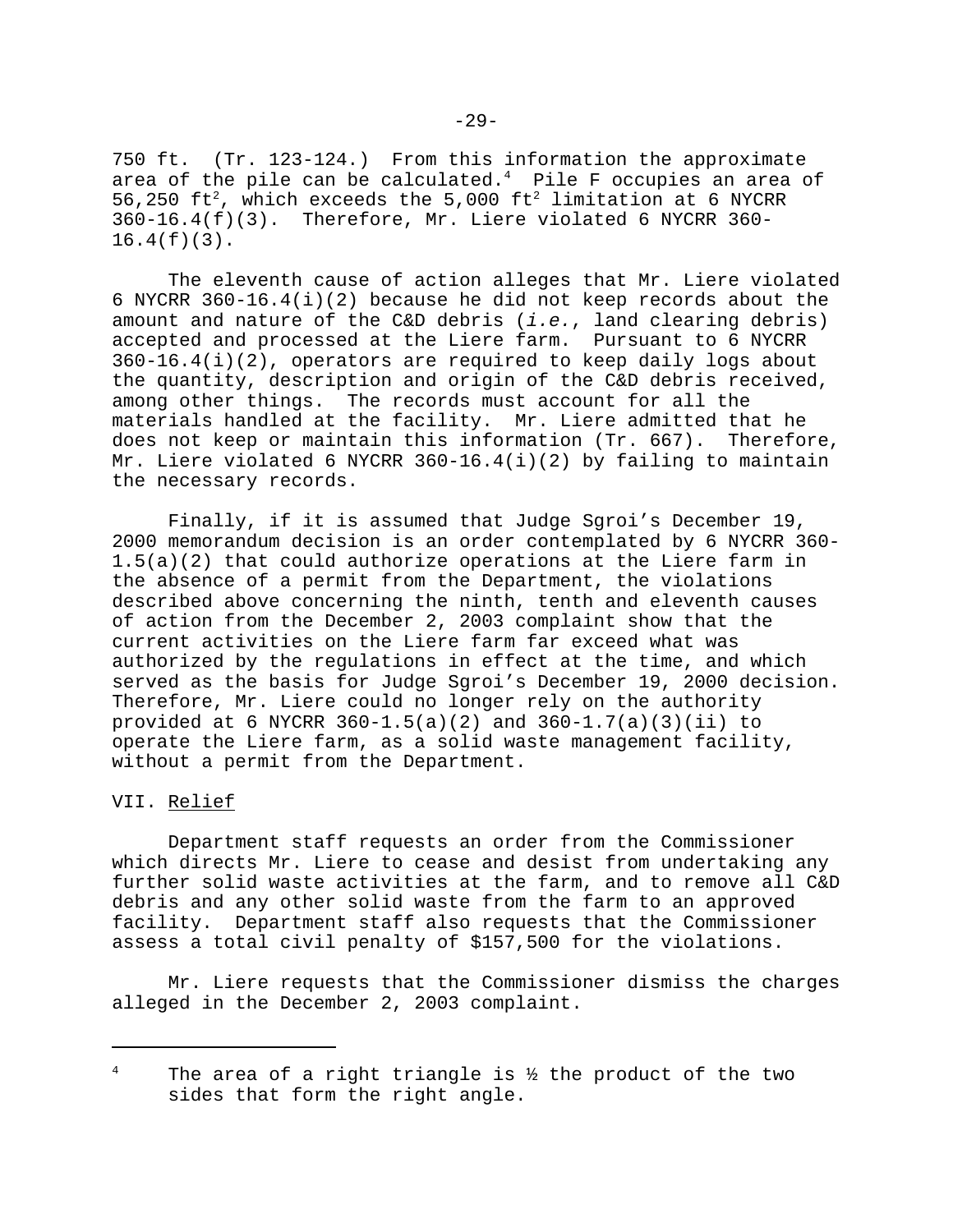#### A. Civil Penalty

Department staff relied on the guidance outlined in the Commissioner's Civil Penalty Policy (DEE-1, June 20, 1990) to calculate its civil penalty request. Staff argues that the violations alleged in the December 2, 2003 complaint are of a continuous nature. Referring to ECL 71-2703(1), Staff states that the maximum civil penalty for each violation is \$7,500 and that an additional civil penalty of \$1,500 may be assessed for each day that the violations continued.

Staff argues that Mr. Liere realized a substantial economic benefit by avoiding the regulatory requirements outlined in 6 NYCRR part 360. Staff argues further that the noncompliant solid waste management facility has became a nuisance and threatens human health for the following reasons. First, Staff contends that the record demonstrates there are nine separate instances where off-site odors, originating from the Liere farm, were a nuisance. Second, Staff argues that ponded water on the site, in violation of the regulations, could provide suitable conditions for mosquito breeding, which is a human health hazard. Third, the large, static piles of decaying vegetative matter could harbor rodents, which may serve as vectors for some diseases.

According to Department staff, Mr. Liere failed to cooperate by refusing Department staff's requests to inspect his farm. Staff asserts that this lack of cooperation required Staff to obtain an administrative search warrant, which further delayed the initiation of the captioned enforcement action.

For each alleged violation associated with the causes of action not related to the odor violations, Department staff requests the maximum civil penalty of \$7,500, which totals  $$90,000$  (12 x  $$7,500 = $90,000$ ). With respect to the odor violations, Staff contends that each occurrence should be considered a separate violation, and that the maximum civil penalty should be assessed. For the nine odor violations, the civil penalty would, therefore, be  $$67,500$  (9 x  $$7,500 =$ \$67,500). As a result, the total requested civil penalty would be \$157,500.

In his reply to Staff's closing statement, Mr. Liere did not respond to Department staff's civil penalty calculation.

I conclude that Department staff has offered a rational basis for the requested civil penalty. The total amount, however, should be adjusted because Staff did not demonstrate all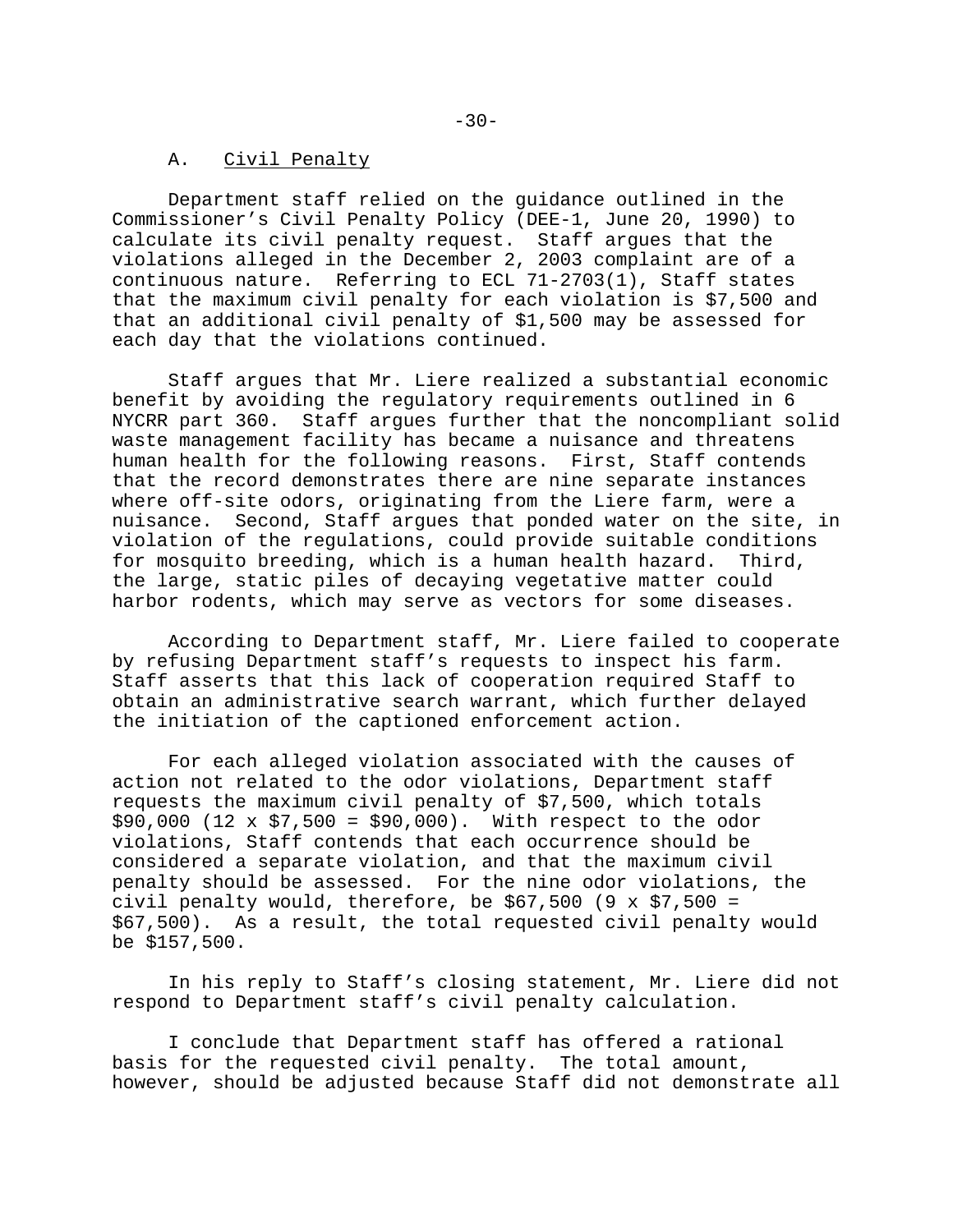the violations alleged in the December 2, 2003 complaint. Department staff did not demonstrate the violations alleged in the second and thirteenth causes of action. As a result, the total requested civil penalty should be reduced by \$15,000 (2 x  $$7,500 = $15,000$ .

The revised total civil penalty would be \$142,500. The revised total is based on \$7,500 for causes of action 1, and 3 through 11, inclusive (10 x  $$7,500 = $75,000$ ); and \$7,500 for each of the 9 nuisance odor incidents alleged in the twelfth cause of action (9 x  $$7,500 = 67,500$ ). The revised total civil penalty also assumes that the Commissioner will accept the recommendation to amend the ninth cause of action, as discussed above.

### B. Remediation

In addition to the requested civil penalty, Department staff seeks an order from the Commissioner prohibiting Mr. Liere from accepting any more solid waste at his farm. In addition, Mr. Liere should be required to file a closure plan within 45 days for Department staff's review and approval. An element of the closure plan should include the removal of all solid waste materials from the farm to an approved facility. Staff recommends that the Commissioner should require Mr. Liere to implement the closure plan after Staff's review and approval. To demonstrate that the solid waste has been removed from the farm to an approved facility, Department staff wants Mr. Liere to provide receipts. Finally, Department staff should be provided access to the site to determine whether all solid waste has been removed from the farm. As an alternative to closure, Department staff requests that Mr. Liere be directed to file an application with supporting materials for a permit consistent with the applicable requirements outlined in 6 NYCRR part 360.

In his reply to Staff's closing statement, Mr. Liere does not respond to Department staff's request for remediation. Mr. Liere, however, maintains that the activities at his farm are exempt from the requirements outlined in 6 NYCRR part 360.

The record of this proceeding demonstrates that the activities at the Liere farm are regulated pursuant to the requirements outlined in 6 NYCRR part 360 and its subparts, and that several violations have occurred. The Commissioner should prohibit Mr. Liere from accepting any more solid waste at his farm until Mr. Liere files either an approvable closure plan, or an application for a permit to construct and operate a solid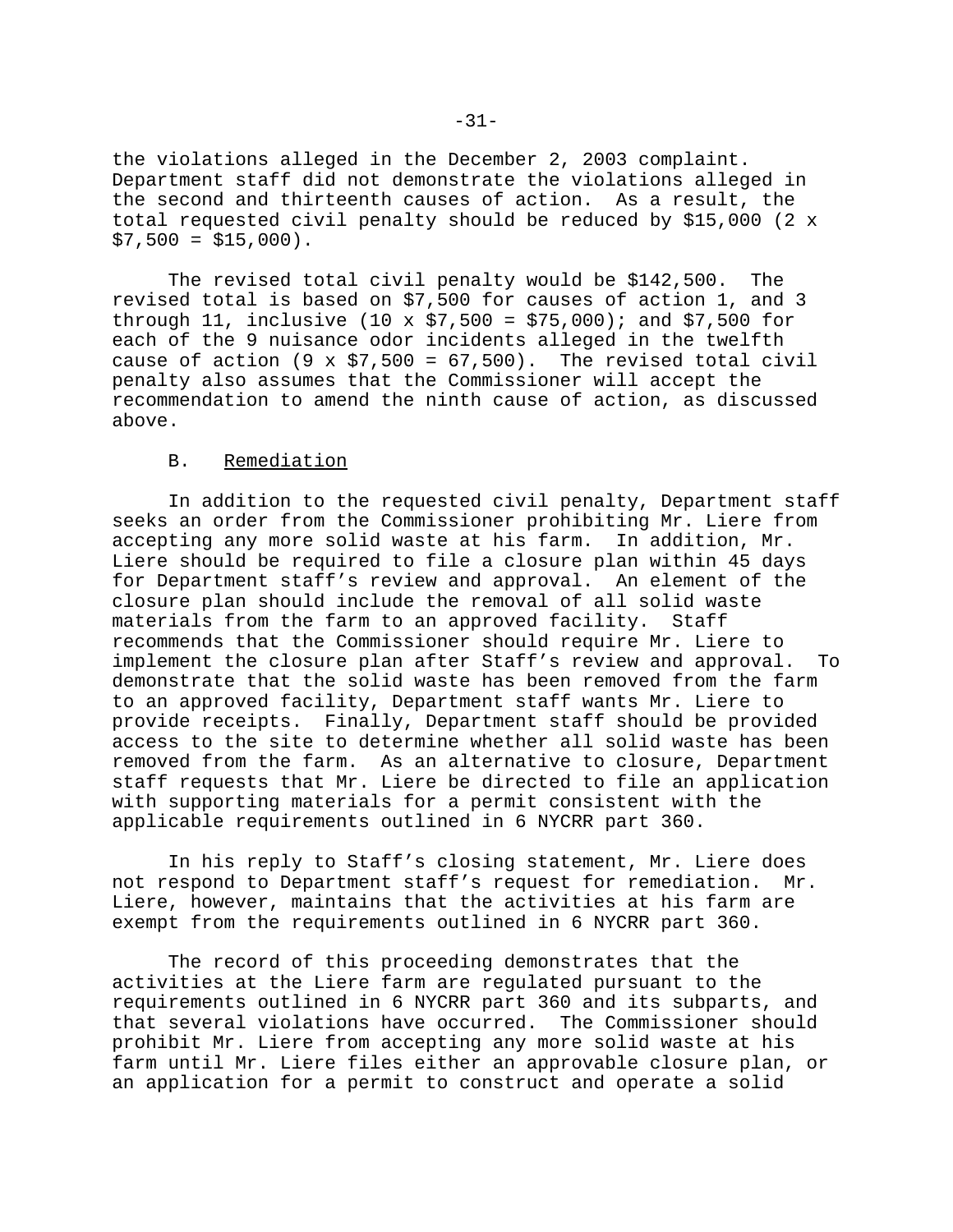waste management facility pursuant to the applicable requirements outlined in 6 NYCRR part 360.

### **Conclusions**

- 1. A definition of the term "solid waste" is provided in the regulations at 6 NYCRR 360-1.2(a). Solid waste means, among other things, any garbage, refuse or other discarded materials. A material is discarded if it is abandoned by being disposed of, or accumulated, stored or physically, chemically or biologically treated instead of or before being disposed of. The definition also identifies what would not constitute solid waste, none of which are relevant here. Subcategories of solid waste relevant to this proceeding are construction and demolition debris (C&D debris) (defined at 6 NYCRR 360-1.2[b][38]), land clearing debris (defined at 6 NYCRR 360-1.2[b][94]), and yard waste (defined at 6 NYCRR 360-1.2[b][185]). The vegetative material that Mr. Liere accepts at his farm has been discarded. At the Liere farm, the discarded vegetative material undergoes physical and biological treatment before it is disposed of. Therefore, the vegetative matter brought to the Liere farm is solid waste as that term is defined at 6 NYCRR 360-1.2(a).
- 2. What Mr. Liere characterizes as mulch and top soil is actually compost produced from the aerobic, thermophilic decomposition of solid organic constituents of solid waste.

General Provisions (6 NYCRR subpart 360-1)

- 3. Pursuant to the definition provided at 6 NYCRR 360- 1.2(b)(38), construction and demolition (C&D) debris includes, among other things, bricks, concrete and other masonry materials, soil and rocks, as well as land clearing debris. C&D debris is a form of solid waste (*see* 6 NYCRR 360-1.2[a]). The materials that Department staff observed in the piles identified as B and C on the Liere farm (*see* Appendix B), which consisted of concrete, asphalt, brick and wood, are construction and demolition debris (C&D debris), as that term is defined in the regulations. In addition, the record shows that the material in the piles identified as E, F and G (*see* Appendix B) also includes C&D debris.
- 4. ECL 27-0707(1) prohibits anyone from constructing and operating any solid waste management facility without a permit from the Department. This statutory prohibition is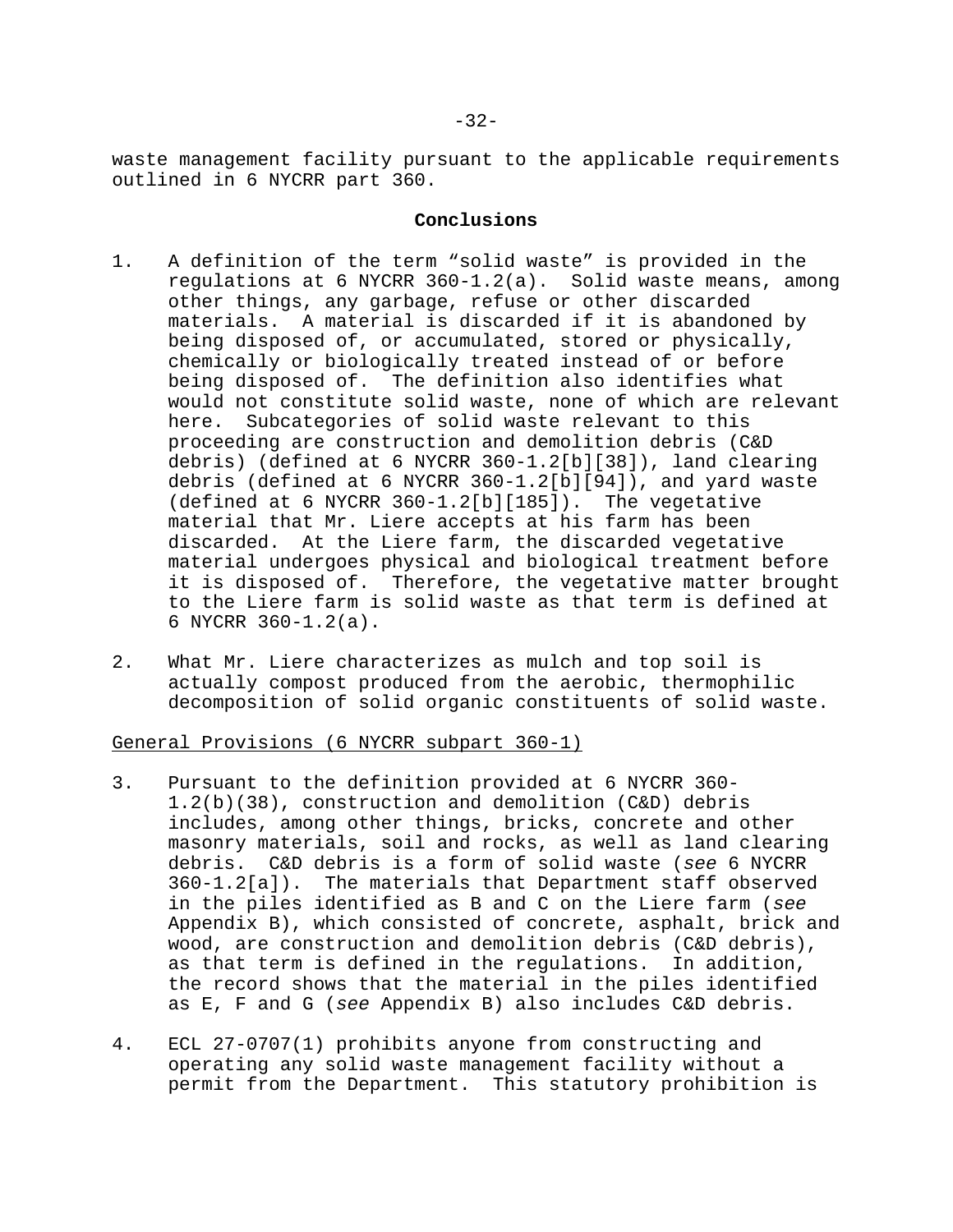echoed in the requlations at 6 NYCRR  $360-1.7(a)(1)(i)$ . In addition, 6 NYCRR 360-1.5(a) prohibits any person from disposing solid waste except at either exempt facilities or authorized facilities. Department staff has shown by a preponderance of the evidence that Mr. Liere operated an unauthorized solid waste management facility at his farm for C&D debris in violation of ECL 27-0707(1), and deposited, or allowed someone to deposit, the C&D debris at his farm in violation of 6 NYCRR 360-1.5(a).

5. It is not known whether Mr. Liere accepted any solid waste at his farm on November 13, 2003. Therefore, Department staff failed to demonstrate that Mr. Liere violated ECL 27-  $0707(1)$  and 6 NYCRR 360-1.5 on that date when he allegedly accepted solid waste at the farm without having a permit from the Department for a solid waste management facility, or without qualifying for an exemption from 6 NYCRR part 360.

### Long Island Landfills (6 NYCRR subpart 360-8)

6. Department staff failed to prove that Mr. Liere is operating a solid waste management facility over the deep flow recharge area in Suffolk County in violation of 6 NYCRR 360-  $8.4(b)$ .

# Land Application and Associated Storage Facilities (6 NYCRR subpart 360-4)

- 7. Although Department staff alleged that Mr. Liere violated the terms and conditions of BUD #303-0-00, Staff offered no information for the hearing record about it. Accordingly, no determinations can be made about whether Mr. Liere violated the terms or conditions of BUD #303-0-00.
- 8. Department staff's observations at the Liere farm on October 16, 2003 and the photographic evidence prove that Mr. Liere was not complying with the exemption criteria listed at 6 NYCRR 360-4.2(a)(3) concerning land application and associated storage facilities. Grass and leaves were piled up to two feet deep in places, and had not been incorporated into the soil at all, much less within the time frames specified in the regulations (*see* 6 NYCRR 360-4.2[a][3][v and vi]). Therefore, with respect to the seventh cause of action, Mr. Liere violated 6 NYCRR 360-4.2(a)(3)(iv) because more than minimal grass and leaf material was apparent on the soil surface.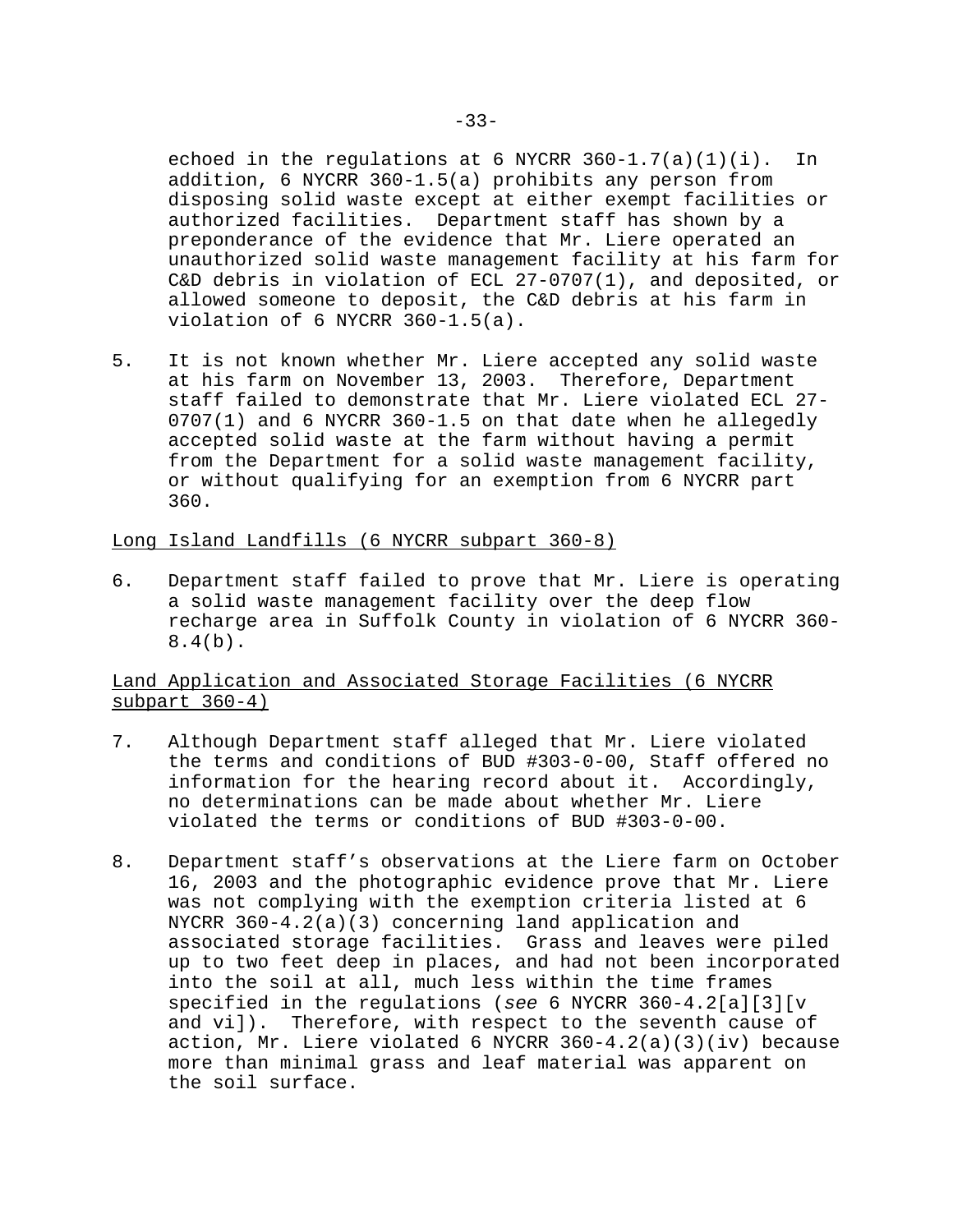- 9. With respect to the eighth cause of action, Mr. Liere violated 6 NYCRR  $360-4.2(a)(3)(v)$  when he failed to incorporate grass into the soil on the same day it was applied. In addition, Mr. Liere violated 6 NYCRR 360- 4.2(a)(3)(vi) when he failed to incorporate leaves into the soil within seven days.
- 10. Mr. Liere failed to establish his affirmative defense with respect to the seventh and eighth causes of action that land spreading operations at the Liere farm are exempt from the requirements outlined in 6 NYCRR subpart 360-4. The record demonstrates that operations at the Liere farm do not comply with the exemption criteria listed at 6 NYCRR 360-  $4.2(a)(3)(iv-vi)$ .
- 11. Department staff has shown that the current activities on the Liere farm do not comply with the requirements outlined in 6 NYCRR subpart 360-4, which served, in part, as the basis for Judge Sgroi's December 19, 2000 decision. Therefore, Mr. Liere can no longer rely on Judge Sgroi's decision, pursuant to  $6$  NYCRR  $360-1.5(a)(2)$  and  $360-$ 1.7(a)(3)(ii), as authority to operate the Liere farm, as a solid waste management facility without a permit from the Department.

### Composting Facilities (6 NYCRR subpart 360-5)

- 12. Mr. Liere has not complied with the exemption criterion at 6 NYCRR  $360-5.3(a)(2)$ . As a result, he must comply with either the registration requirements outlined in 6 NYCRR 360-5.3(b)(1), or obtain a permit. Mr. Liere has neither registered his farm as a composting facility nor obtained a permit from the Department to operate a composting facility. Therefore, Mr. Liere has violated 6 NYCRR 360-5.3(b)(1).
- 13. Pursuant to 6 NYCRR 360-5.7(b)(5), composting facilities must be constructed to minimize ponding. Areas of standing water were present throughout the Liere farm when Department staff inspected it on October 16, 2003. Therefore, Mr. Liere violated 6 NYCRR 360-5.7(b)(5).
- 14. Pursuant to 6 NYCRR 360-5.7(b)(6), windrows at facilities that compost yard waste must be constructed and turned with sufficient frequency to maintain aerobic conditions for the production of a compost product. The processed yard waste in the piles identified as E, F and G is not arranged into windrows, and Mr. Liere does not turn the piles of processed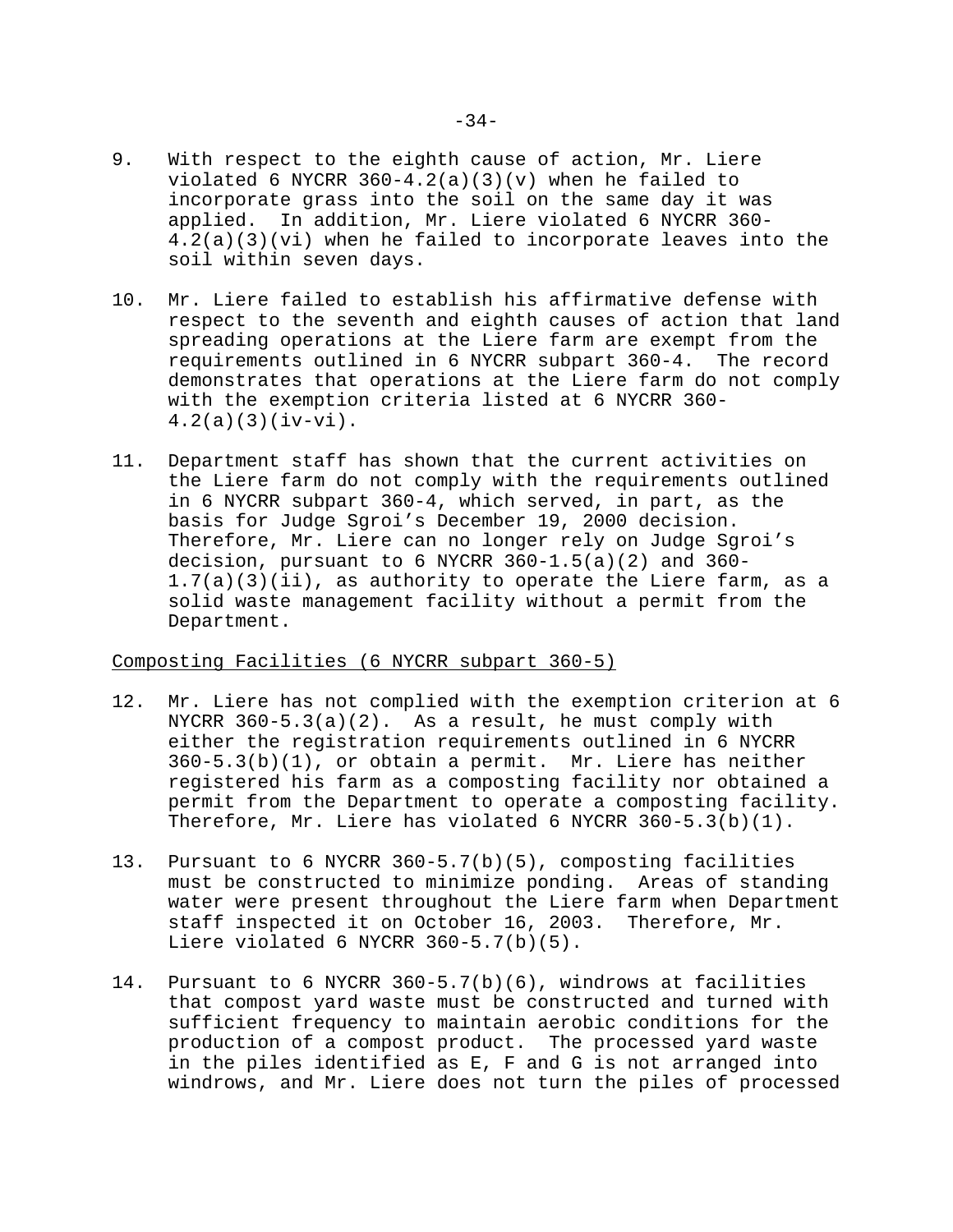yard waste on a regular basis. Therefore, Mr. Liere has violated the requirements at 6 NYCRR 360-5.7(b)(6).

- 15. Pursuant to 6 NYCRR 360-5.7(c), composting facility operators are required to keep daily operational records about the quantity and character of the material processed, the quantity of the product removed from the facility, and how the products are used. Mr. Liere admitted that he does not keep any operational records. Therefore, he violated 6 NYCRR 360-5.7(c) for failing to do so.
- 16. Operational requirements for all solid waste management facilities are outlined in 6 NYCRR 360-1.14. Among them, odors must be effectively controlled so that they do not constitute nuisances or hazards to health, safety or property (*see* 6 NYCRR 360-1.14[m]). Pursuant to 6 NYCRR 360-5.7(b)(11), compost facilities must be operated in a manner to control the generation and migration of odors to a level that is to be expected from a well operated facility, as determined by the Department. Department staff's evidence demonstrates that Mr. Liere did not effectively control odors, and that as a result, these odors created a nuisance offsite. Therefore, Mr. Liere violated 6 NYCRR 360-1.14(m) and 360-5.7(b)(11) on July 31, 2003, August 6, 11, 18, 22, 25 and 29, 2003, and September 3 and 4, 2003 by failing to control odors from the Liere farm.

# Construction and Demolition Debris Processing Facilities (6 NYCRR subpart 360-16)

17. Land clearing debris (6 NYCRR 360-1.2[b][94])and yard waste (*see* 6 NYCRR 360-1.2[b][185]) are separate and distinct forms of solid waste. Different regulatory schemes apply to the processing of land clearing debris and to the processing of yard waste. C&D debris includes land clearing debris (*see* 6 NYCRR 360-1.2[b][38]), and operations at solid waste management facilities that commingle land clearing debris with yard waste are regulated pursuant to 6 NYCRR subpart 360-16.

Department staff's observations on October 16, 2003 and Mr. Liere's testimony concerning operations at the Liere farm show that the yard waste and land clearing debris are processed together in the piles identified as E and F. Because Mr. Liere commingles land clearing debris and yard waste on his farm, the processing method is not exempt. Therefore, the requirements outlined in 6 NYCRR subpart 360-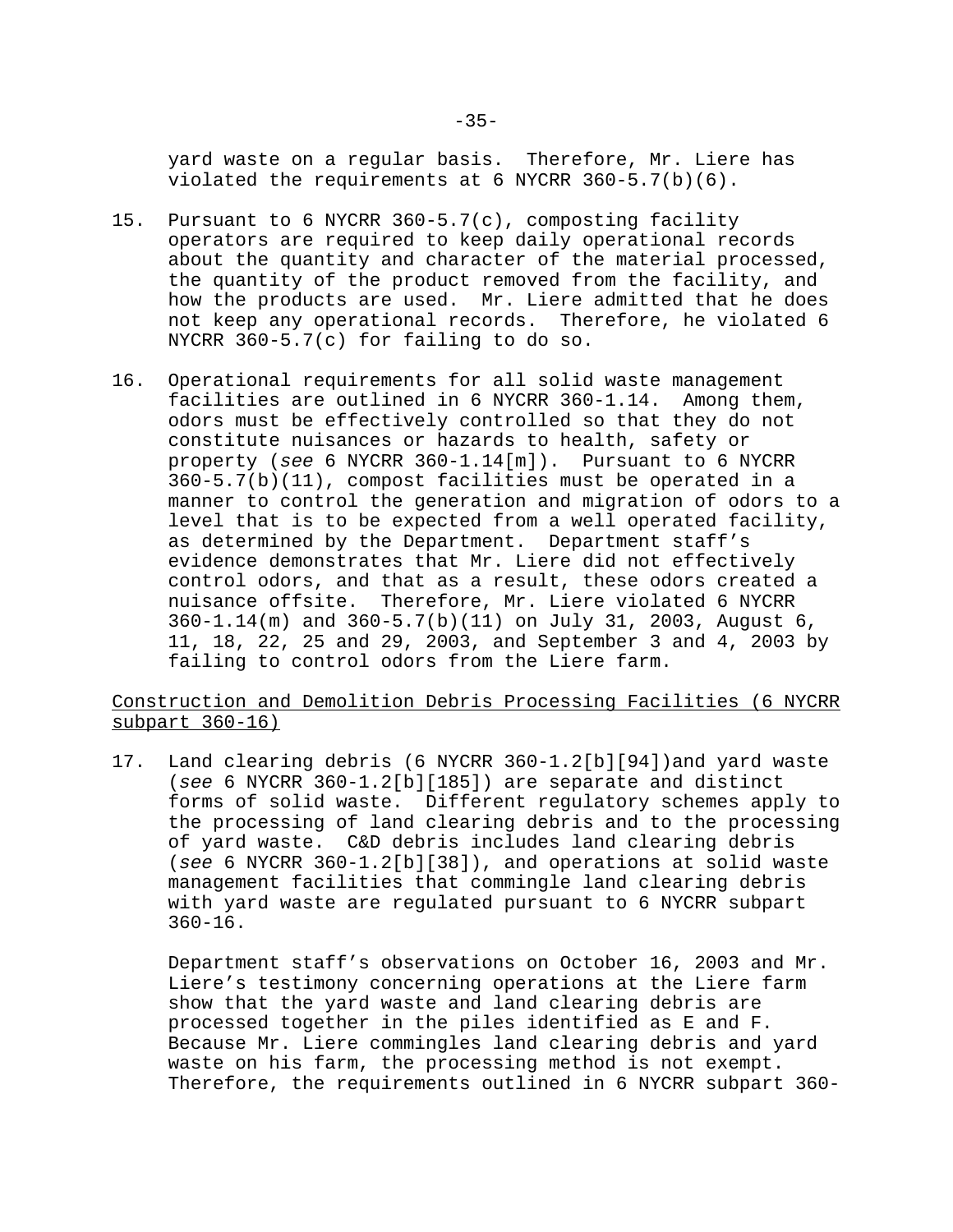16 apply. Absent a permit from the Department, Mr. Liere has violated 6 NYCRR 360-1.7(a)(1)(i) and 360-16.1(a).

- 18. The material in the pile identified as F occupies an area of 56,250  $ft^2$ , which exceeds the 5,000  $ft^2$  limitation at 6 NYCRR  $360-16.4(f)(3)$ . Therefore, Mr. Liere violated 6 NYCRR  $360-16.4(f)(3)$ .
- 19. Pursuant to 6 NYCRR 360-16.4(i)(2), operators of C&D debris processing facilities are required, among other things, to keep daily logs about the quantity, description and origin of the C&D debris received. The records must account for all the materials handled at the facility. Mr. Liere does not keep or maintain this information, which is a violation of 6 NYCRR 360-16.4(i)(2).
- 20. Current operations at the Liere farm do not comply with the exemption criteria outlined in 6 NYCRR 360-16.1(b), which served, in part, as the basis for Judge Sgroi's December 19, 2000 decisions. Therefore, Mr. Liere can no longer rely on Judge Sgroi's decision, pursuant to 6 NYCRR 360-1.5(a)(2) and  $360-1.7(a)(3)(ii)$ , as authority to operate the Liere farm, as a solid waste management facility without a permit from the Department.

#### **Recommendations**

- 1. The Commissioner should dismiss the charge alleged in the second cause of action because Department staff did not present any proof to demonstrate that the C&D debris on the Liere farm was located over a deep flow recharge area in Suffolk County (*see* 6 NYCRR 360-8.4[b]).
- 2. The Commissioner should dismiss the charge in the thirteenth cause of action because Department staff did not present any proof to demonstrate that Mr. Liere violated ECL 27-0707(1) and 6 NYCRR 360-1.5 on November 13, 2003.
- 3. The Commissioner should amend the charge in the ninth cause of action from a violation of 360-16.4(b) to a violation of 360-16.4(a) for the reasons discussed in the hearing report.
- 4. With respect to the remaining causes of action (1, and 3 through 12, inclusive) in the verified complaint dated December 2, 2003, the Commissioner should conclude that Mr. Liere violated various provisions of 6 NYCRR subpart 360-1 with respect to the general provisions, subpart 360-4